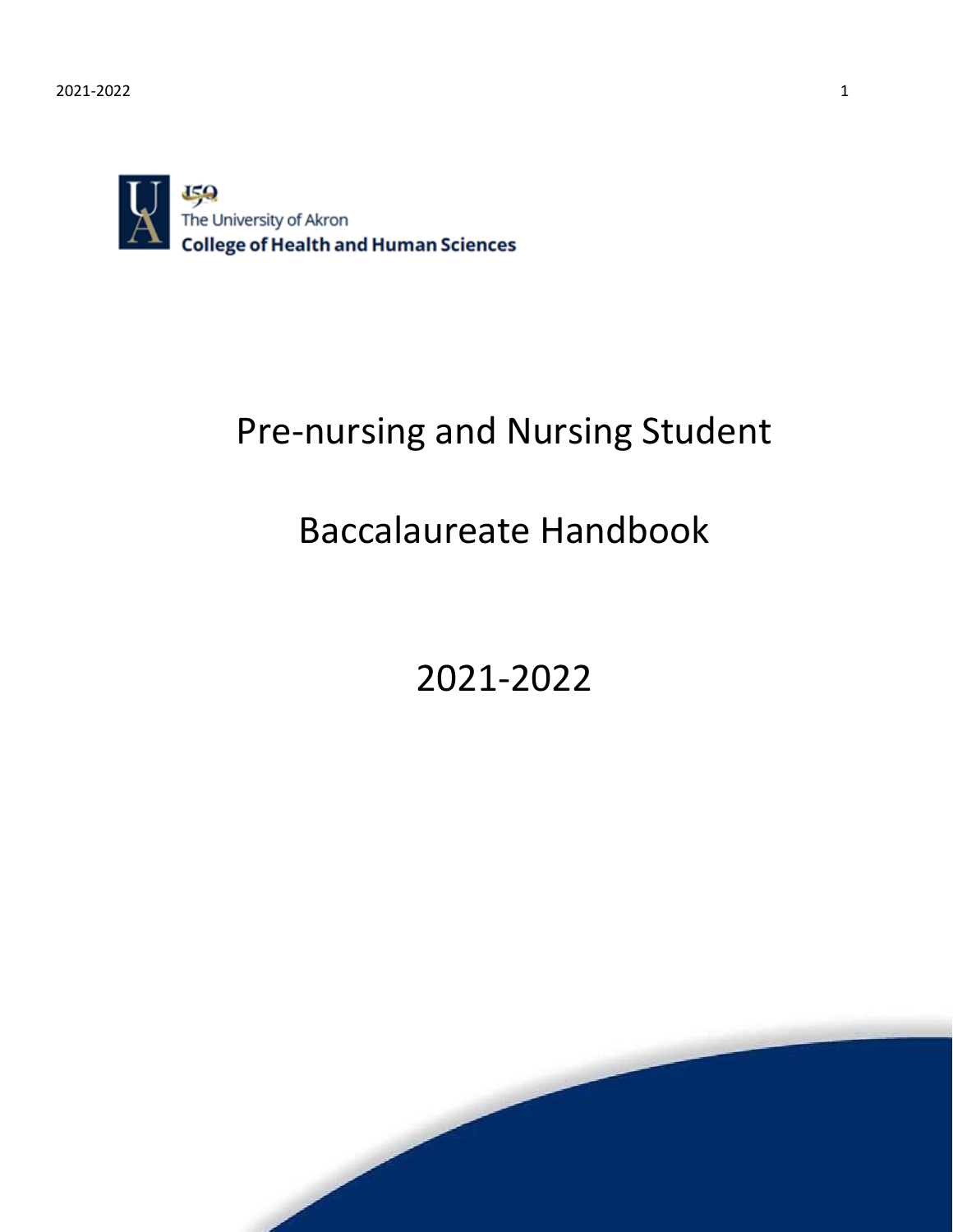# **THE UNIVERSITY OF AKRON SCHOOL OF NURSING Undergraduate Academic Policies & Procedures Handbook**

| CHAPTER 1: COLLEGE OF HEALTH AND HUMAN SERVICES & SCHOOL OF NURSING pg 5-8<br>College of Health and Human Sciences Mission<br>College of Health and Human Sciences Vision<br><b>School of Nursing Mission</b><br><b>School of Nursing Goals</b><br>School of Nursing Philosophy<br>Diversity, Equity & Inclusion<br><b>Non-Discrimination Policy Notice</b><br>Accreditation<br>Memberships Held by the School of Nursing                                                                                                                                                                                                                                                                                                |
|--------------------------------------------------------------------------------------------------------------------------------------------------------------------------------------------------------------------------------------------------------------------------------------------------------------------------------------------------------------------------------------------------------------------------------------------------------------------------------------------------------------------------------------------------------------------------------------------------------------------------------------------------------------------------------------------------------------------------|
| Purpose of the Baccalaureate Program<br><b>Major Conceptual Threads</b><br><b>Program Outcomes</b><br><b>Undergraduate Student Outcomes</b><br><b>Undergraduate Nursing Program Pathways</b><br><b>Traditional Undergraduate Pathway</b><br><b>Traditional Honors Undergraduate Pathway</b><br><b>LPN-to-RN Pathway</b><br>Accelerated Post-Baccalaureate Pathway                                                                                                                                                                                                                                                                                                                                                        |
| Entry into the Undergraduate Program<br><b>Traditional Undergraduate Pathway</b><br><b>Traditional Honors Undergraduate Pathway</b><br>LPN-to-RN Pathway<br>Accelerated Post-Baccalaureate Pathway<br><b>University Orientation</b>                                                                                                                                                                                                                                                                                                                                                                                                                                                                                      |
| CHAPTER 4: PROGRESSION WITHIN THE UNDERGRADUATE PROGRAM pg 21-29<br>Change in Requirements<br><b>Nursing Contract</b><br>Acceptable Achievement in Nursing Courses<br>Acceptable Achievement in Required Concurrent University Courses<br><b>Grading Scale</b><br>Examinations<br><b>Maintaining Full Time Status</b><br><b>Nursing Program Requirements</b><br>Repeating Courses to Raise GPA<br><b>Independent Study Guidelines</b><br><b>Incompletes in Nursing Courses</b><br>Science and Co-requisite Repeat Policy<br><b>Nursing Repeat Policy</b><br>Dropping a Nursing Course<br><b>Course Failure</b><br>Withdrawal from the Nursing Program<br>Reentry in the Nursing Program<br>Probation<br><b>Dismissal</b> |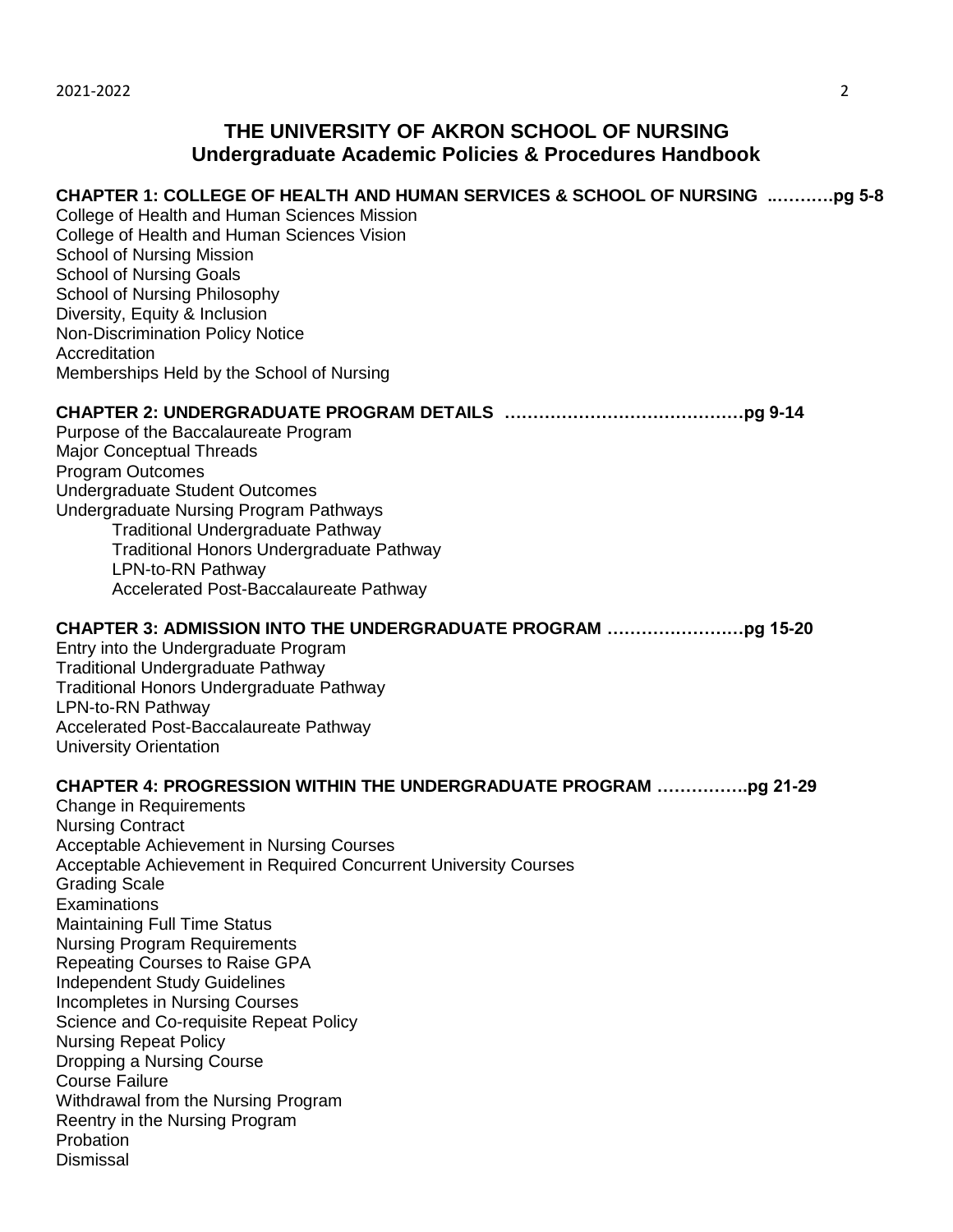#### **CHAPTER 5: ACADEMIC RULES, POLICIES, AND PROCEDURES …………………. pg 30-40**

School of Nursing Student Code of Academic and Professional Conduct School of Nursing Technical Standards Expected Student Behaviors Student Problem-Solving Process Student Grievance Process Use of Mobile Device Use of Social Media Standardized Assessment/Achievement Tests Substance Abuse Policy Non-Smoking Policy Class Cancellation Policy Faculty Evaluations by Students **Privacy** Code of Ethics Academic Integrity Academic Interference Professional Conduct *Dean's List Disability Statement* **CHAPTER 6: CLINICAL EXPERIENCES …………………………………………………… pg 41-47** Clinical Locations Clinical Evaluation System Clinical Attendance Policy CPR Certification Professional Liability/Malpractice Insurance Safe Nursing Practice Statement of Confidentiality Student Witness of Legal Documents Student Signature Mandatory Agency Requirements for Clinical Experience Standard Precaution Policy Policy for Finger Sticks and Blood Borne Pathogens Student Uniforms Professional Demeanor Clinical Equipment ID Badges Transportation to Off-Campus Learning Sites Personal Health Insurance **Pregnancy** Personal Illness Student Illness/Injury at the Clinical Setting *Onboarding Clinical Skills Preparation and Medication Calculation Repetition of a Clinical Use of Technology and Social Media- in another section*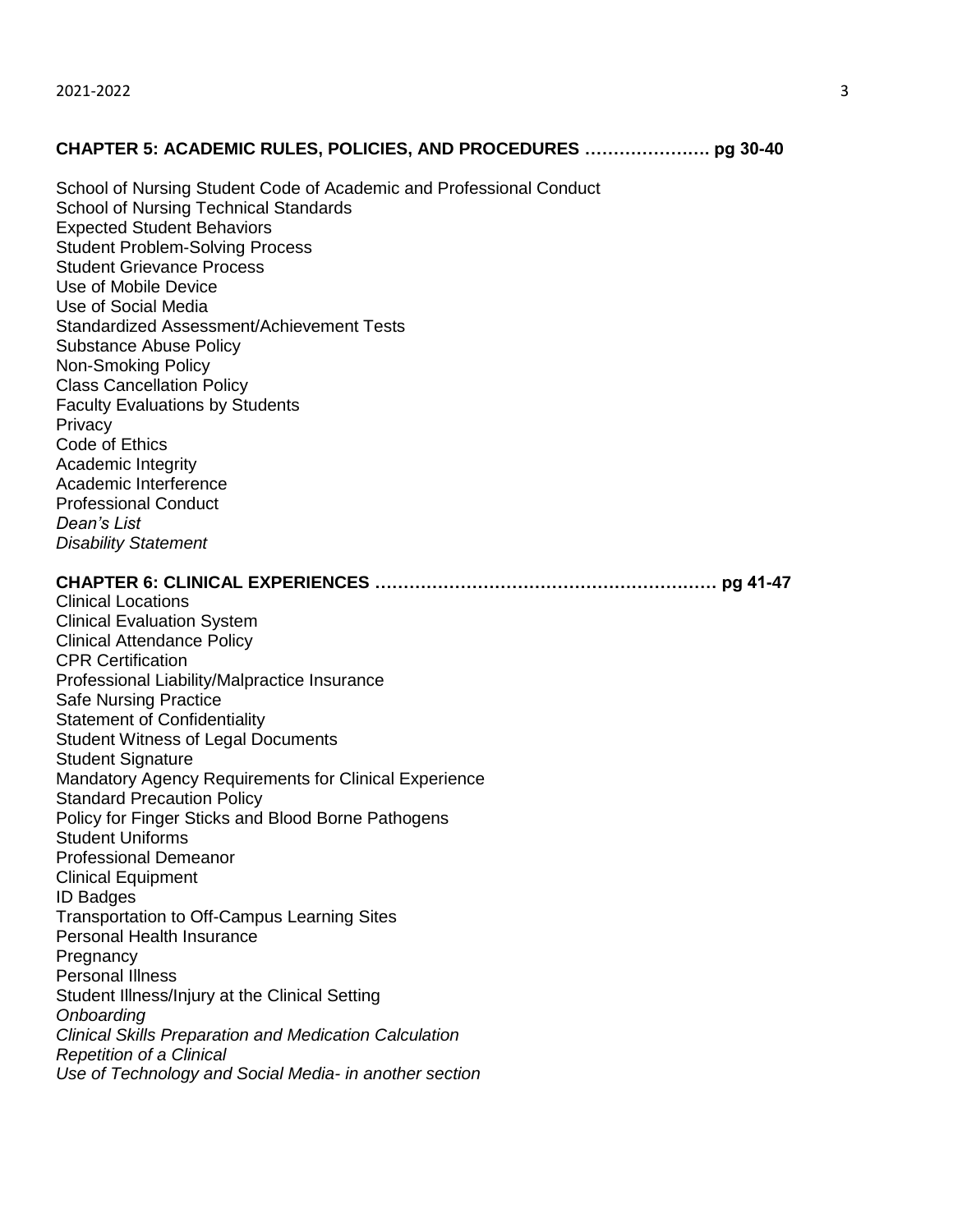| Learning Resource Center (LRC)<br><b>LRC Guidelines</b><br><b>Skills Lab</b><br><b>Simulation Lab</b><br>Computer Lab<br>Open Hours                                                                                                                                                                                                                                                                                                                                                                                                    |
|----------------------------------------------------------------------------------------------------------------------------------------------------------------------------------------------------------------------------------------------------------------------------------------------------------------------------------------------------------------------------------------------------------------------------------------------------------------------------------------------------------------------------------------|
| CHAPTER 8: UNDERGRADUATE STUDENT SERVICES & RESOURCES  pg 50-56<br>School of Nursing Buildings Information Bulletin Boards<br><b>UAnetID</b><br><b>Student Leadership</b><br>Student Representation on School and University Committees<br><b>Student Organizations</b><br><b>Academic Guidance and Counseling</b><br><b>Student Success and Services</b><br>Scholarship Information<br><b>Cooperative Education Nursing Program</b><br><b>Student Health Services</b><br><b>Student Academic Records</b><br><b>Learning Community</b> |
| Communication in the School of Nursing<br>Computing and Technology- in another section                                                                                                                                                                                                                                                                                                                                                                                                                                                 |
| <b>Graduation Policy</b><br><b>Graduation Fees</b><br><b>Applying for Graduation</b><br><b>NCLEX Review Course</b><br>Professional Licensure Application Procedure<br><b>Employment Opportunities</b><br><b>Pinning Ceremony</b>                                                                                                                                                                                                                                                                                                       |

*School of Nursing Commencement Ceremony*

#### **APPENDICES**

Senior Pictures

School of Nursing Awards

| Appendix B: School of Nursing Clinical Attendance and Performance Contract  pg 61-63 |  |  |
|--------------------------------------------------------------------------------------|--|--|
|                                                                                      |  |  |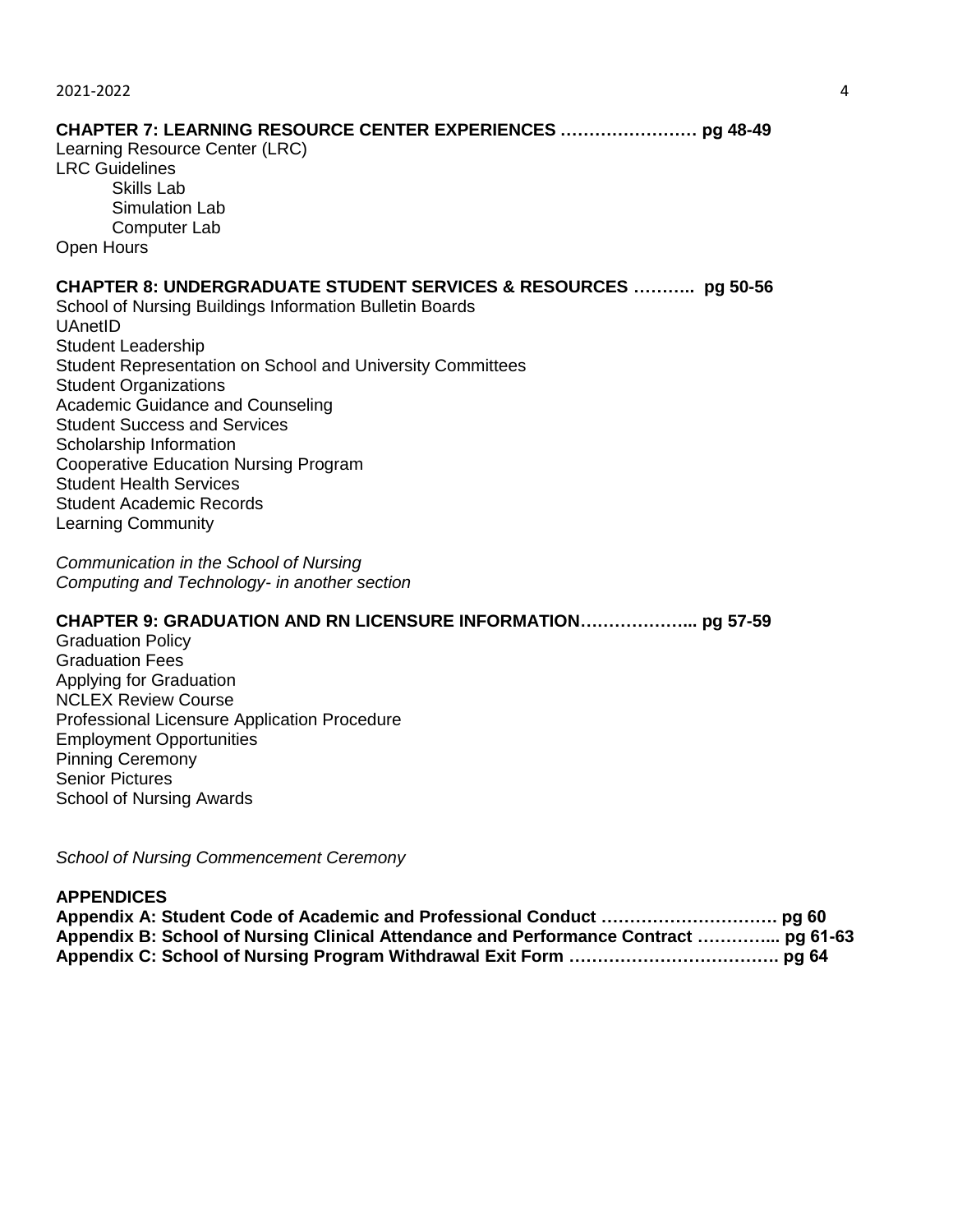# **CHAPTER 1: COLLEGE OF HEALTH AND Human Services & SCHOOL OF NURSING**

The University of Akron's College of Health and Human Sciences (CHHS) is comprised of seven schools, Nursing (SON); School of Allied Health; School of Counseling, School of Disaster Science and Emergency Services; School of Exercise and Nutrition Sciences; School of Social Work and Family Sciences; School of Speech-Language, Pathology and Audiology.

# **COLLEGE OF HEALTH AND HUMAN SERVICES MISSION STATEMENT**

The College of Health and Human Sciences improves life for individuals, families, and communities by providing health and wellness education with appropriate interventions and solutions that are interprofessional, innovative and influential. Most importantly, the College prepares students to advance human well-being and to thrive in a rapidly evolving global environment.

#### **COLLEGE OF HEALTH AND HUMAN SERVICES VISION STATEMENT**

With a focus on promoting well-being of individuals, families, and communities and fostering student success, The University of Akron's new College of Health and Human Sciences will exemplify excellence in health and wellness education, research, service, and leadership.

#### **SCHOOL OF NURSING MISSION STATEMENT**

The School of Nursing offers diverse and comprehensive nursing education programs at the undergraduate and graduate levels. The programs of study, based on professional standards, prepare individuals to provide nursing care in a variety of settings. The School of Nursing supports nursing research that contributes to the health and well- being of society. The School is committed to serving culturally, racially, and ethnically diverse populations. Through academic and community collaboration, the school promotes excellence in nursing education, research, practice, and service.

#### **SCHOOL OF NURSING GOALS**

Prepare generalist and advanced practice nurses who are eligible for licensure and certification. Provide a foundation for lifelong commitment to professional development and scholarship through continuing education and advanced study at the masters and doctoral levels.

Prepare nurses who are sensitive in caring for diverse populations in a variety of settings. Prepare professional practitioners who integrate leadership roles and ethical standards in a continuously changing health care arena and society.

#### **SCHOOL OF NURSING PHILOSOPHY**

The School of Nursing Baccalaureate curriculum framework is based on the Essentials of Baccalaureate Education for Professional Nursing Practice (2009), the Quality and Safety Education for Nurses (QSEN) competencies, and the theoretical framework described by Patricia Benner in *Novice to Expert* (2000). The faculty believes that the foci of professional nursing are individuals, families, and communities. The framework also includes the professional concepts described below as curricular threads.

#### **INCLUSIVE EXCELLENCE**

Technical Standards Required for Successful Completion of The Nursing Curriculum and Graduation from The School of Nursing, The University of Akron

The University of Akron School of Nursing is committed to diversity. All nursing students applying for admission are considered on an individual basis without discrimination with regard to race, color, spiritual beliefs, national origin, ancestry, age, marital status, sexual orientation, or any legally protected class. If any student is deemed unsafe, they will not progress in the program. It is the intention of the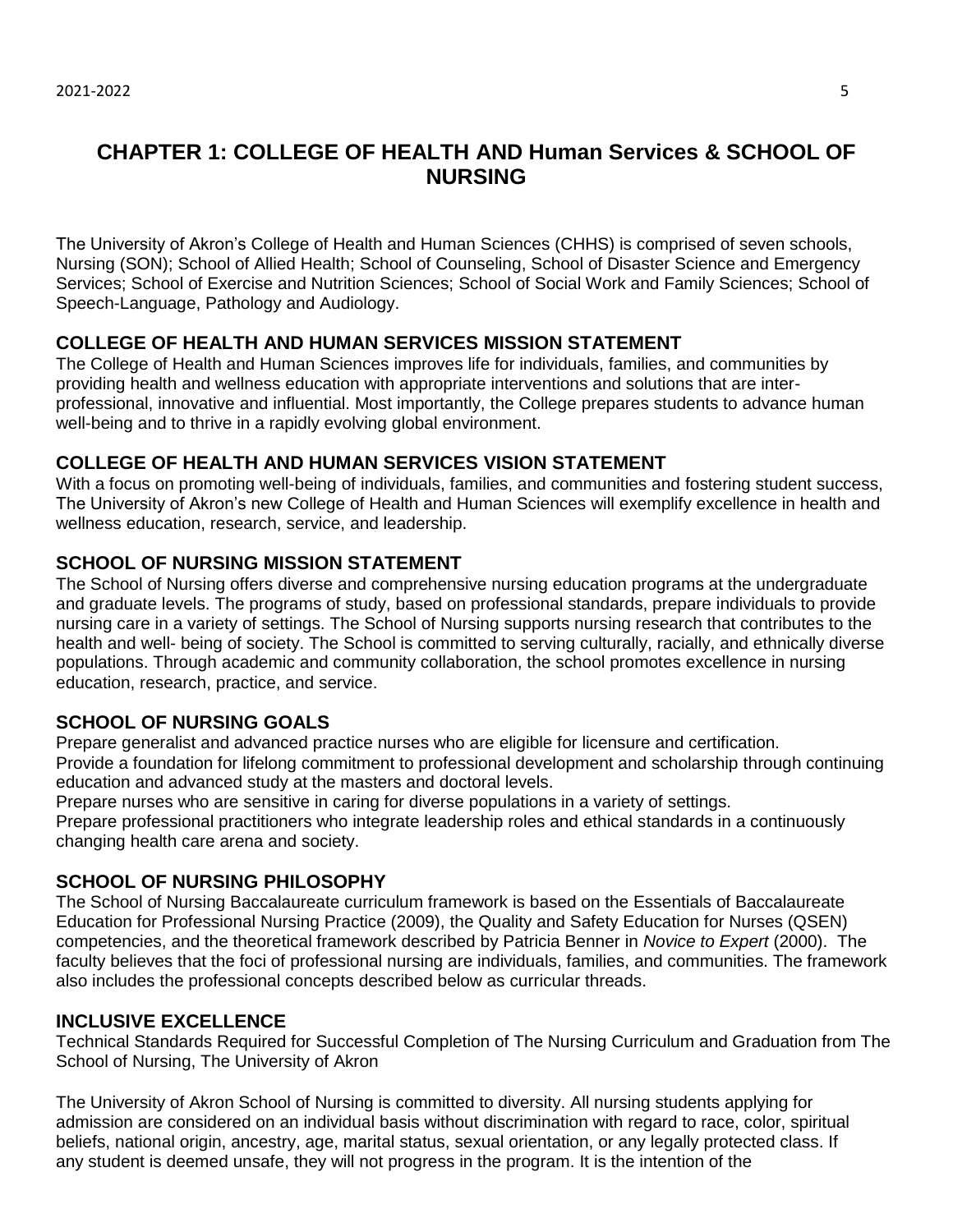Baccalaureate Admissions and Student Progression Committee to provide applicants with a list of technical standards essential for providing safe nursing care and meeting course/program requirements. Physical stamina must be sufficient to perform patient/client care activities for the entire length of the work role. Students must be able to perform all job functions as required by the clinical agency.

#### *I. Sensory Functional Abilities:*

Visual ability must be sufficient to observe demonstrations, perform nursing care skills, and accurately observe patient/client conditions. Auditory ability must be sufficient for auscultation of body sounds and for monitoring of a patient/client's healthcare needs such as hearing call lights, calls for help, and monitor alarms. Tactile ability must be sufficient to perform palpation. Olfactory ability must be sufficient to be able to detect significant patient/client odors and environmental odors that may indicate unsafe situations.

#### *II.* Communication*:*

Communication and interpersonal abilities must be sufficient to interact with patients/clients and families to elicit information with respect to their social, emotional, cultural, spiritual backgrounds. Oral and written abilities must be sufficient to engage in effective and timely communication with the patient/client, family and the healthcare professional team.

#### *III. Motor:*

Motor function must be sufficient to elicit information from patients/clients by palpation, auscultation, percussion, and other assessment maneuvers. Gross motor skills, physical abilities, and physical strength must be sufficient to be able to provide general physical care in a confined space and to provide emergency treatment to patients/clients. Physical and emergency care activities reasonably required of a student nurse may include cardiopulmonary resuscitation (CPR), administration of intravenous, intramuscular or subcutaneous medications, application of pressure to stop bleeding, calibration of instruments, lifting, positioning, and transfer of patients/clients.

#### *IV. Intellectual-Conceptual, Integrative, and Quantitative Abilities:*

Intellectual and conceptual abilities must be sufficient to recognize and assess patient/client changes in mood, activity, cognition, verbal, non-verbal communication, as well as interpret information gathered during a comprehensive assessment including information generated from diagnostic tools. Intellectualconceptual, integrative, and quantitative abilities must be sufficient to perform measurements and calculations, engage in clinical reasoning, analysis and synthesis of assessment findings. Clinical judgment abilities should be sufficient to be able to recognize cause and effect relationships and the development of appropriate nursing plans for safe patient/client care action.

#### *V. Behavioral, Psychosocial, and Ethical Attributes:*

Emotional status must be sufficient to ensure full use of intellectual abilities, the exercise of good judgment and accountabilities, the prompt completion of all responsibilities related to the nursing care of patients/clients, and the development of mature, sensitive, and effective relationships with patients/clients from diverse social, emotional, cultural, and spiritual backgrounds. Students must be able to demonstrate emotional stability to function effectively under stress and handle changing situations. Students must have awareness of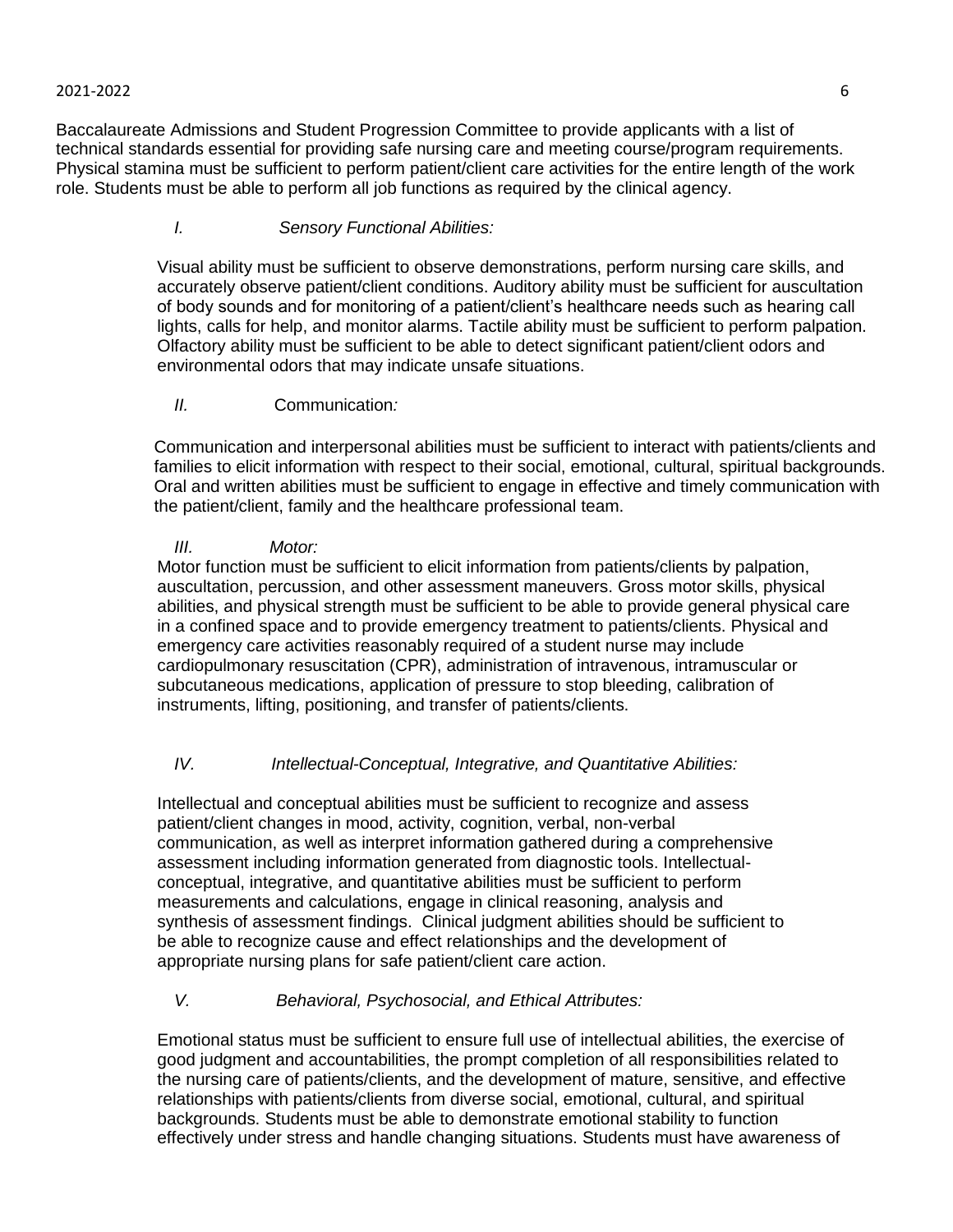ethical actions related to the well-being of others and the patient/client service role of RNs and uphold the standards of nursing practice.

If an accommodation is needed to meet the technical standards, you may contact the Office of Accessibility, in Simmons Hall for information on reasonable accommodations.

#### **NON-DISCRIMINATION POLICY NOTICE**

UA is an equal education and employment institution.

We operate under:

- Nondiscrimination provisions of Titles VI, VII, of the Civil Rights Act of 1964 as amended and IX of the Educational Amendments of 1972 as amended.
- Executive Order 11246, Vocational Rehabilitation Act Section 504, Vietnam Era Veterans' Readjustment Act, and Americans with Disabilities Act of 1990 as related to admissions, treatment of students, and employment practices.

It is the policy of this institution that there shall be no unlawful discrimination against any individual at The University of Akron because of race, color, creed, sex, age, national origin, handicap/disability or status as a veteran.

The University of Akron will not tolerate sexual harassment of any form in its programs and activities, and prohibits discrimination on the basis of sexual orientation in employment and admissions. The nondiscrimination policy applies to all students, faculty, staff, employees and applicants.

#### **SCHOOL OF NURSING ACCREDITATIONS**

Accreditation is a nongovernmental process conducted by representatives of postsecondary institutions and professional groups. As conducted in the United States, accreditation focuses on the quality of institutions of higher and professional education and on the quality of educational programs within institutions. Two forms of accreditation are recognized: one is institutional accreditation, and the other is professional or specialized accreditation. Institutional accreditation concerns itself with the quality and integrity of the total institution, assessing the achievement of the institution in meeting its own stated mission, goals, and expected outcomes. *The University of Akron has full accreditation from Higher Learning Commission of the North Central Association of Colleges and Schools.*

Professional or specialized accreditation is concerned with programs of study in professional or occupational fields. Professional accrediting agencies assess the extent to which programs achieve their stated mission, goals, and expected outcomes. In addition, consideration of the program's mission, goals, and expected outcomes is of importance to the accrediting agency in determining the quality of the program and the educational preparation of members of the profession or occupation. Accreditation organizations make regularly scheduled evaluation visits to programs to document that programs continue to meet criteria.

### *The Bachelor's Degree in Nursing program at The University of Akron is accredited by The*

*Commission on Collegiate Nursing Education (CCNE***).** A specialized/professional accrediting agency, CCNE ensures the quality and integrity of baccalaureate and graduate nursing programs. CCNE serves the public interest by assessing and identifying programs that engage in effective educational practices. As a voluntary self-regulatory process, CCNE accreditation supports and encourages continuing selfassessment by nursing programs and supports continuing growth and improvement of collegiate professional education. Because the accreditation process is a voluntary enterprise, institutions that seek CCNE accreditation of their baccalaureate and/or graduate nursing programs are viewed to have a cooperative relationship with CCNE in seeking ways to improve and enhance the educational programs for professional nursing students.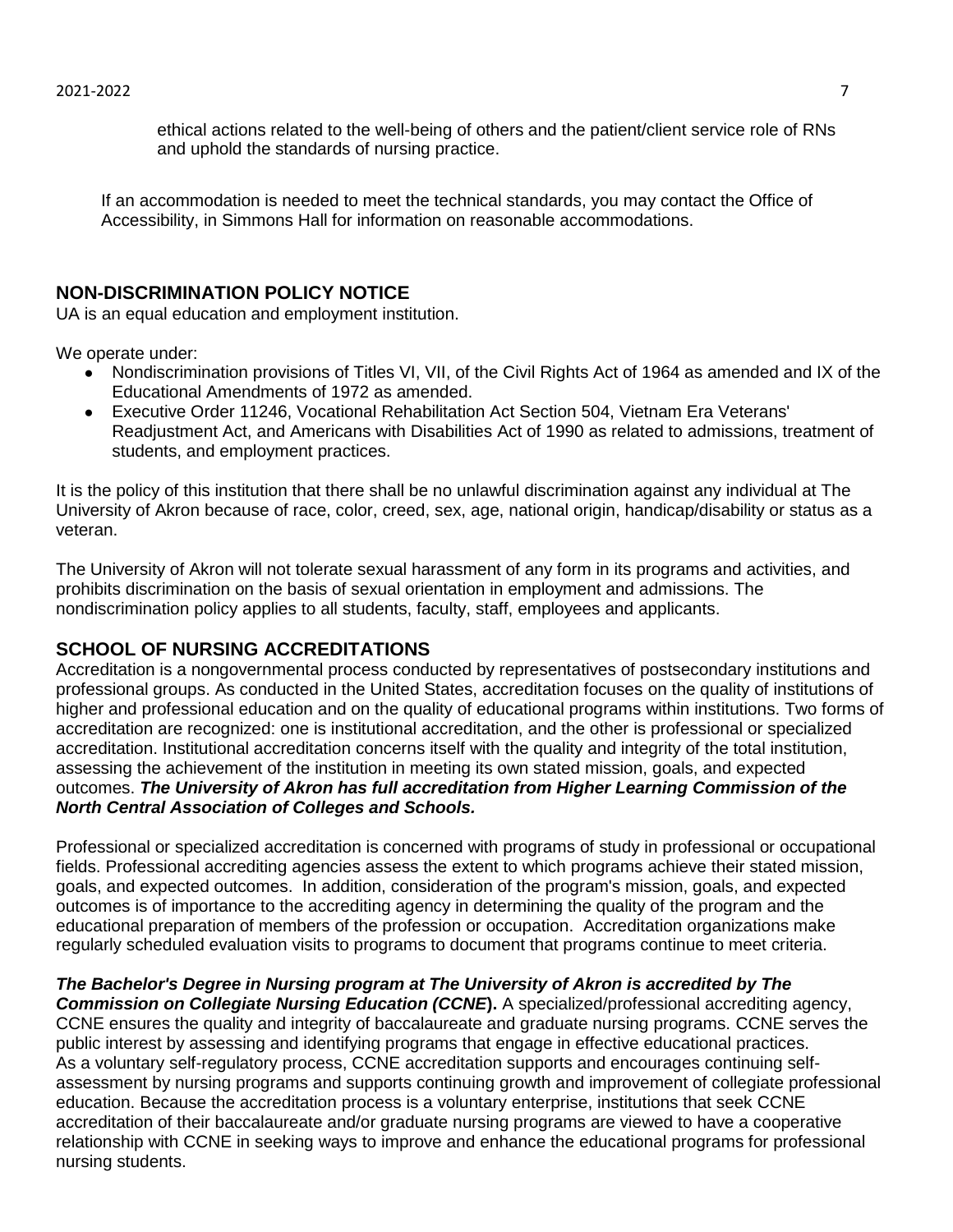#### *The University of Akron School of Nursing has maintained full professional accreditation since its*

*inception in 1967.* The baccalaureate-nursing program is approved by the Ohio Board of Nursing. The Commission on Collegiate Nursing Education (CCNE) visited in November 2015 and extended maximum accreditation of 10 years to the School. This extension grants continuing accreditation to the School's baccalaureate and master's programs in nursing. The next visit cycle for re-accreditation of the baccalaureate and masters programs in nursing will begin in fall 2025.

# **MEMBERSHIPS HELD BY THE SCHOOL OF NURSING**

The School of Nursing holds charter membership in the Council of Member Agencies of the Department of Baccalaureate and Higher Degree Programs of the National League for Nursing, the Committee of Institutional Cooperation, the Midwest Alliance in Nursing, the American Association of Colleges of Nursing, and the Commission on Collegiate Nursing Education. The School is also a sustaining member of the National Student Nurses' Association and Sigma Theta Tau International (Delta Omega Chapter).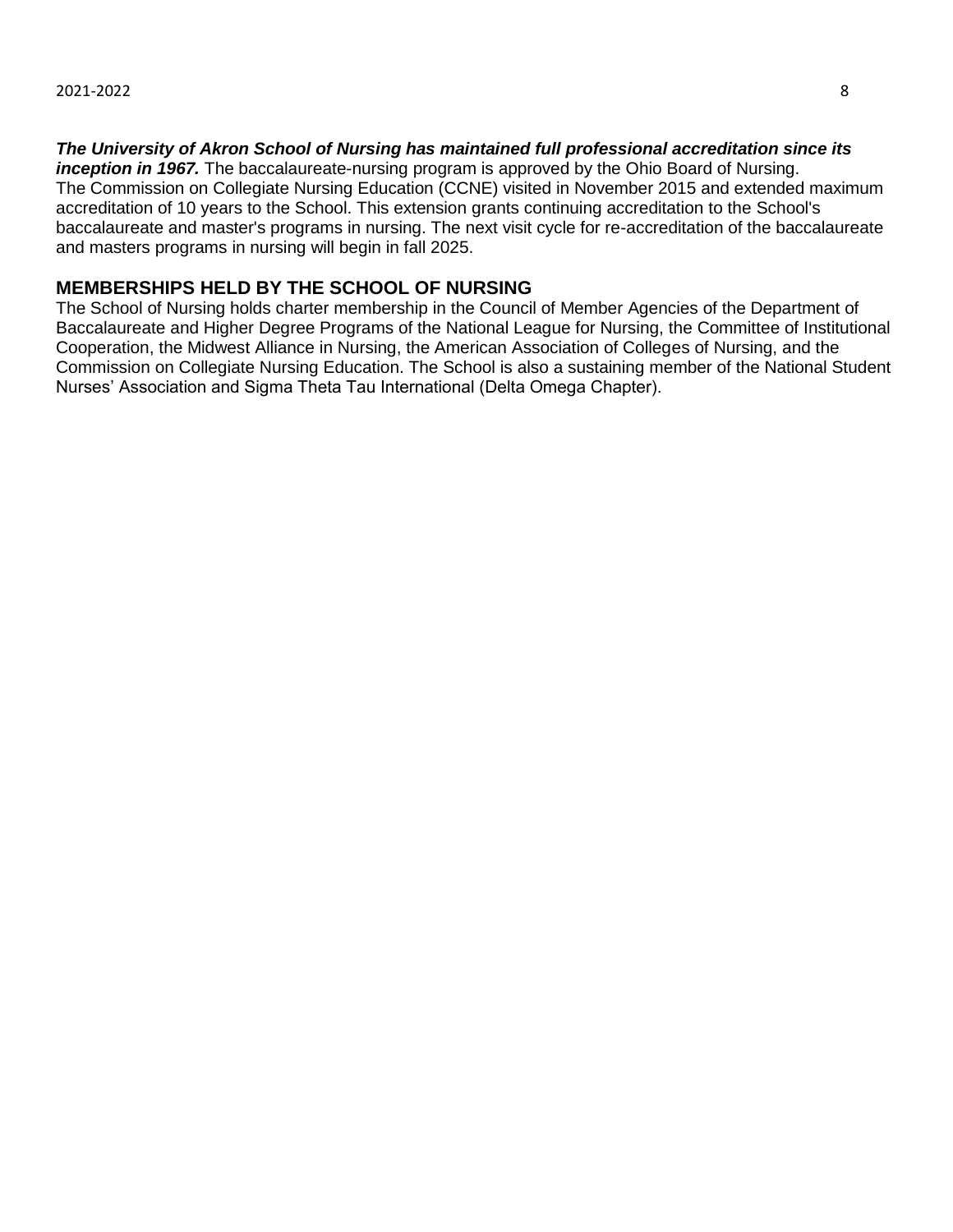# **CHAPTER 2: UNDERGRADUATE NURSING PROGRAM DETAILS**

#### **PURPOSE OF THE BACCALAUREATE PROGRAM**

The baccalaureate program purposes are to prepare generalists who provide safe nursing care to clients within the healthcare system, provide opportunity for students to acquire theoretical and clinical competence pertinent to the practice of nursing, expose students to professional nursing's impact on society, and provide a foundation for graduate study and/or continuing education in professional nursing.

#### **MAJOR CONCEPTUAL THREADS**

The following themes represent the curriculum model of the Baccalaureate Program. Each theme is operationalized by the following descriptions:

**Nursing Domains***:* The curriculum reflects the philosophical tenet that the discipline of nursing is concerned with the individual, family, and community in their response to health within the context of the environment. Personal meanings of health are understood in the nursing situation within the context of familial, societal, and cultural settings. The role of the nurse involves the exercise of social and cultural responsibilities including accountability for professional actions that require critical judgments in provision of quality nursing care. Professional nursing demands commitment to standards of practice and an ethical code. The baccalaureate level preparation involves internalization of the knowledge, attitudes, values, critical judgments, and skills related to beginning generalists.

#### **Nursing**

Nursing is operationalized in the domains of nursing practice identified by QSEN and the first three of five levels of skill development identified by Dreyfus and applied to nursing by QSEN. The student at the *novice*  level begins to acquire the knowledge and skills needed to become a nurse. Socialization to nursing as a profession includes development of traditional skills traditional to care giving by nurses. Novices learn by identifying objective attributes of situations using context free rules. The number of variables are limited and the novice is not expected to prioritize. The student at the *advanced beginner* level uses guidelines, principles, and theories necessary for nursing practice. Advanced beginners learn by association of previous experiences under the coaching and supervision of faculty. Students at the *competent* level are more independent, using realistic and selective decision making skills to prioritize and implement a plan of action. Problems are viewed from a multifaceted perspective. Safe effective nursing care of patients with complex problems is provided and coordinated with members of the health care team and informed consultants. The student at the competent level uses conscious and deliberate planning to achieve efficiency and organization.

The *nursing process* is the systematic problem solving approach which the nurse uses to facilitate the client's attainment of health goals. Assessment, planning, implementation, and evaluation are used by novice nurse students in their first clinical nursing courses. These steps provide for the integration and application of nursing knowledge from related disciplines. This scientific and dynamic process assists individuals, families, groups, and communities to find comfort, prevent illness, maintain health, or restore wellness. As the students' progress through the curriculum they continue to increase their skill and knowledge in making critical clinical judgments. Thus, problem solving is extended in scope to encompass decision making from multiple facets. During the senior year, students apply a variety of decision-making modes more appropriate to solving complex problems in which the nursing process is minimally useful to promote the health of individuals, families, groups, and communities experiencing health problems of increasing complexity. The role of the nurse as a manager evolves throughout the curriculum from the beginning level of the student's role in the clinical institution through an increasing complexity of planning for nursing care to meet client goals. Students are guided in the decisions involved in providing direct, indirect, and delegated nursing care as managers of patient care. Students incorporate the concepts of awareness, assertiveness, advocacy, negotiation, and accountability into the role of nurse manager.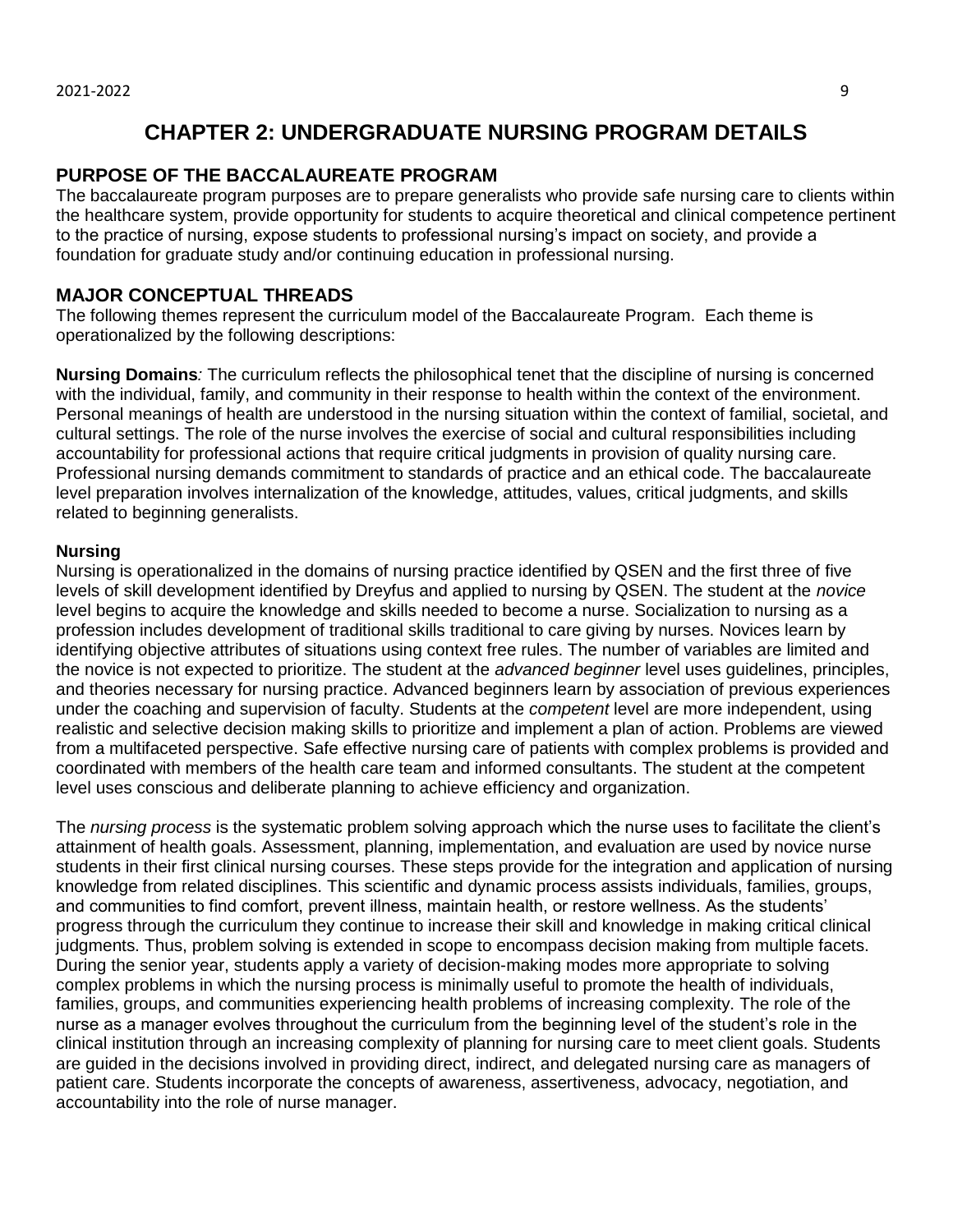#### **Person**

*(Individuals, families, communities)* The individual is seen as a complex whole whose existence involves patterns, dynamic change, transformation, and interdependence. The individual interrelates within the environment in biological, psychological, social, spiritual, cultural, and other dimensions. Families are seen as individuals dynamically connected with each other over time. Communities are viewed as groups of people with one or more common characteristic who are in relationship to one another and may or may not interact. The individual is unique, having universal needs that are physiological, psychological, spiritual, and developmental in origin. An eclectic approach provides the framework for identification of these needs and forms the structure for the assessment phase of the nursing process. Nurses assist humans to meet these needs as they respond to actual and potential health problems. Humans exercise the right to seek, accept, or reject health care.

#### **Health**

The focus of the curriculum is an interrelationship of health and environment. The care of clients relative to disease, non-disease, and quality of life is considered across all levels of the program. Health is demonstrated by interactive behaviors between the client and the environment. Health is multidimensional and individually defined by the ability to carry out the tasks of daily living. There is at the same time health potential and health alterations as the individual interacts with the environment. In the beginning of the program, students are introduced to the *theories* that assist them to gain knowledge about health with the exploration of patterns and alterations in health behaviors. During the sophomore year students are placed first with clients in non-threatening environments of health care agencies where clients are experiencing stabilized or minimal (temporary or chronic) alterations in health status.

During the junior year students are introduced to those clients with more severe alterations in health status. During the senior year students have experiences in complex acute care with clients in destabilized situations. They also have experiences in community settings. Students are equipped to anticipate and foster the health potential of individuals, families, and communities. Students also have opportunity to evaluate the quality of health care to clients in a variety of settings.

#### **Safety**

The curriculum focus on safety is designed to minimize the risk of harm to patients and to providers through both system effectiveness and individual performance. System effectiveness involves the comprehension and assimilation into practice of the policies and procedures of health care settings where clinical practice takes place. Students learn what safety features are in place as well as the limitations of safety measures and what the student can do to avoid pitfalls such as the use of shortcuts, jargon, or inappropriate delegation of responsibilities. Students are able to identify and describe those things that improve safety and create a culture of safe practice such as error reporting and open communication strategies. Individual courses stress that safety involves a comprehension of each patient's disease process whether it is physical, cognitive, or psychological, and how that disease process affects the patient's ability to contribute to his/her safety; and the student's need to maintain professional boundaries for the safety of the patient and of the student. Safety includes the students monitoring of patients' condition and response to treatments, medications, environment, as well as the correct calculation of medications, performance of treatments, and professional interactions with patients and families when using therapeutic communication for teaching or other health related purposes.

#### **Environment**

Environment includes all living and non-living dimensions with which the individual, family, and community have interrelationships. These dynamic interrelationships define and establish rules for health and modes of action. Throughout the program, students study factors that affect society's ability to provide resources to meet health needs. These factors include historical, economic, political, scientific, ethical, and cultural influences. Students provide health care in a variety of settings. Students are involved in health promotion services, treatment of disease, and rehabilitative services available to clients (individuals, families, communities).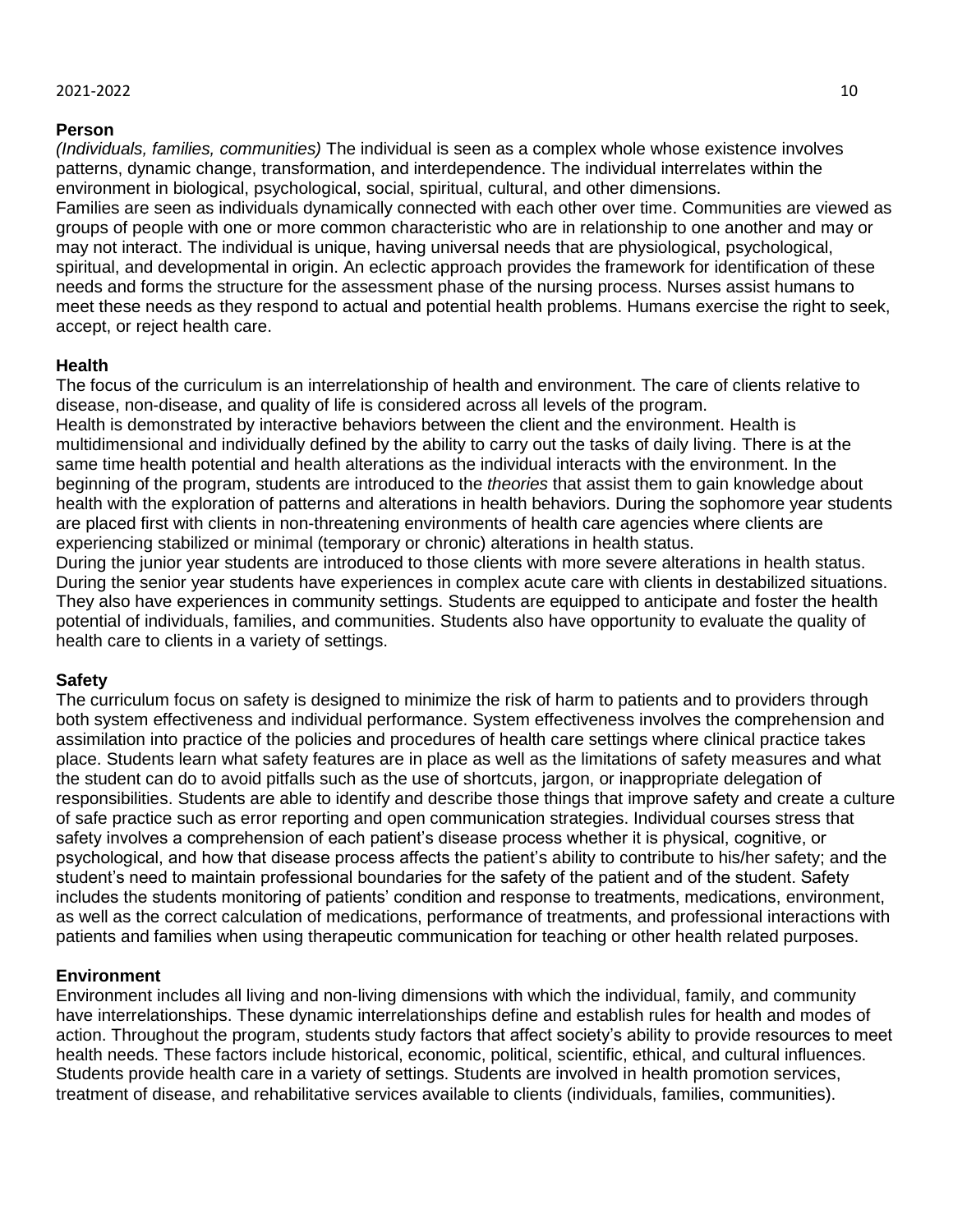#### **Ethics**

Ethics is a branch of philosophy, which proposes to identify, organize, examine, and justify human acts by applying certain principles to determine the right thing to do in specific situations. Making judgments and acting upon them is essential to the practice of nursing. A didactic course in ethics is a prerequisite to entering the nursing program. Sophomore and junior level nursing courses pose opportunities to explore general values and guidelines applicable to common daily experiences that require decisions in nursing judgments. The ANA Code for Nurses is used as a guide for the profession and its members in providing nursing care to all without restriction to social, economic, racial, spiritual, or diagnostic characteristics.

Importance of confidentiality and respect for human life is emphasized. The senior level courses apply principles of ethical decision making to situations characterized by conflict and requiring value judgments.

Ethical principles are applied in professional communication of written and spoken words, participating in informed consent procedures, and exploration of the technological trends that influence patient care and the nurse's role in dealing with moral and ethical conflicts. The student is also expected to apply ethical decisions related to management issues, performance appraisal, and research. Students explore ethical theory in application to ethical dilemmas and nurse advocacy.

#### **Culture**

Culture is the learned and transmitted knowledge about a specific group of people with its values, beliefs, rules of behavior, and lifestyle practices that guides the designated group in its thinking and actions in patterned ways. Clients, students, and health care providers will be regarded within the context of their cultural diversities. Culture components are threaded throughout all nursing courses.

#### **Communication**

The caring nature of nursing is personalized through communication. Students are provided opportunities to develop a wide range of verbal, nonverbal, and active listening communication skills as a basis for promotion of health of individuals, families, groups, and communities. Early in their nursing experience, students use personal communication with individual clients and act in response to direction for planned nursing care. Professional communication becomes an integral part of the student's practice as interviewing and documentation skills are practiced. Accountability for therapeutic communication is demonstrated through process recordings and supervised interactions. Assertiveness skills are developed and used in collegial professional relationships. Later, students interact with multiple clients in family roles and with a larger spectrum of members of the health care team. In the senior year, students interact as single providers, collaborate with groups, and assume beginning negotiation skills in management roles in which effective communication is required. Communication at all levels includes client education with individuals, groups, and families.

#### **Research**

Nursing research is a basis for development of nursing knowledge and actions for evidence-based practice. Novice student nurses identify researcher as one of the multiple roles of a professional nurse. Advanced beginner students begin to differentiate among research based and opinion based articles as an informational resource for patient care. During the senior year students acquire a greater knowledge of the research process which allows them to analyze research findings in order to incorporate them into the total nursing situation. Students identify researchable problems or questions and propose ways to solve the problem.

#### **Decision-making**

Decision-making is a systematic process that generates alternatives and choosing. Decision- making requires the use of critical thinking and scientific reasoning to solve problems. Decision- making requires critical thinking at each step of the process to make valid, practical decisions reflective of the value systems of the participants. Prerequisite knowledge from ethics and mathematics provide a theoretical base for decision-making. Decisionmaking requires a high level of self-work in competence, commitment, and caring. This curriculum introduces students to the problem solving process by using the nursing process in second year courses. Theory content provides a framework that helps analysis of a situation from multiple perspectives. Clinical experiences offer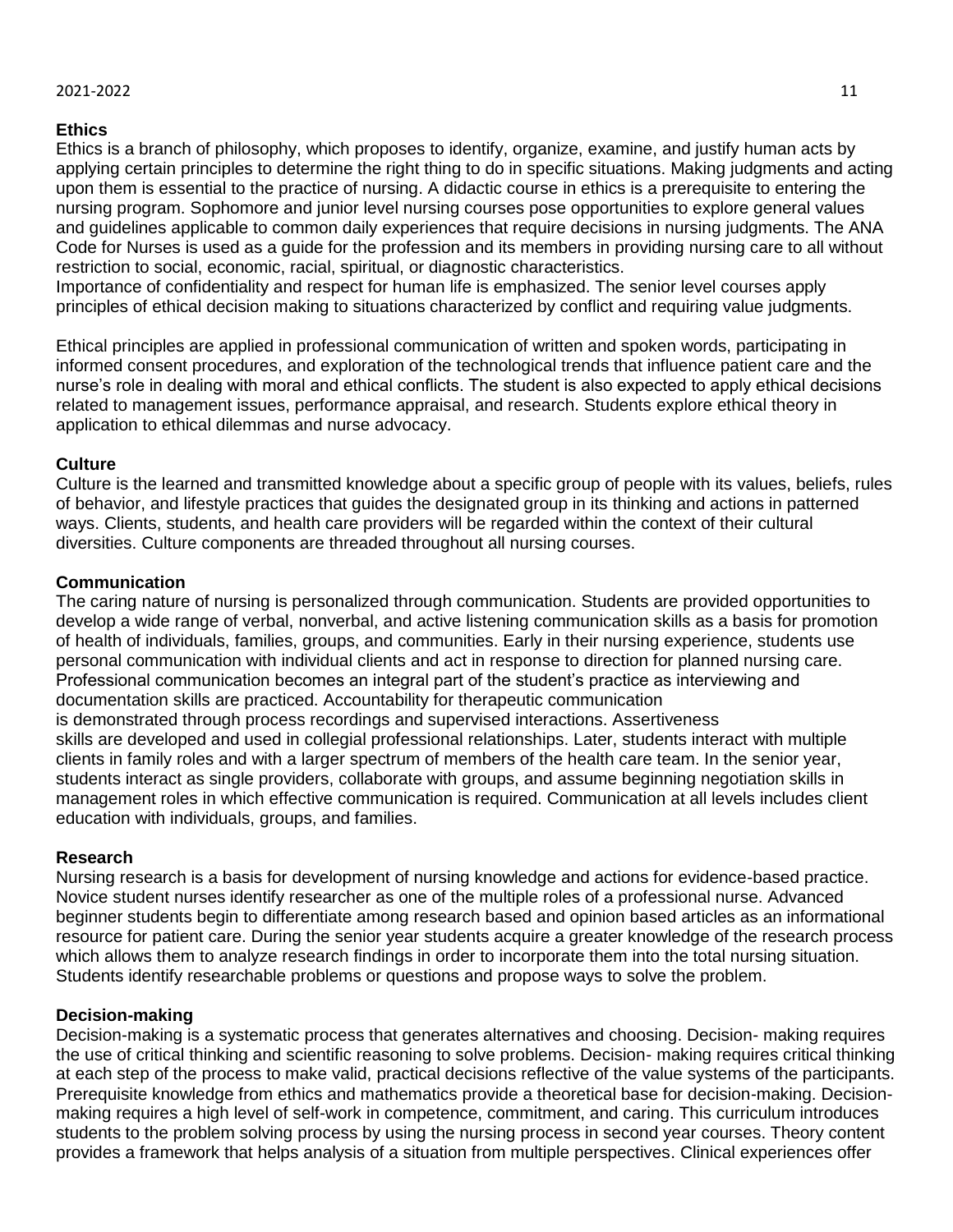opportunity to evaluate a set of circumstances, think logically, make a judgment (decision), and implement that decision. The nurse's role as a decision maker who can influence health care is explored. Students study data critically and set priorities of care with the guidance of the instructor. Decision-making opportunities vary from one setting to another. In the third year, students explore multiple options based on factual information and value orientation of the individuals involved. There is an incremental development in the complexity of decisions required of the student as well as independence in making those decisions. In the fourth year, students apply principles to delivery of complex nursing care and explore legal and professional dilemmas nurses confront in making ethical decisions. Students are more independent in clinical practice. They practice independent decision making in planning and implementing care for groups of clients and managing work of others. Opportunity to practice decision-making establishes patterns from which students can build further expertise as practicing professional nurses.

#### **Education**

Education is an individualized, life-long process. Learning includes the individual's interrelations with the environment, knowledge and skill acquisition, development of critical thinking, and self-awareness. Self-expression enables the student to respond to clients who have unique human values and cultural heritage. Each nursing student brings attitudes, beliefs, values, feelings, knowledge and experiences into the learning environment. These variables influence learning that occurs through continual construction and reconstruction of experiences in relation to environmental influences.

Nursing education at the baccalaureate level synthesizes knowledge from nursing, humanities, social, cultural, physical, and natural sciences to operationalize clinical decision-making. The student is prepared to function as a nurse generalist in a variety of settings. Faculty and students continually seek to refine the commitment to and understanding of the relationship between theory and practice. Students are encouraged to become selfdirected, collaborative, interdependent, and independent. These variables are the foundation for lifelong learning and professional development.

Nursing education at the master's level builds upon baccalaureate nursing education and provides foundation for doctoral study. Graduate education prepares advanced practice nurses with expertise in critical thinking and decision-making, effective communication, and therapeutic interventions through a variety of learning experiences. Master of Science in Nursing students analyze and use theoretical formulations and research findings in advanced practice.

Nursing education at the doctoral level prepares nurses for full participation in the discipline as scholars and researchers. Emphasis is place on the development of nurses who are informed about the many dimensions of scholarship, including research, practice and teaching, and the integration of the three. Through various didactic, collaborative and research opportunities, doctoral students learn how to develop and test knowledge about health, illness and nursing care, and how to use this knowledge to enhance teaching, improve patient care, and influence healthcare policy.

| 200 Level Courses<br><b>Sophomore Novice</b>                                                                  | <b>300 Level Courses</b><br><b>Junior Adv. Beginner</b>                          | 400 Level<br><b>Courses Senior</b><br><b>Competent</b>                                           | <b>Program Outcomes</b>                                                                                                     |
|---------------------------------------------------------------------------------------------------------------|----------------------------------------------------------------------------------|--------------------------------------------------------------------------------------------------|-----------------------------------------------------------------------------------------------------------------------------|
| 1. Acquires traditional<br>knowledge, skills and<br>attitudes needed for<br>professional nursing<br>practice. | 1. Applies concepts in<br>the development of<br>professional nursing<br>practice | 1. Synthesizes<br>knowledge and<br>experience to<br>broaden<br>professional<br>nursing practice. | 1. Integrates a solid base in<br>liberal education provides the<br>cornerstone for the practice<br>and education of nurses. |

# **LEVEL AND PROGRAM OUTCOMES** (Rev. 4/13/15)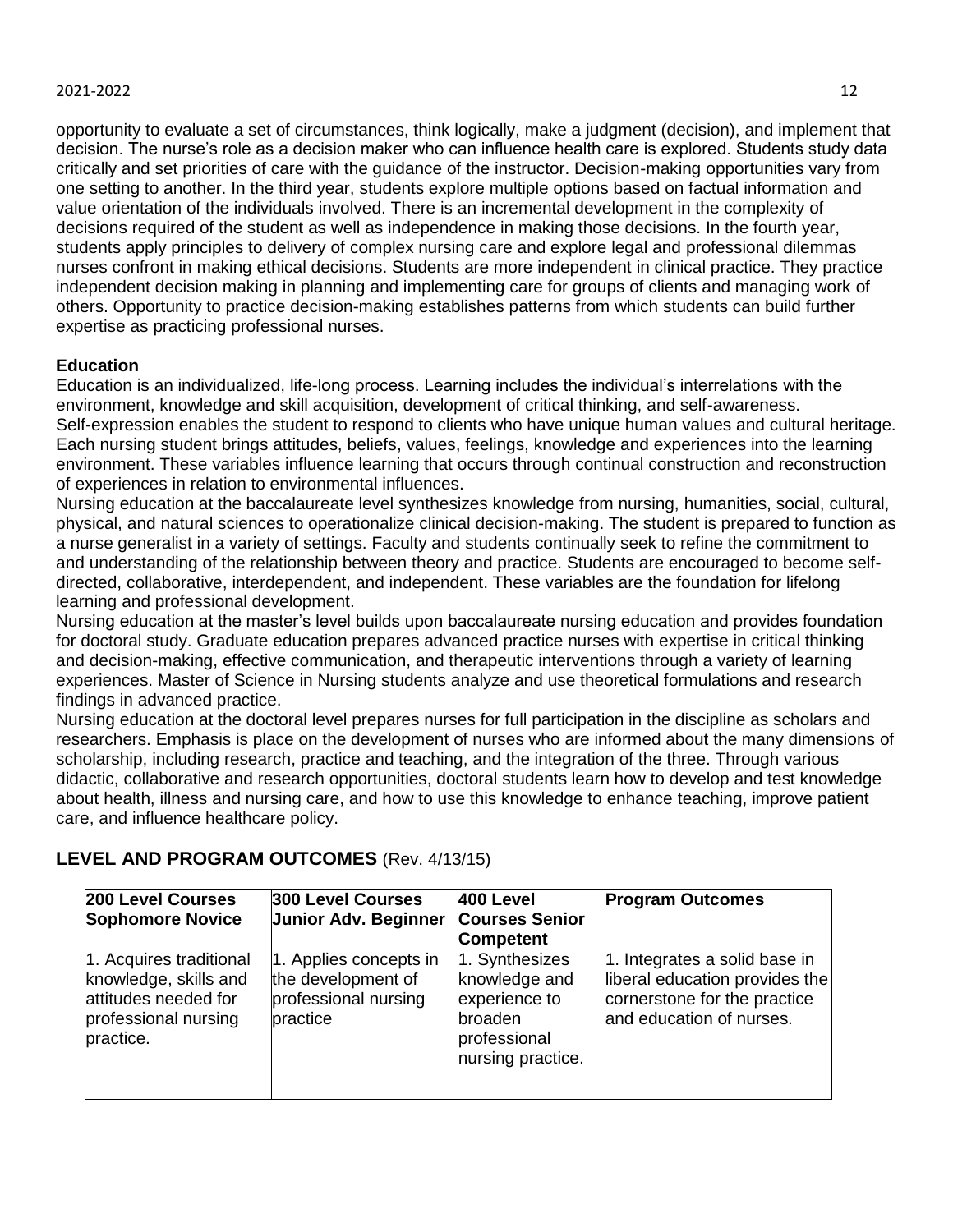| 2. Acquires traditional<br>knowledge, skills and<br>attitudes needed for<br>professional leadership,<br>quality improvement,<br>and safety.                                                                                                                          | 2. Applies concepts of<br>professional leadership,<br>quality improvement,<br>and safety.                                                                 | 2. Synthesizes<br>knowledge and<br>experiences of<br>professional and<br>organizational<br>leadership, quality<br>improvement, and<br>safety.                                                                                                           | 2. Integrates knowledge,<br>skills and attitudes as a<br>foundation for professional<br>and organizational systems<br>leadership, quality<br>improvement,<br>and safety.                                                                                                |
|----------------------------------------------------------------------------------------------------------------------------------------------------------------------------------------------------------------------------------------------------------------------|-----------------------------------------------------------------------------------------------------------------------------------------------------------|---------------------------------------------------------------------------------------------------------------------------------------------------------------------------------------------------------------------------------------------------------|-------------------------------------------------------------------------------------------------------------------------------------------------------------------------------------------------------------------------------------------------------------------------|
| 3. Acquires traditional<br>knowledge, skills and<br>attitudes for recognizing<br>the grounding of nursing of safe, effective<br>practice in evidence.                                                                                                                | 3. Applies findings of<br>evidence based practicesources of<br>concepts in the delivery<br>nursing care.                                                  | 3. Synthesizes<br>evidence based<br>safe, effective<br>nursing care based<br>on sound<br>evidence.                                                                                                                                                      | 3. Integrates knowledge,<br>skills and attitudes related to<br>evidence based practice as<br>practice to develop an advocate for safe,<br>effective nursing care.                                                                                                       |
| 4. Acquires traditional<br>knowledge, skills, and<br>attitudes about<br>information<br>management and<br>technology for safe<br>patient care.                                                                                                                        | 4. Applies knowledge,<br>skills, and attitudes of<br>information<br>management and<br>technology that<br>enhance the delivery of<br>quality patient care. | 4. Synthesizes<br>sources of<br>information and<br>technology for<br>management of<br>quality patient<br>care.                                                                                                                                          | 4. Integrates knowledge,<br>skills, and attitudes of<br>information management and<br>technology applications for<br>the delivery of quality<br>patient care.                                                                                                           |
| 5. Acquires traditional<br>knowledge, skills, and<br>attitudes about financial<br>and regulatory<br>healthcare policies that<br>influence the nature and influence the nature and healthcare policies functioning of the<br>functioning of the<br>healthcare system. | 5. Applies the<br>knowledge, skills, and<br>and regulatory<br>healthcare policies that<br>functioning of the<br>healthcare system.                        | financial and<br>regulatory<br>that influence the<br>nature and<br>functioning of the<br>healthcare system.                                                                                                                                             | 5. Synthesizes the 5. Integrates into practice the<br>knowledge, skills, knowledge, skills, and<br>attitudes about financial and attitudes about attitudes about financial and<br>regulatory healthcare policies<br>that influence the nature and<br>healthcare system. |
| 6. Acquires traditional<br>knowledge, skills, and<br>attitudes about<br>interprofessional<br>communication and<br>collaboration for<br>improving patient health improving patient health to act as an<br>outcomes.                                                   | 6. Applies traditional<br>knowledge, skills, and<br>attitudes about<br>interprofessional<br>communication and<br>collaboration for<br>outcomes.           | 6. Synthesizes<br>knowledge, skills,<br>and attitudes about attitudes about<br>interprofessional<br>communication<br>and collaboration<br>advocate when<br>delivering high<br>quality and safe<br>patient care as<br>part of<br>the healthcare<br>team. | 6. Integrates into practice the<br>knowledge, skills, and<br>interprofessional<br>communication and<br>collaboration for leading<br>delivery of high quality and<br>safe patient care.                                                                                  |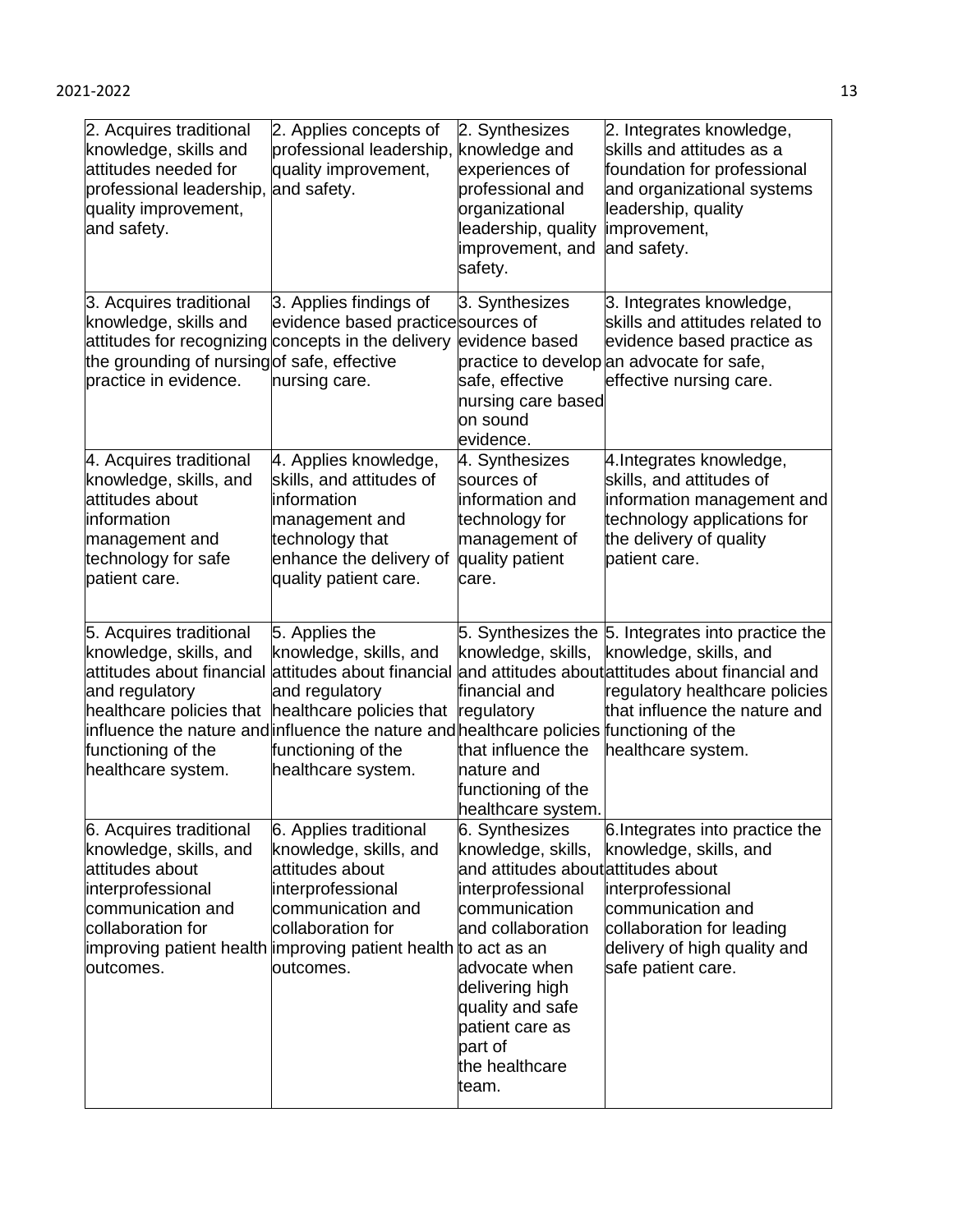| 7. Acquires traditional | 7. Applies knowledge, 7. Synthesizes          |                                        | 7. Integrates into practice |
|-------------------------|-----------------------------------------------|----------------------------------------|-----------------------------|
| knowledge, skills, and  | skills, and attitudes that knowledge, skills, |                                        | knowledge, skills, and      |
| attitudes about health  | enhance health                                | and attitudes to                       | attitudes about health      |
| promotion and disease   | promotion and disease provide health          |                                        | promotion and disease       |
| prevention for          | prevention for                                | promotion and                          | prevention in caring        |
| individuals and         | individuals and                               | disease prevention for individuals and |                             |
| populations.            | populations.                                  | for individuals and                    |                             |
|                         |                                               | populations.                           |                             |
|                         |                                               |                                        |                             |

# **UNDERGRADUATE STUDENT OUTCOMES**

The baccalaureate graduate will demonstrate following knowledge, skills and attitudes:

*Essential I: Liberal Education for Baccalaureate Generalist Nursing Practice -* A solid base in liberal education provides the cornerstone for the practice and education of nurses.

*Essential II: Basic Organizational and Systems Leadership for Quality Care and Patient Safety -* Knowledge and skills in leadership, quality improvement, and patient safety are necessary to provide high quality health care.

**Essential III: Scholarship for Evidence Based Practice -** Professional nursing practice is grounded in the translation of current evidence into one's practice.

*Essential IV: Information Management and Application of Patient Care Technology -* Knowledge and skills in information management and patient care technology are critical in the delivery of quality patient care.

*Essential V: Health Care Policy, Finance, and Regulatory Environments* **-** Healthcare policies, including financial and regulatory, directly and indirectly influence the nature and functioning of the healthcare system and thereby are important considerations in professional nursing practice.

*Essential VI: Interprofessional Communication and Collaboration for Improving Patient Health Outcomes -* Communication and collaboration among healthcare professionals are critical to delivering high quality and safe patient care.

*Essential VII: Clinical Prevention and Population Health -* Health promotion and disease prevention at the individual and population level are necessary to improve population health and are important components of baccalaureate generalist nursing practice.

*Essential VIII: Professionalism and Professional Values -* Professionalism and the inherent values of altruism, autonomy, human dignity, integrity, and social justice are fundamental to the discipline of nursing.

*Essential IX: Baccalaureate Generalist Nursing Practice -* The baccalaureate graduate nurse is prepared to practice with patients, including individuals, families, groups, communities, and populations across the lifespan and across the continuum of healthcare environments. The baccalaureate graduate understands and respects the variations of care, the increased complexity, and the increased use of healthcare resources inherent in caring for patients.

#### **UNDERGRADUATE NURSING PROGRAMS**

There are 4 tracks that lead to a Baccalaureate Nursing degree before licensure as a Registered Nurse. These pathways include: the traditional program, the traditional program plus Honors requirements, the postbaccalaureate accelerated program, and the LPN-RN program. The RN-BSN and pre-MSN program also lead to a BSN and admit students after licensure as a Registered Nurse.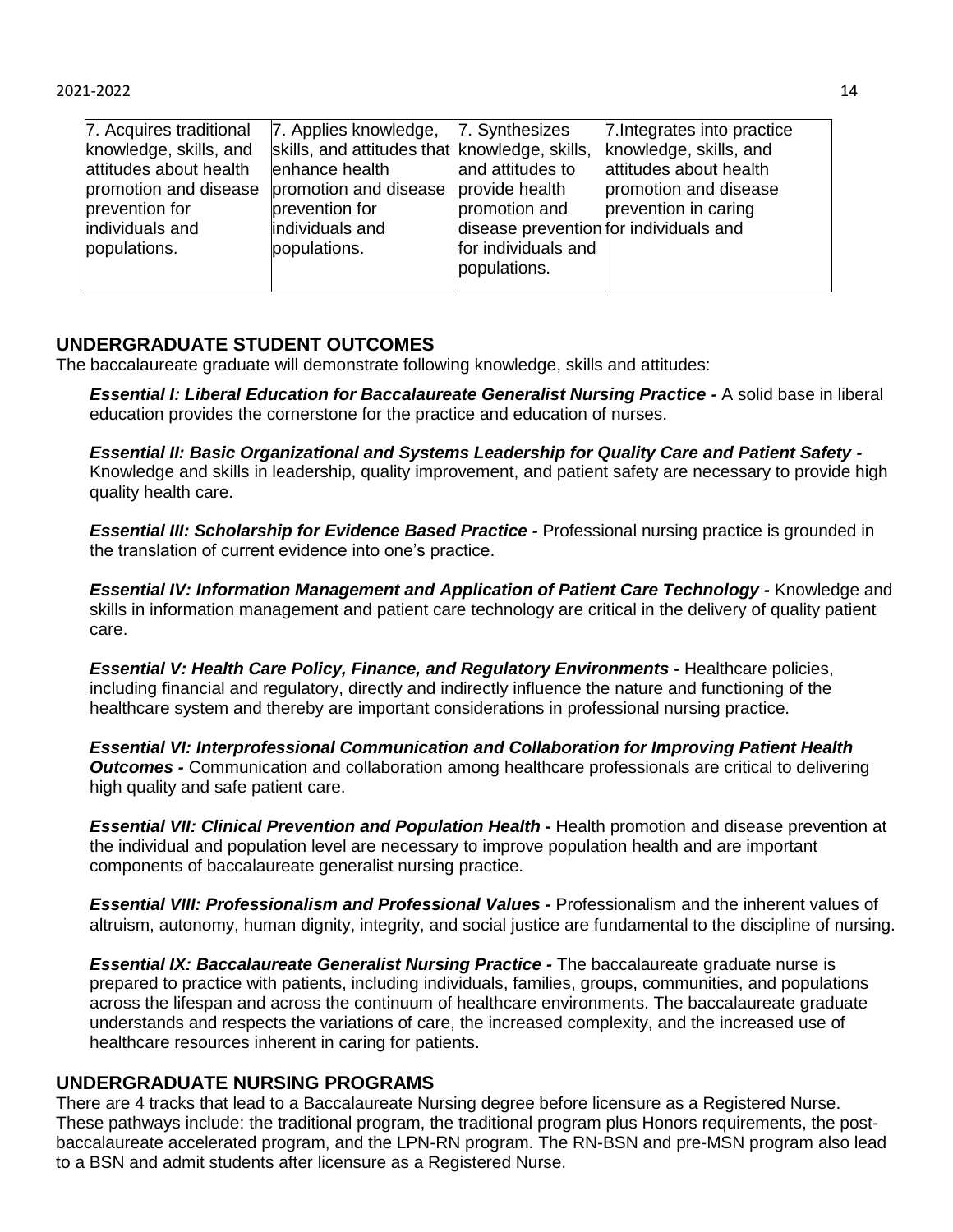# **CHAPTER 3: ADMISSION INTO THE UNDERGRADUATE PROGRAM**

# **ENTRY INTO THE UNDERGRADUATE NURSING PROGRAMS**

To view the program of study for any undergraduate nursing program, please visit Academic Programs within the School of Nursing's website, [uakron.edu/nursing.](http://uakron.edu/nursing) 

# **UNDERGRADUATE NURSING PPROGRAMS**

The School of Nursing offers several options for obtaining a Bachelor of Science in Nursing (BSN) degree. They are traditional BSN, LPN-to-BSN, accelerated BSN, and RN-to-BSN.

# **Prerequisite and Admission Requirements for the Various Nursing Options**

Prerequisites for the nursing major can be scheduled in many ways. The traditional baccalaureate program is laid out in two semesters of prerequisite work. However, many students distribute the requirements over a longer time period. The Accelerated BSN, and LPN-BSN program prerequisites may take more than two semesters to complete. Prerequisites for the RN-BSN and pre-MSN programs are completed in their previous nursing schools.

# **TRADITIONAL UNDERGRADUATE PROGRAM**

The School of Nursing (SON) admits approximately 170 sophomore nursing students (seats) in the fall of each year. Up to 5 seats are reserved for Army ROTC scholarship recipients and up to 5 seats are reserved for students from the Four Cities Compact Advancement to Nursing program who meet the SON admission criteria. Students applying to the University of Akron who intend to study nursing will be evaluated and admitted according to the following criteria:

# **Traditional** BSN Admission Consideration Categories

Priority Pool: Pre-nursing students who were admitted or transferred to the College of Health and Human Sciences (CHHS) before the first day of spring semester are considered in this category. Students placed in this category must have successfully passed all pre-requisites courses according to the SON admission criteria on the first attempt. Students will then be prioritized by pre-requisites science GPAs. Most of the available seats are filled from applicants in this category.

Caution: All students in the above category should be aware that during high application years, students at the low end of the priority list (low science GPA) will most likely receive wait list letters.

Second Pool Admission Category: Any student direct admit, pre-nursing or ICT student who repeats a preadmission science class will be placed in this category. Students in this category are prioritized by science GPA. The top 5 students in this category whose science GPA is above the Priority Pool admission cut off will be offered a seat in the major.

Provisional Admission Category**:** Direct admits to the CHHS, pre-nursing or ICT students, intended nursing majors finishing prerequisites Summer I and/or Summer II can still be considered for admission pending successful completion of the summer courses, if they meet the admission criteria listed above, and availability in the courses for the fall semester.

Caution: All students in the Provisional Admission category should be aware that admission may be closed before summer classes are completed. During high application years, students in the Provisional Admission Category will receive denial letters immediately.

Direct Admit to College of Health and Human Sciences (CHHS)- meets the following criteria:

- New High School Graduates (within 2 years of graduation)
- 3.0 high school GPA
- 22 ACT or 1030 SAT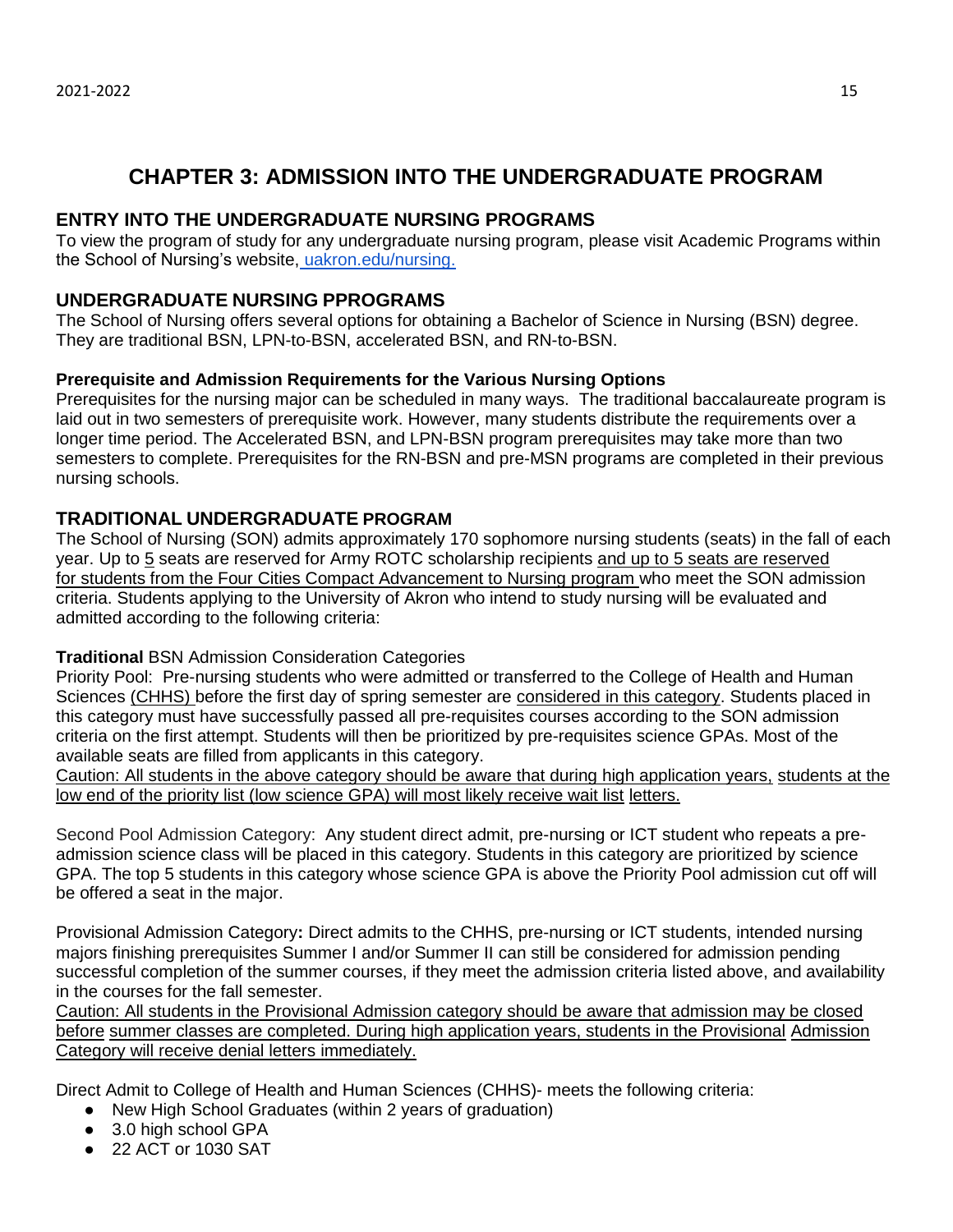● Core Curriculum including Algebra, Biology, and Chemistry University Admit- see admission criteria in the University of Akron bulletin.

Students from other institutions can transfer to CHHS when they have met the transfer criteria:

- 3.0 minimum cumulative college GPA from an accredited college or university
- 12 semester hours of coursework from an accredited college or university
- Includes one prerequisite natural science
- No prerequisite grade below "C"
- Students should follow all policies and procedures of their advising home in processing an Inter College Transfer (ICT).

#### **Traditional BSN Admission Criteria**

All students wishing to be considered for admission to the School of Nursing traditional BSN major must:

- Complete all prerequisites courses with a grade of "C" or higher. Grades of "C-" must be repeated.
- Achieve a 2.75 minimum GPA in the prerequisite courses (physical education and electives are not included in the calculations) along with a 2.75 GPA in the science prerequisites. Please note: Science prerequisites must be completed within 5 years of admission date and may not be repeated more than once in order to achieve the "C" minimum.
- Complete a Progression to Major form with their academic adviser

#### **Military personnel**

There are two paths for a military personnel (medics) to be considered as an applicant for SON baccalaureate nursing program depending on the eligibilities below.

Path A:

The military personnel must be licensed by the Ohio Board of Nursing as a practical nurse per Ohio Revised Code, Chapter 4723 Nurse Practice Act. After the military personnel is licensed as a practical nurse, the licensed practical nurse can apply to be considered for admission to the School of Nursing LPN-BSN program. Path B:

If the military personnel does not meet the above criteria, the personnel will go through the traditional BSN program and meet the same admission criteria for School of Nursing.

#### **Student Notification of Admission Status for Entry into the Nursing Major**

The traditional BSN major begins every fall semester. Students must be active University of Akron students during the spring semester prior to the fall in order to apply. Students will be notified of their admission status in late June. Admission status includes being offered a seat in the major, being placed on the "wait" list, or being denied a seat in the major. Those accepted into the major will receive a packet of information directing them to collect and submit the needed documentation for eligibility to attend clinical, uniform requirements, and notice of an orientation session usually taking place during the summer.

Scheduling Note: Students applying for the traditional BSN option are advised to schedule all their fall corequisite classes as early as possible during spring semester. Students should avoid registering for corequisite classes that conflict with the sophomore nursing classes. Please study the nursing schedule of classes carefully. Plan several scheduling options that might work for you. Students will not be able to schedule their nursing classes until **after attending** Orientation where registration instructions will be given.

#### *Traditional BSN Sophomore Nursing Orientation*

All students admitted to the traditional BSN program are required to attend a mandatory orientation program. Students will be notified of the exact day and time.

# **TRADITIONAL HONORS UNDERGRADUATE TRACK**

The Honors Program of the School of Nursing provides an opportunity for high ability students who seek a greater depth and breadth in their educational experience. The Honors experience contributes to the student's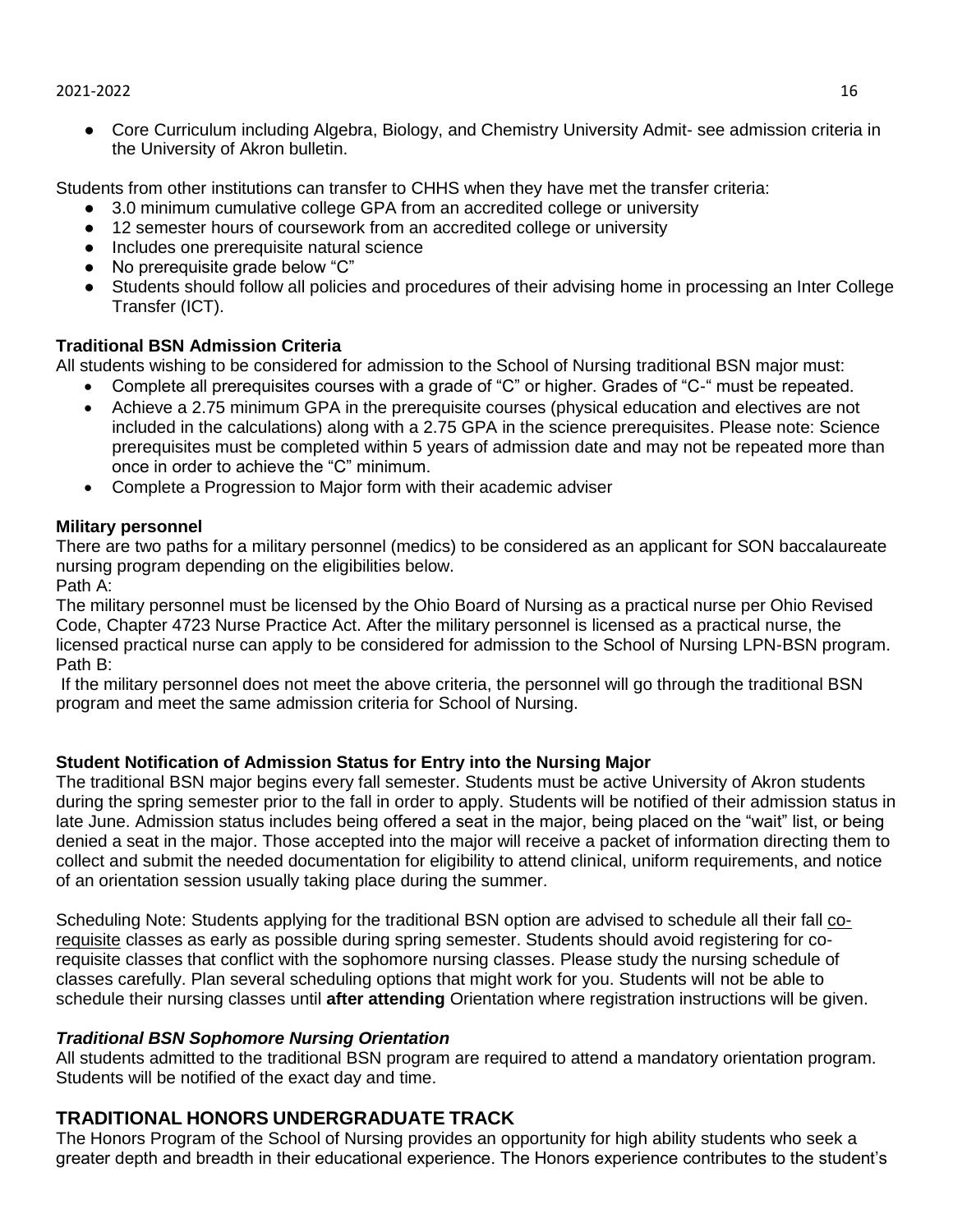development as both a leader and scholar of the discipline. These goals are supported through early involvement with faculty mentors who support the development of the student's critical and analytical abilities in problem solving complex issues in nursing. The student's involvement in the University, School and community based initiatives cultivates the development of the student's leadership capabilities.

Students may be admitted to the Williams Honors College as entering freshmen, or in exceptional cases upon transfer to The University of Akron or upon completion of their freshman year. Admission criteria are noted in The University of Akron Undergraduate Bulletin.

Upon admission into the School of Nursing, the student will be assigned a faculty advisor. This advisor will guide the student in the selection of courses in accordance with the Honors Distribution Contract as well as other scheduling and registration issues.

To graduate as a Williams Honors Scholar, each student will complete an Honors Research Project that is documented in an Honors thesis. This project is an individual or group effort and is guided by a faculty member.

#### Requirements to Graduate as Williams Honors Scholars

To graduate as a Williams Honors Scholar, students must satisfy all requirements for graduation from the School of Nursing in addition to the Honors College requirements. The Honors Distribution contract guides the student's course selection to complete the General Education curriculum delineated in the Honors Curriculum Plan and fulfillment of the prerequisite courses for the Nursing Major. Students who successfully complete the curriculum and honors project with a cumulative GPA of 3.40 or higher, graduate as Williams Honors Scholar. For further information regarding the Williams Honors College, please contact the Williams Honors College office.

### **ACCELERATED POST-BACCALAUREATE PATHWAY**

#### *Accelerated BSN Admission Criteria*

All students wishing to be considered for admission to the School of Nursing Accelerated BSN major must:

- Have been awarded a Baccalaureate degree from a regionally accredited four-year college or university
- Be admitted to the University of Akron
- Be able to maintain full time status
- Have a minimum Cumulative GPA of 2.75 on a 4.0 scale
- Have a minimum 2.75 GPA in the science prerequisites. Science courses must have a lab component.
- Complete all prerequisites courses with a grade of "C" or higher. Science prerequisites may not be repeated more than once in order to achieve the "C" minimum.
- Have completed the prerequisite courses prior to beginning the first nursing course
- Preference will be given to applicants who have completed the prerequisite science courses within five years of application to the program.

#### *Accelerated BSN Admission Procedures*

Copies of your transcripts should be submitted to the Administrative Assistant as per the directions in the Program of Studies. You will receive a written evaluation of the prerequisites you have completed along with those that need to be completed. From this point forward, the student must maintain close contact with the Assistant Director of Undergraduate Programs.

If you have attended The University of Akron in the past, you may need to reactivate your file by contacting the Registrar's Office. If you have attended elsewhere since attending UA, you must reapply with the Admissions Office as a transfer student. If you are an International student, please contact the International Center for admission.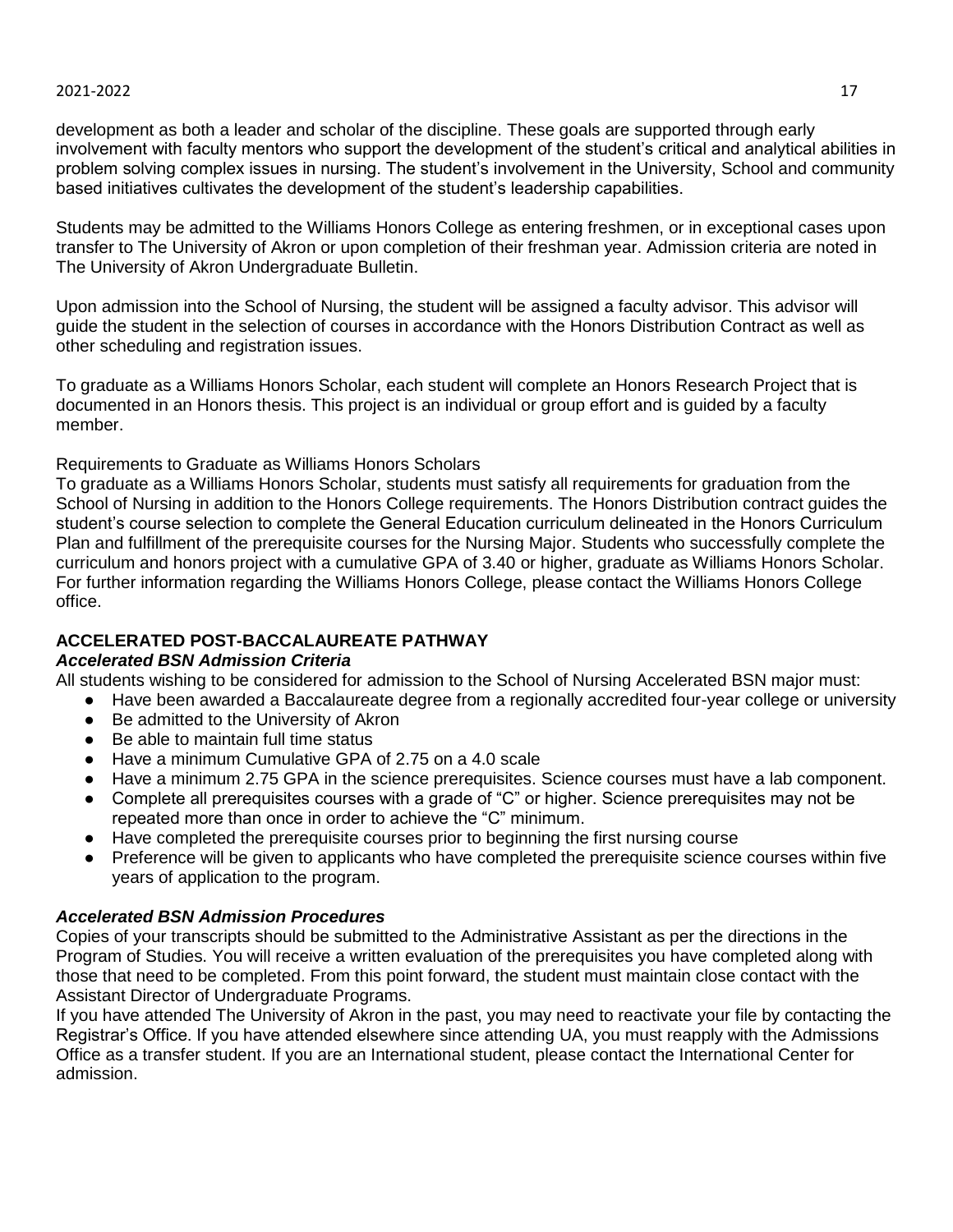### *Student Notification of Accelerated Admission Status*

Students will be notified of their admission status in January. Those accepted into the major will receive a packet of information directing them to collect and submit the needed documentation for eligibility to attend clinical, uniform requirements, and notice of a School of Nursing orientation session.

### *Accelerated Option Nursing Orientation*

Students securing a seat in the Accelerated BSN option and preparing to start the major in May will be scheduled for orientation early during the month of March or April and will be notified of the exact date and time.

# *Accelerated Candidates Changing to the Traditional BSN Option*

Accelerated candidates awarded a seat in the Accelerated BSN major but deciding to pursue instead the traditional BSN option, must adhere to all the prerequisite requirements for the traditional BSN program including the competitive entry process based on science GPA. Often post-baccalaureate students admitted to the Accelerated Option may still need Introduction to Sociology, Introduction to Psychology, and Introduction to Nursing to be considered for the traditional BSN option. Students changing their mind after admission to the Accelerated BSN option must:

- Submit a written request transferring the official file from the Accelerated Program to the BSN Prenursing Adviser. On receipt of the file, the BSN adviser will evaluate prior coursework according to the traditional BSN prerequisites and mail that evaluation to the student.
- Register for all remaining prerequisites for the traditional BSN option being aware that prerequisites for that option must be completed by the end of spring semester the following year.
- Sign a "Progression to Major" form with the pre-nursing adviser during the Progression to Major period the following spring.

# *Accelerated BSN Students with Earned Nursing Credits Changing to the Traditional BSN Option*

Accelerated BSN students may request to transfer to the traditional BSN program during their course of study. Such requests must be brought before the Baccalaureate Admissions and Progression Committee and will be decided on an individual basis taking into consideration student history and available space at the appropriate nursing level.

# **LPN-TO-RN PROGRAM**

#### *LPN-BSN Major Admission Criteria*

#### **To View the Program of Study for any Nursing Major, please visit the School of Nursing web page, Academic Programs**

All students wishing to be considered for admission to the School of Nursing LPN-BSN major must:

- Hold a valid, unencumbered LPN or RN license in the state of Ohio
- Complete all prerequisites courses with a grade of "C" or higher. Grades of "C-" must be repeated.
- Complete a Progression to Major form with their academic adviser.
- Achieve a 2.75 minimum GPA in the prerequisite courses (physical education and electives are not included in the calculations)
- LPNs and RNs must also achieve a 2.75 GPA in the science prerequisites.

Please note: Science prerequisites may not be repeated more than once in order to achieve the "C" minimum. Prerequisite science courses must have been completed within five years of application to the program. Science courses must have a lab component.

# *Student Notification of Admission Status*

The **LPN** nursing major begins with the spring semester in January. If the LPN is not already a CHHS prenursing student, application to The University of Akron and admission to the CHHS should be completed during the preceding fall semester. Prerequisites should be finished during the spring semester and a progression to major form must be submitted prior to beginning the nursing sequence. LPNs be notified of their admission status in during the summer prior to beginning the nursing program. The LPN-BSN major begins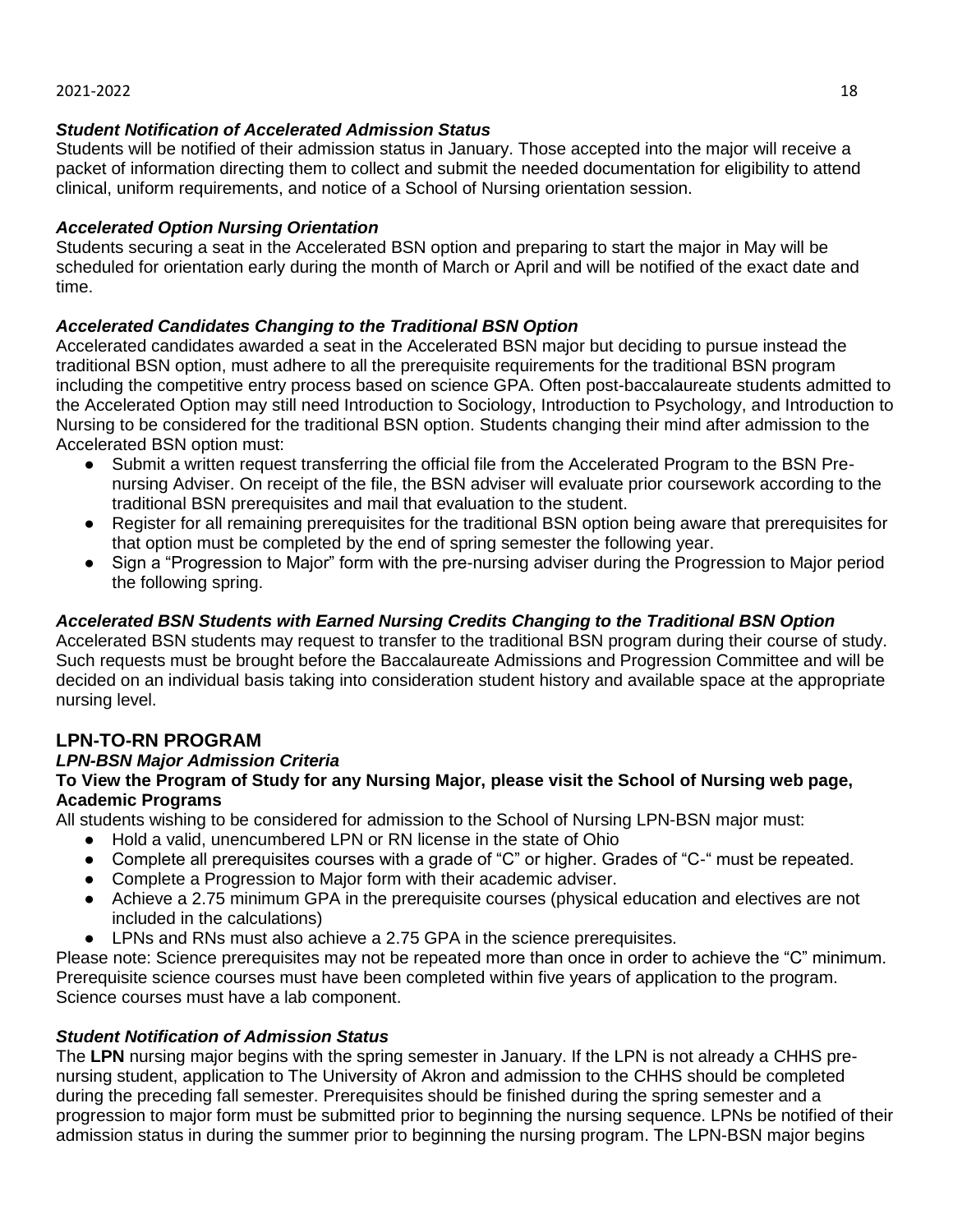with the Professional Role Transition for LPNs (8200:216) that is offered in the fall semester. Seat may be limited depending on the other BSN programs already in progress.

#### **Orientation to LPN Nursing Program**

LPNs will receive their orientation during the summer before beginning the nursing program.

### *RN-BSN Major Admission Criteria*

#### **To View the Program of Study for any Nursing Major, please visit the School of Nursing web page, Academic Programs**

All students wishing to be considered for admission to the School of Nursing RN-BSN major must:

- Hold a valid, unencumbered RN license in the United States
- Complete all prerequisites courses with a grade of "C" or higher. Grades of "C-" or lower must be repeated. Minimum cumulative GPA must be 2.0 or above.
- Complete a Progression to Major form with their academic adviser.
- Please note: Science prerequisites may not be repeated more than once in order to achieve the "C" minimum.

### *Student Notification of Admission Status*

The RN-BSN student receives a pre-admission letter from The University. The advisor then reviews the official transcript and upon acceptance into the RN-BSN program, the student is notified. Students select the online option or the face-to-face (distance learning) option. Both programs have the same objectives but differ in delivery of course content.

### *Pre-MSN Major Admission Criteria*

#### **To View the Program of Study for any Nursing Major, please visit the School of Nursing web page, Academic Programs**

RN-to-SBN students wishing to be considered for admission to the School of Nursing Pre-MSN major must:

- Make initial application through UA's Undergraduate Admissions.
- Complete all prerequisites courses with a grade of "C" or higher. Grades of "C-" must be repeated.
- Complete a Progression to Major form with their academic adviser.
- Achieve a 3.0 minimum GPA in the prerequisite courses (physical education and electives are not included in the calculations)
- Achieve a minimum 2.75 overall GPA
- Have earned a minimum of 96 semester hours
- Please note: Science prerequisites may not be repeated more than once in order to achieve the "C" minimum.
- Students in this option will apply to the Graduate School the spring semester they are completing the BSN requirements.

# **Orientation to RN Nursing Programs**

RNs starting the RN-BSN or Pre-MSN on the Akron campus will be scheduled for orientation and notified in advance of the exact date, location and time. Both Online and face-to-face (DL) RN-BSN students will have access to the orientation course: *"Pathways to Graduation - RN-BSN Program"* on Brightspace. RN students inn RN-BSN or Pre-MSN program should not register for any 8200 courses until after they have attended orientation and completed their transcript review.

# **UNIVERSITY ORIENTATION**

*New Student Orientation -* All students new to The University of Akron will attend a New Student Orientation (NSO). Directly admitted students to the College of Health and Human Sciences (CHHS) will be brought to the College Building for their Academic Advisement session. The advisers in the CHHS Student Success Center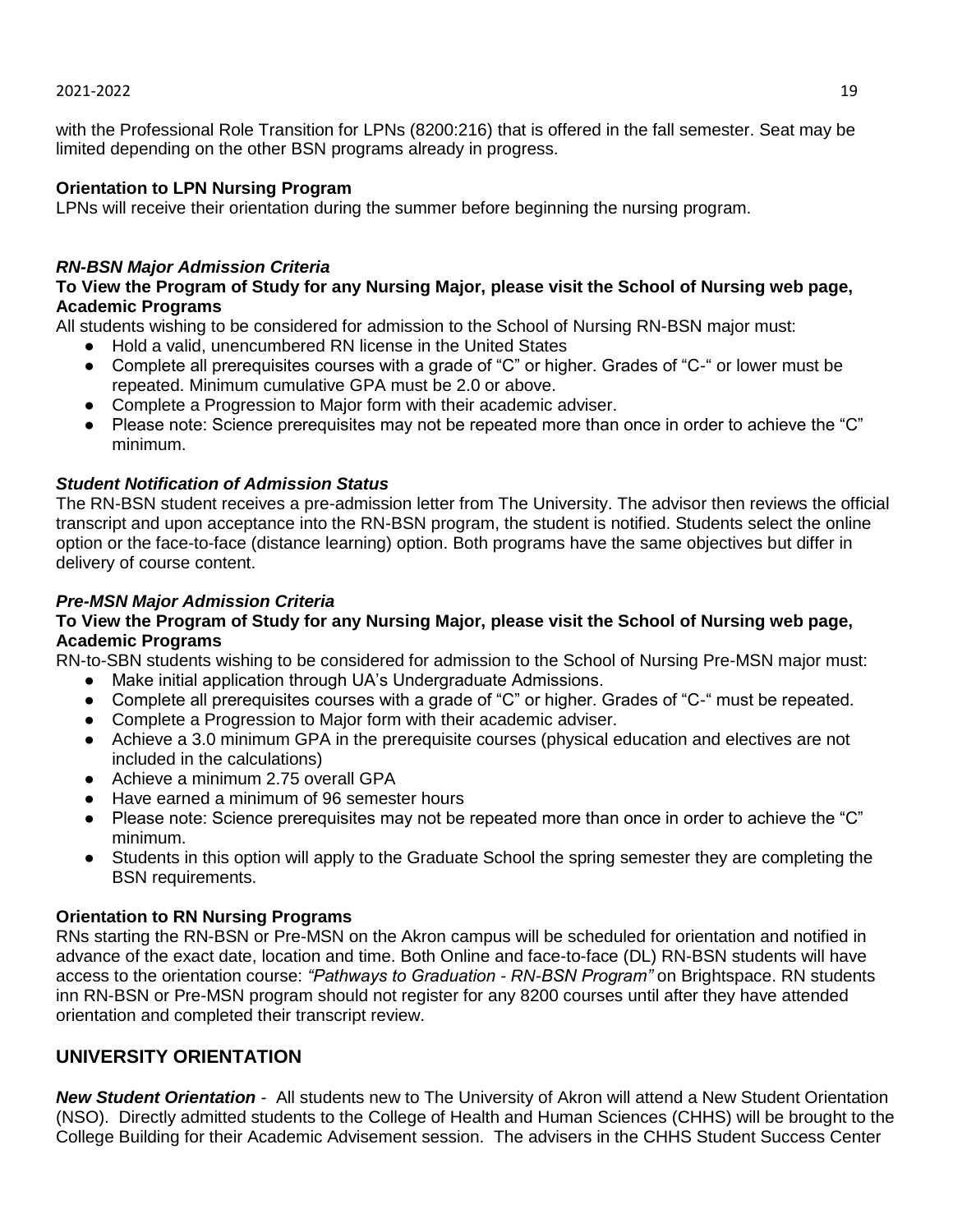will present college and program information as well as assist the students in preparing their schedule for the coming term.

Students admitted through other advising units on campus will receive their advisement through that department.

Students who are NOT required to attend NSO (former UA students, post-secondary students and post baccalaureate students) will be instructed to contact directly the Student Success Center to set up an appointment with the appropriate pre-major adviser for their intended major as early as possible. Individual advisement appointments will be set once the student has been fully admitted.

**TRANSFER STUDENTS:** A student must be accepted by the University and have all course work applicable to the Nursing requirements evaluated by the respective UA departments with a copy of the departmental approval on the file by August 1st of the year of entry into School of Nursing. All transfer prerequisites will be combined and averaged with those earned at the University of Akron. Transfer students who have been dismissed from a Nursing program at another institution are not eligible to apply to The University of Akron's Nursing program.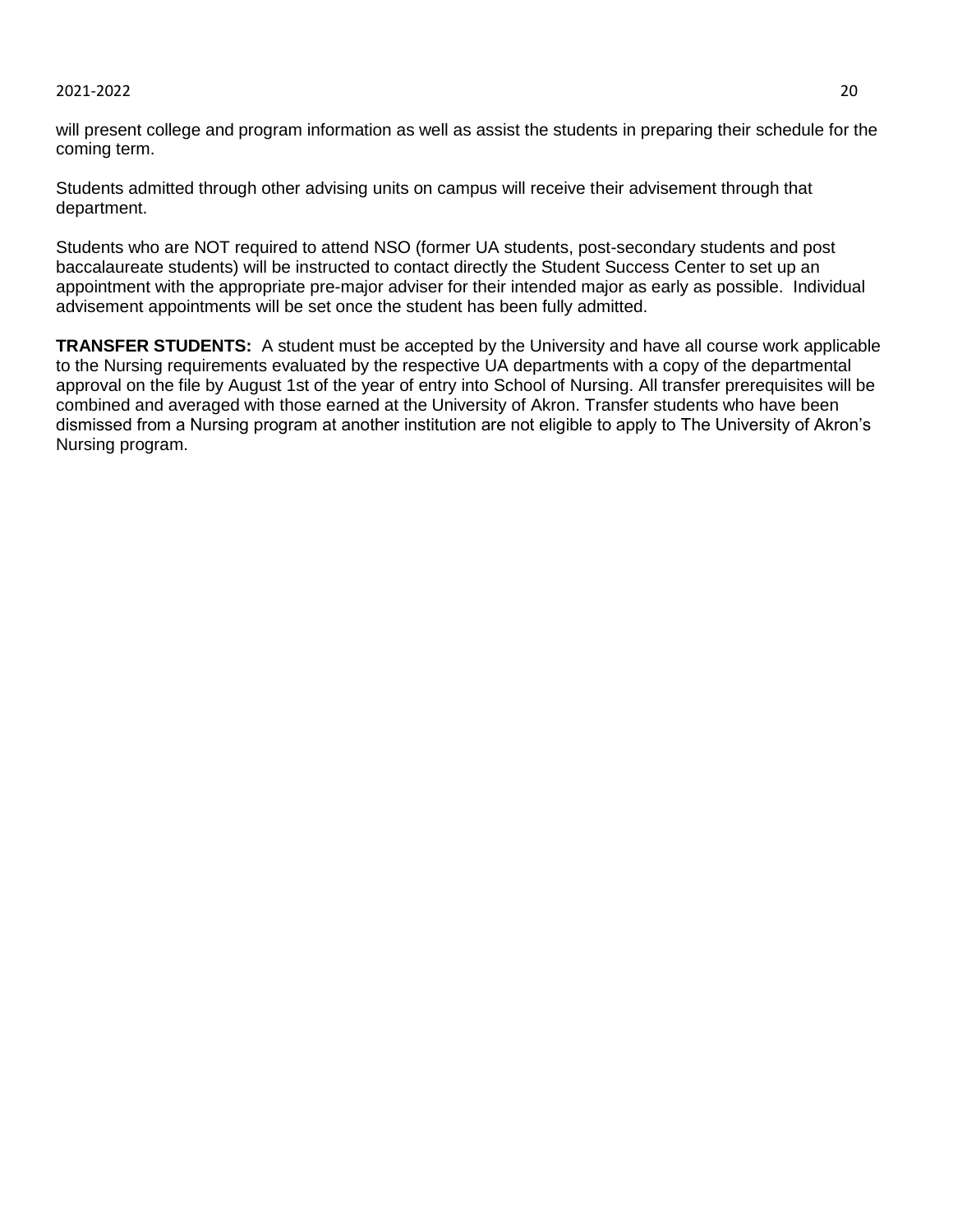# **CHAPTER 4: PROGRESSION WITHIN THE UNDERGRADUATE PROGRAM**

# **CHANGE OF REQUIREMENTS**

Without limiting the generality of its powers to alter, amend, or revoke rules and regulation, The University of Akron reserves the right to make changes in degree requirements of the student enrolled prior to the change by:

- Altering the number of credits and/or courses required in a major field of study Deleting courses.
- Amending courses by increasing or decreasing the credits of specific courses. Offering substitute courses in the same or cognate fields.

# **NURSING CONTRACT**

Policy:

On admission to the nursing major, the student must adhere to the planned sequence of study as per the signed contract between the student and the School of Nursing.

The student must fulfill the requirements for the baccalaureate degree within a period of four (4) years of the contract date.

A student who re-enrolls must have a revised program of study on file.

Procedure:

A student who is unable to adhere to the planned sequence of study must meet with the appropriate School Assistant Director to discuss the reason for deviation and develop a new contract.

The student who does not complete the planned sequence of study within four (4) years from admission to the School of Nursing must petition the Director of the School of Nursing for an extension of the contract.

Re-enrolled students must meet with Assistant Director of the Undergraduate Program to revise their program of study in the first week of the semester in which they return to the School. Copies of the revised program are placed in the student file and given to the student.

# **ACCEPTABLE ACHIEVEMENT IN NURSING COURSES**

Students must achieve a grade of C+ or better in theory and satisfactory in clinical in order to successfully pass clinical courses. If a student fails clinical and passes theory, the student receives an F for the course. If a student passes clinical and achieves below 77% level in theory, the student receives the letter grade that corresponds to the percentage earned. A minimum nursing GPA of 2.3 (C+) must be maintained to progress through the nursing courses. The nursing GPA is calculated on the basis of grades achieved in the required nursing courses.

# **ACCEPTABLE ACHIEVEMENT IN REQUIRED COREQUISITE UNIVERSITY COURSES**

Policy:

Grade of C or higher must be earned in -co-requisite university courses required by the School.

Co-requisite university courses must be repeated if a grade of C- or below is earned.

Repeat of –corequisite university course and a grade of C or higher must occur before student can progress to the next level of the program.

Humanities and Area Studies/Cultural Diversity general education requirements are the only exceptions to this rule. These requirements follow the University of Akron minimum pass rule.

Procedure:

Student must enroll for repeat of the university course.

Student will be denied advancement to the next level of the nursing program if grades of C- or below exist in corequisite university courses required by the School.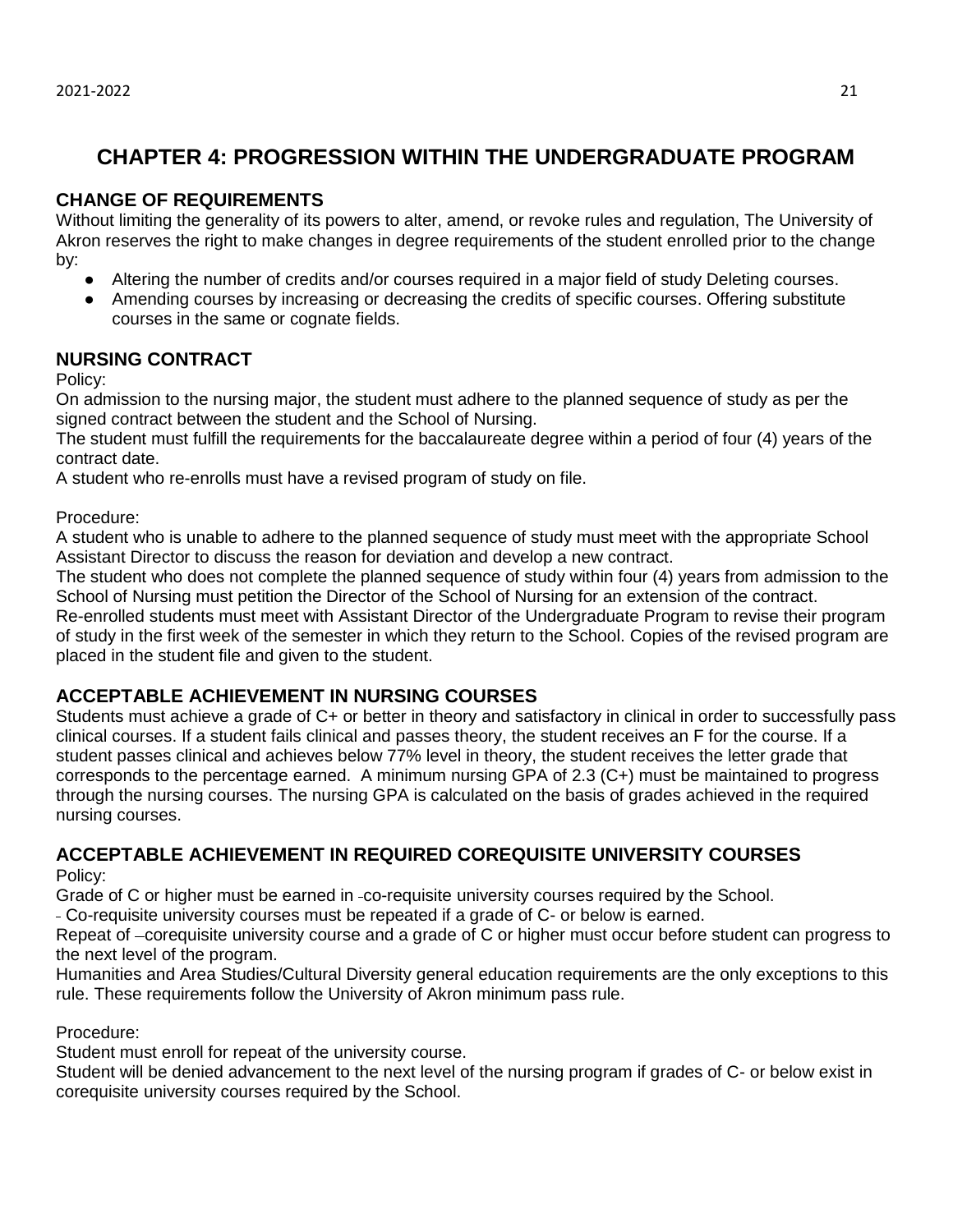### **GRADING SCALE**

Grades will be based on a 100% scale. The faculty will use 2 decimal points. Rounding will be done on the final grade only, not on individual grades.

| 93.50---100   |
|---------------|
| 89.50---93.49 |
| 86.50---89.49 |
| 83.50---86.49 |
| 79.50---83.49 |
| 76.50---79.49 |
| 73.50---76.49 |
| 69.50---73.49 |
| 66.50---69.49 |
| 63.50---66.49 |
| 59.50---63.49 |
| 0---59.49     |
|               |

### **EXAMINATIONS**

Policy:

ALL students are expected to take examinations at the scheduled time. Any exceptions must be approved by the faculty prior to the scheduled date of the examination. An examination may not be retaken by a student for improving a grade. Make-ups are not routinely given except in extenuating circumstances. Final exams are subject to this policy as well. All final exams will be comprehensive.

Faculty has the right to designate the content, duration, and method of testing involved.

To pass a course, students must:

Students must earn an overall total of 77% to pass a course.

Students must earn a 77% on the comprehensive exam or a 77% average on all exams.

#### **Makeup Procedure:**

Each course will determine its make-up policy on exams and quizzes.

Course faculty must be notified prior to the scheduled date of the examination if it will be missed. Students must contact faculty on the day of their return to school to schedule a make-up of the exam. Faculty require documentation of reason for absence.

#### **Security of Examinations**

All School of Nursing examinations are considered secured property of the School. No test items, including individual test questions are to be circulated or in the possession of any student. Students possessing any of these materials from course examinations will be dropped from the course and will be referred to the School's Director for determining continuance in the School.

All course examinations shall be retained for a period of one full semester following the students' completion of the course. At the end of that semester, the answer sheets are destroyed.

Any discussion concerning test questions must be done face to face with the course instructor(s). No e-mailing, texting, or telephone discussion of test questions is permitted, even to the course or the clinical instructors.

# **MAINTAINING FULL TIME STATUS**

Often students will take longer than 4 years to complete the nursing major. This could be due to various issues such as student interest in extracurricular activities and leadership, athletics, personal responsibilities or constraints associated with competitive entry programs. The following section may provide guidance on maintaining full time (12 credit hour) status: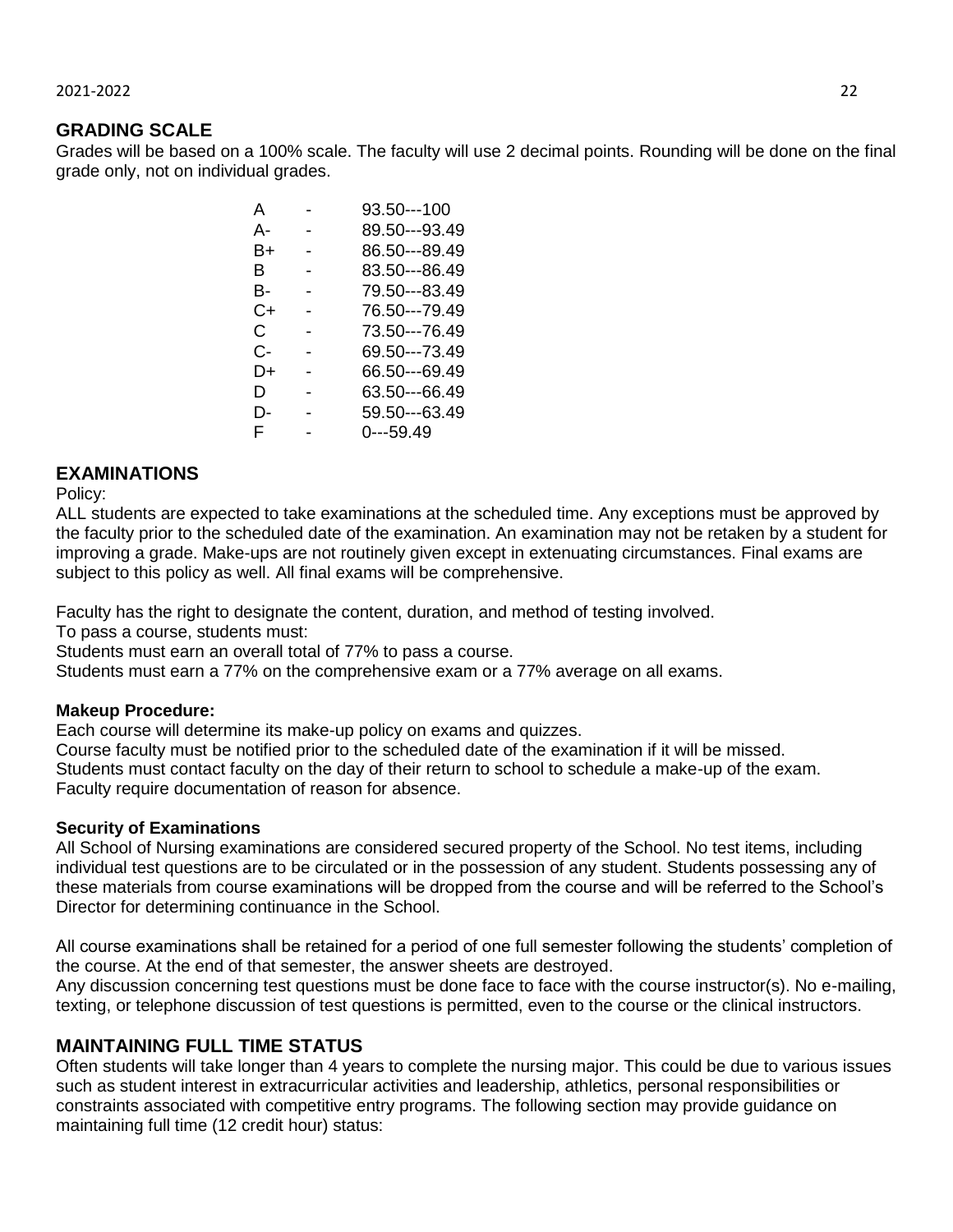#### *Co-requisite Classes*

Students may consider taking the co-requisite courses that are threaded throughout the nursing curriculum prior to entering the nursing major. The three co-requisite classes that are required before beginning your junior year are: Developmental Psychology; Principles of Microbiology/lab; Science of Nutrition, Introduction to Ethics, and Introduction to Sociology. Always follow ALL prerequisite requirements as laid out in the Undergraduate Bulletin (available electronically in My Akron)

#### *Minors and Certificates*

Nursing students may want to consider working toward a minor or a certificate, rather than just taking elective courses at random, especially if they have a focused interested in another area. This will extend a student's time at the university,but will also provide them with an additional credential upon graduation. All areas offering a minor are listed in the Undergraduate Bulletin available electronically in My Akron.

#### **NURSING MAJOR REQUIREMENTS**

As future nurses, there are important ethical and professional considerations of which you should be aware. Convictions of egregious felonies may prevent you from being licensed in Ohio or elsewhere and may preclude you from obtaining gainful employment as a nurse. Even after obtaining your license, convictions of such crimes may cause your license to be suspended or revoked. It is therefore very important that you conduct yourself professionally and ethically as a law abiding citizen. Please take note of the following information.

All nursing students are subject to thorough criminal background checks annually, prior to program completion, and licensure. The cost of these background checks is the student's responsibility. All background checks may reveal a student's unsealed and sealed criminal record. An annual urine drug screening is also required for every student.

#### School of Nursing Screening

#### Background Checks

The School of Nursing requires a yearly background check after students are admitted and determines whether a student may be placed in clinical settings under Ohio laws. This includes the Board of Nursing's Felony Preclusion rule, which is explained on the Ohio Board of Nursing website. While the School of Nursing makes every effort to work with students whose record reveals a conviction other than ones listed below, clinical sites may decline to accept the student, which could negatively impact the students' ability to successfully complete the academic program. Students with any conviction (felony) will not be considered for admission or will be dismissed from the School of Nursing. Students who are convicted of, plead guilty to or have a judicial finding of guilt for any crime subsequent to enrollment should immediately notify the School of Nursing in order to determine whether such action will negatively impact their ability to complete the program or obtain an Ohio license.

#### Drug Screening

All students enrolled in the School of Nursing will be required to provide a urine sample for drug screening at least annually. Agencies that accept students for clinical placement may request additional screening prior to a student being permitted in a clinical area. Additional drug screening will be required for just cause by the agency and/or by an instructor. Drug screening is done at the student's expense. Any student whose drug test shows a positive result will not be permitted in any clinical setting. If a student cannot or will not produce a specimen when asked by the clinical agency or drug screening facility, that student will be considered as testing positive for illicit drugs. The results of all drug screening are reported to the Assistant Director of Undergraduate Programs in the School of Nursing.

If a student tests positive for illicit drugs upon application to the School of Nursing, the student will be denied admission to the program and may only reapply for admission in the next academic year after admission denial. At the time of reapplication, the student must show documentation of successful completion of a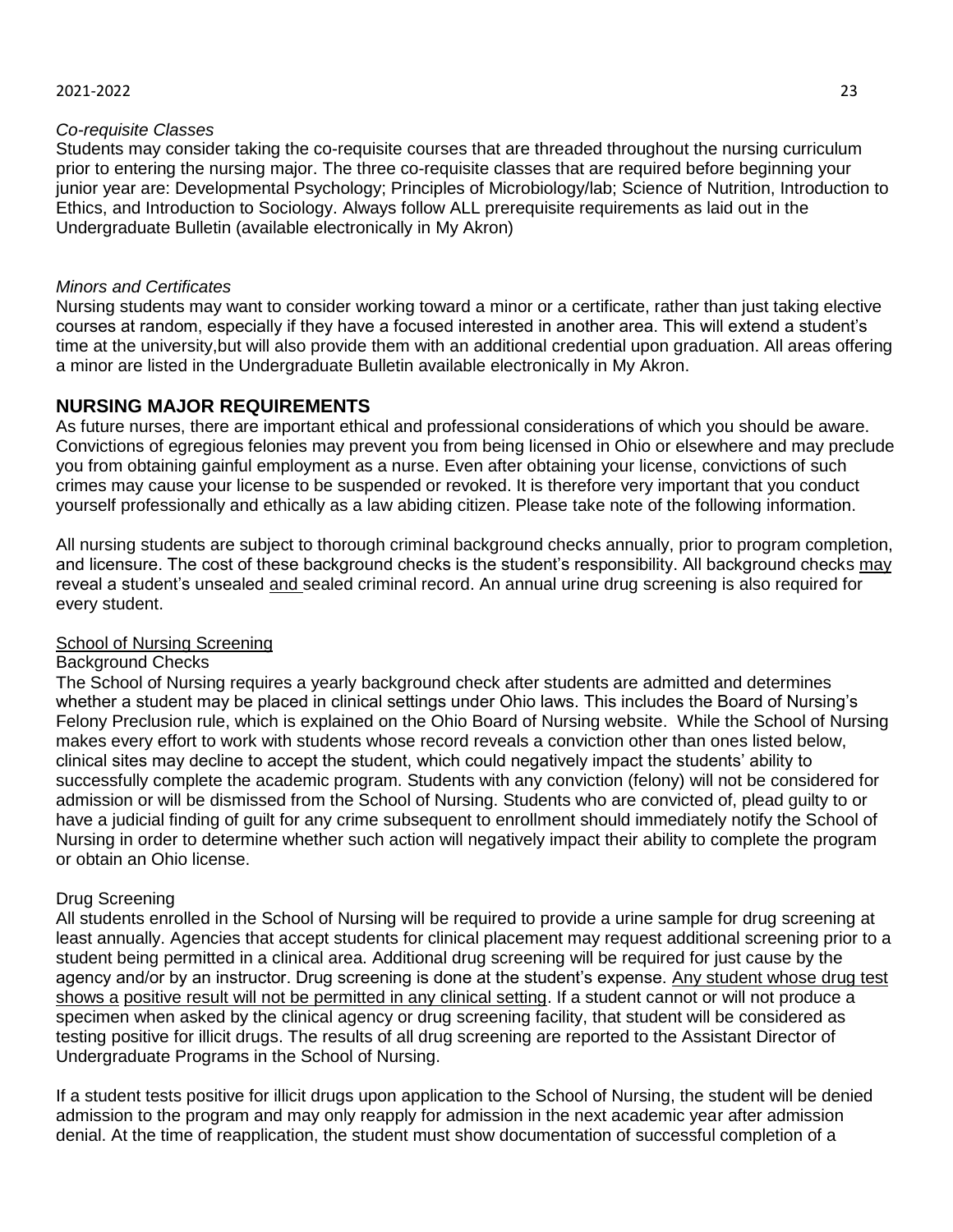certified drug rehabilitation program, verified by a program counselor indicating readiness of the student to return to the program of study with prognosis for full recovery.

If a student tests positive for illicit drugs during screening after being admitted to the School of Nursing, whether during the required annual screening, screening requested by a clinical agency, or screening for just cause at the request of an instructor or clinical agency, the student will be immediately withdrawn from the program of study for a minimum of one semester. Prior to requesting re enrollment, the student must show documentation of successful completion of a certified drug rehabilitation program verified by a program counselor indicating readiness of the student to return to the program of study with prognosis for full recovery. After the student has completed the required certified drug rehabilitation program, tested negative for illicit drugs, and returns to the clinical setting, random drug testing at the expense of the student will occur periodically until the student graduates from the program of study.

#### Ohio Board of Nursing Licensure Screening

For information concerning the Ohio Board of Nursing licensure requirements, see <https://nursing.ohio.gov/licensing-certification-ce/>

### **REPEATING COURSES TO RAISE GPA**

Repeating grades of "C" in the science prerequisite courses might be an option for a pre-nursing student to consider. Such repeats are tagged as "illegal" since the student has technically passed the class, however, a 3 credit hour "C" can greatly depress a science GPA. Replacing a "C" with an "A" would improve the student's chances of getting a seat in the major next year. Keep in mind that Financial Aid may not count or pay for these repeated credits and therefore the tuition would need to be covered at the student's own expense

### **INDEPENDENT STUDY GUIDELINES**

Independent Study (8200:497) is for the purpose of permitting a student to concentrate on an individually selected topic of interest in nursing. Independent Study is not intended for purposes of:

Obtaining remedial assistance Duplicating content already in the curriculum Raising the GPA in nursing

Students must have completed the courses in which traditional content relative to the Independent Study topic is presented prior to enrolling in Independent Study.

Students requesting Independent Study must be progressing satisfactorily through the baccalaureate nursing program without difficulty, both in theory and practice. The baccalaureate student must have a minimum nursing GPA of 2.75.

The student enrolling in Independent Study must select a faculty advisor to guide the study project. Selection of faculty should be based on faculty expertise. The student must determine whether the faculty member is interested in, and able to, work with him/her.

In consultation with the faculty advisor, the student must develop independent study objectives, plan of activities, and method of evaluation. The advising faculty member will verify that the objectives, plan for activities, and evaluation methods meet the number of credits selected by the student. Independent study projects cannot involve clinical learning experiences where direct care is provided. If observational experiences are desired, the student and faculty advisor will develop a description of the experience. This description (after being signed by the student and faculty member) will be submitted along with the Independent Study project objectives, plan, and evaluation to the Assistant Director of Undergraduate Programs for approval. The Assistant Director of Undergraduate Programs will obtain written authorization from the agency for the observational experience. A copy of the approved Independent Study project will be placed by the Assistant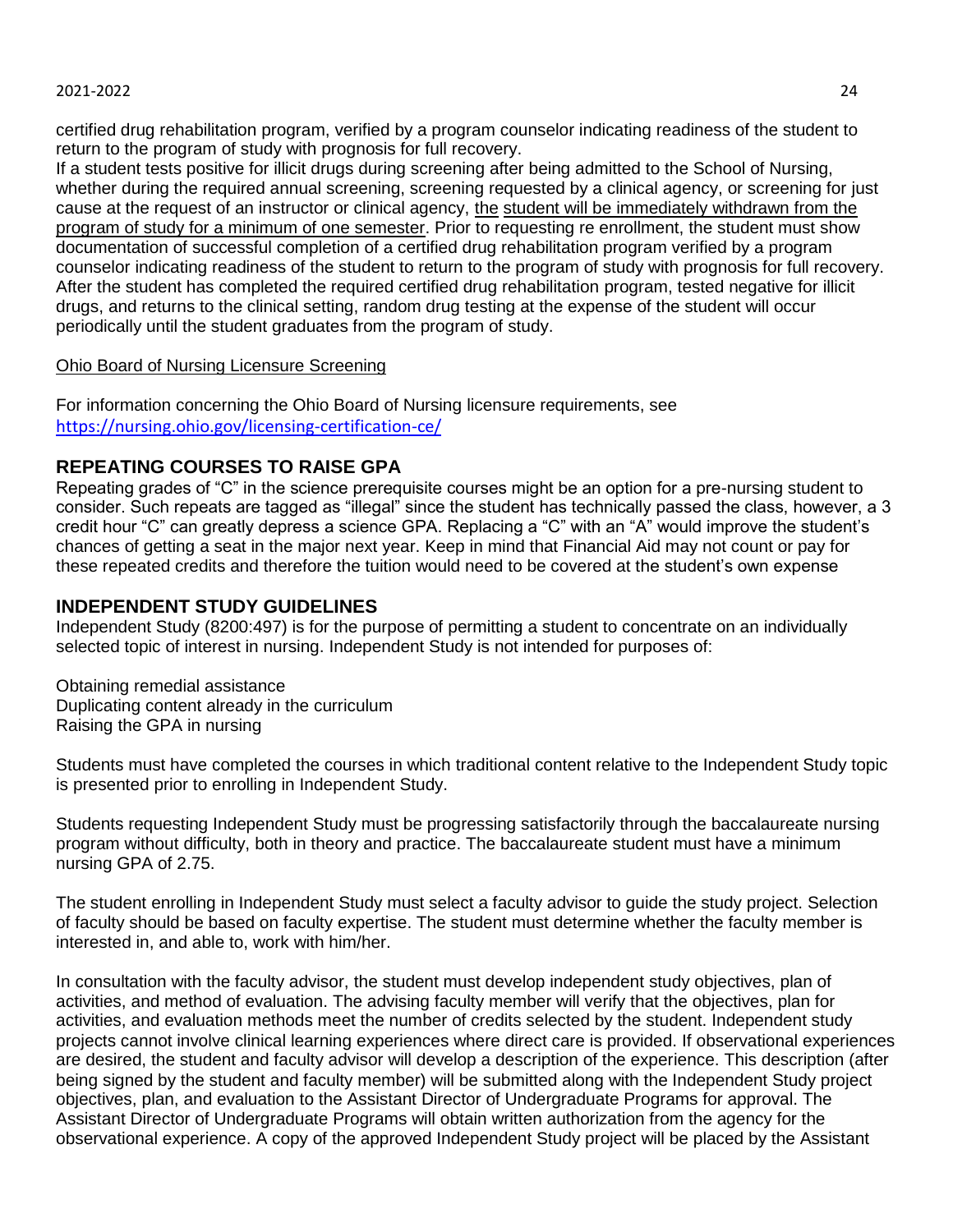Director into the student's official file. Upon completion of the Independent study, a copy of the completed project is to be given to the Director of the School of Nursing to be kept on file in that administrative office.

### **INCOMPLETES IN NURSING COURSES**

Policy*:*

An incomplete may be given at the option of the instructor, or when, because of seriously extenuating circumstances, the student is unable to complete the last requirements of the course. Students may not register for the next clinical course until the incomplete is removed.

Procedure:

To remove the incomplete, the instructor who assigned the incomplete must evaluate the required work and process the grade forms.

The university policy regarding incompletes will be applied.

### **SCIENCE AND COREQUISITE REPEAT POLICY**

Prerequisite Science Repeat Policy

If a student fails to pass or does not pass a prerequisite science course with a competitive grade they are allowed to repeat the course for a change of grade *one time only*. If a student must take a science course for a third time in order to earn a grade of "C" or higher, the student will NOT LONGER be eligible for consideration for the nursing major until the first science course is five years old. This policy includes the repetition of a course originally taken at another institution. or vice versa.

All students must be aware that the repeat of a prerequisite science will automatically place them into the 2nd consideration pool beginning with the entering sophomore class for all new freshmen entering the School of Nursing (including transfers) and for continuing students each fall semester. From that point forward, any student who has repeated a prerequisite science course, including those students who elect to repeat a science course which they have passed successfully ("illegal repeat" of a C or higher) in order to raise their entry GPA, will be placed in the second consideration admission pool, even if they had previously been in the 1st consideration pool.

It is the School's intent that any students needing to repeat any required course take immediate action toward remediation of study skills and/or foundational knowledge deficits. This may involve taking workshops in specific skills offered by the Counseling and Testing Center, working with tutors on a regular schedule, taking a preliminary or lower level course in that subject area before repeating, and/or taking an Applied Study Strategies course if offered for the course in question. Students are strongly encouraged to meet with their adviser to devise a specific course of action. SIMPLY RETAKING THE COURSE AND FOLLOWING THE SAME ROUTINE AS WAS USED PREVIOUSLY (WHICH RESULTED IN UNSATISFACTORY ACHIEVEMENT) IS NOT AN OPTION FOR A STUDENT!

It is in every student's best interest that they enter the nursing major in possession of the most effective study skills and most solid curricular foundation possible.

#### Co-Requisite Repeat Policy

The same repeat policy as above has been established for successful progression through the co- requisite courses. If a nursing student does not successfully complete a co-requisite course the first time it is taken, they are allowed to repeat the course for a change of grade one time only. If a grade of "C" or better is not earned the second time, the student will be dismissed from the nursing major.

# **NURSING COURSE REPEAT POLICY**

Policy:

A non-passing grade (C or below) earned in any course in the School of Nursing may not be removed by reexamination or by writing a paper.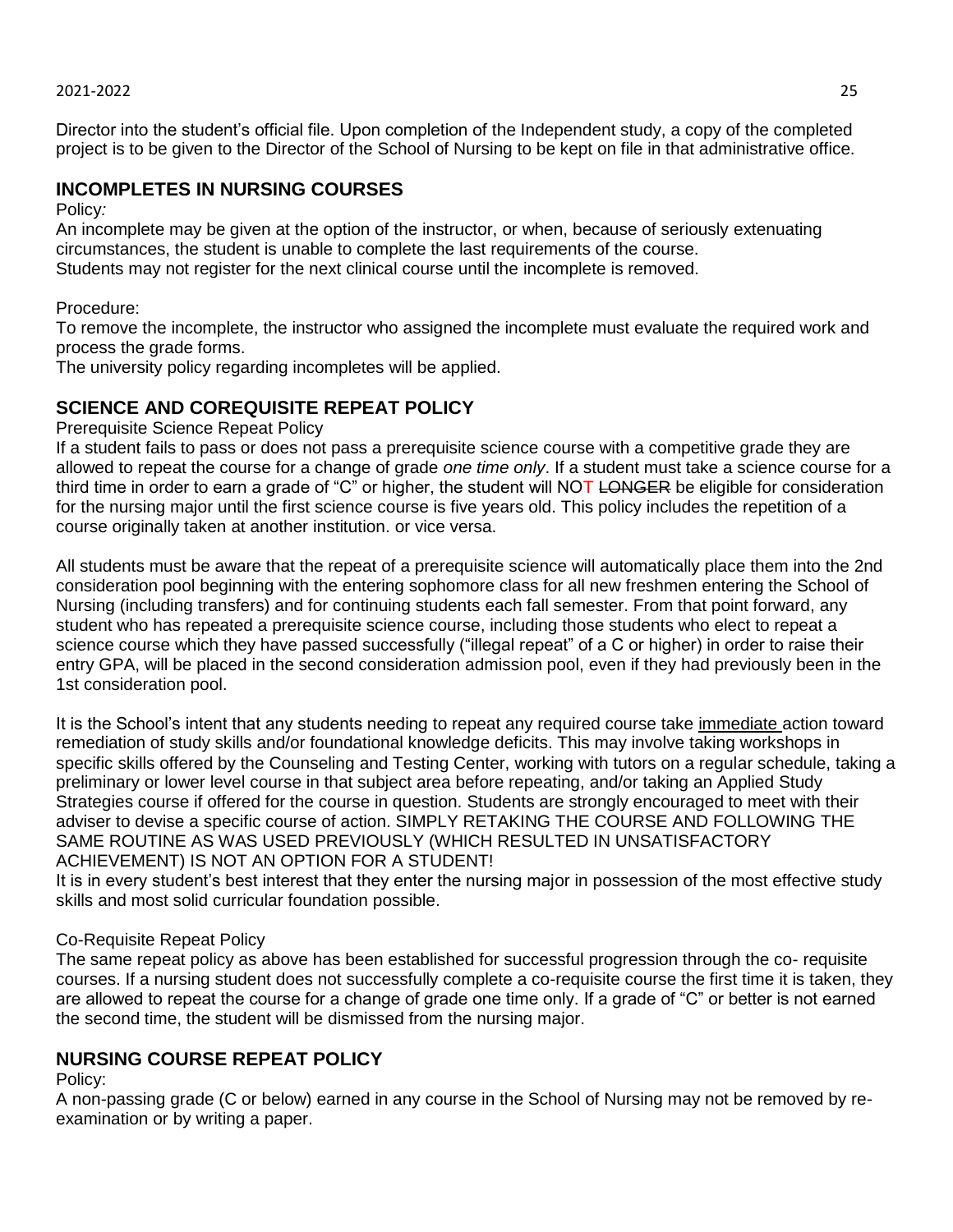If a student receives a non-passing grade (C or below) in a clinical course, the student must repeat and successfully pass the course. The repeat may or may not be able to be accommodated immediately following the failure.

Students who have received a non-passing grade in a nursing course will not be permitted to take any nursing course (200 level and above) offered in a less than 8-week format. The students must repeat and successfully pass the unsuccessful nursing course before progressing to the next nursing course. Enrollment in the nursing course to be repeated will be dependent on space availability and may not be in the same semester or academic year.

Procedure:

Although the first grade remains on the transcript, it is no longer computed into the Nursing GPA. The second grade is recorded and used to compute the new Nursing GPA.

# **DROPPING A NURSING COURSE**

**Policy** 

During the add/drop period, a student may drop a course without penalty.

Up to the midpoint of the course, a student who is neither repeating the course nor on probation may withdraw with a signature of his/her advisor. The advisor will notify the clinical instructor when applicable. This

withdrawal will be recorded on the transcript as a "W". Withdrawal from a core nursing course may significantly delay completion of the nursing program.

Midpoint is defined as Friday noon of week 4 for an 8 week course and Friday noon of week 7 for a 15 week course.

Midpoint for 5 week summer courses is defined as Wednesday noon of week 3.

Midpoint for 10 week summer courses is defined as Friday noon of week 5.

After the midpoint of the semester the student may be permitted to withdraw from nursing courses only in the event of verifiable extenuating circumstances. Situations will be evaluated on a case-by-case basis.

A student who is either repeating a course and/or on probation will not be permitted to withdraw at any point in the course they are repeating because of continued unsatisfactory performance.

A student who fails to attend a course without officially withdrawing from it will receive a grade of "F".

Procedure:

If extenuating circumstances exist, the student must provide proper documentation of the circumstances to the Assistant Director.

# **COURSE FAILURE**

Students are expected, at any point in their course of study in the School of Nursing, to notify The Assistant Director of the Undergraduate program and/or their instructor(s) immediately of any extenuating circumstances that would interfere with their ability to successfully complete the course requirements. Extenuating circumstances include illness or death of a significant other, severe psychosocial stressors, and/or financial hardship. This provides the student the opportunity to explore options available to the student which might prevent failure (C or below) in any nursing course.

Progressive plan for supporting student success in course failure: The first time a student fails a nursing course (C or below), a Service Indicator hold will be placed on the student's file and the student will be required to develop a corrective plan of action collaboratively with the Counseling and Testing Center. The student's plan of action must be submitted to the appropriate Assistant Director of the Undergraduate program no later than the first day of the next semester. If the failure occurs in a mid-semester rotation (October or March) the corrective plan of action must be submitted to the appropriate Assistant Director of the Undergraduate program no later than the second week of the next rotation. Once the plan is available the student must meet with the appropriate Assistant Director of the Undergraduate program.

The second time a student fails the same nursing course (another C or below in the course) the student will be dismissed from the School of Nursing. The second time a student fails a **different** nursing course (another C or below) a Service Indicator will again be applied and the student will be required to establish a *new* corrective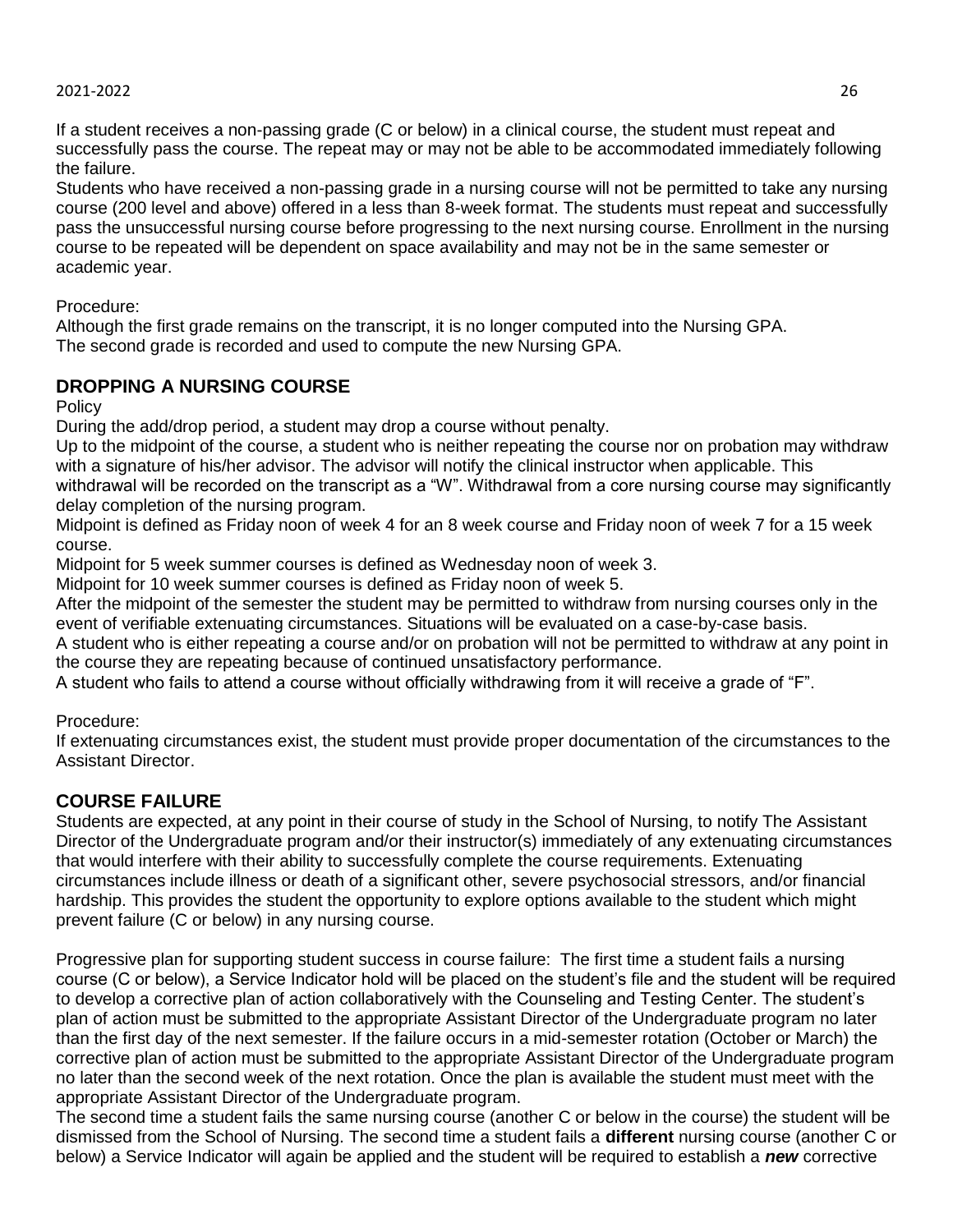plan of action collaboratively with the Counseling and Testing Center. This plan of action must be submitted to the appropriate Assistant Director of the Undergraduate program no later than the first day of the next semester.

The third time the student fails a nursing course (C or below in any nursing course) the student will be dismissed from the School of Nursing.

# **WITHDRAWAL FROM THE NURSING PROGRAM**

Policy

A student may withdraw only one (1) time from the nursing program of study. Students withdraw from the School of Nursing for a variety of reasons and may request permission to return. Any student withdrawing from the program of study for a period of 6 calendar months will be required to successfully complete an Independent Study of 1 to 2 credit hours prior to re-enrolling. The purpose of the independent study is to validate the student's knowledge and skill level. This may include written assignments and skills testing. This policy also applies to transfer students who have been absent from a clinical course for 6 months.

Procedure

Exit Interview is required:

Schedule appointment with the Assistant Director.

Explain reason(s) for withdrawal.

Establish anticipated return to the School of Nursing.

A completed Withdraw/Return Form (see appendix C) is filed in student's academic file.

Failure to complete this procedure may impact your ability to re-enroll (See Appendix C)

Any student's absence that would extend their time past the date of their contract period, may be required to reapply for admission to the program.

# **REENTRY IN THE NURSING PROGRAM**

**Policy** 

Students who have been absent from core nursing courses *must* petition in writing for re-enrollment to the Student Success Center.

The student's record will be reviewed by the Baccalaureate Admissions Committee for appropriate placement within the current curriculum. (Refer to Contract Policy)

Re-enrollment is based on prior record and space available basis.

Re-enrollment requests will not be granted for students dismissed from the School for academic reasons such as, but not limited to, failure to remove probation, failing grades in core nursing courses, or unsatisfactory clinical performance.

#### Procedure:

Students who must withdraw from the School of Nursing/Program are responsible for contacting the Records Specialist (330) 972-7560 regarding re-entering the nursing program.

To apply for re-enrollment, the student must initiate a written request to the Baccalaureate Admissions Committee no later than November 1 for spring and summer and April 1 for fall re-entry. This request is mailed or e-mailed to the Records Specialist of the School of Nursing.

The written request must contain the following information:

The semester of re-enrollment and courses involved

The last semester of enrollment in the School of Nursing and the last courses completed and grades received. Original admission date into the School of Nursing and contract completion date.

Academic standing within the School of Nursing at the time of withdrawal including earned nursing GPA. The Baccalaureate Admissions Committee will review the student request and the student record at the regularly scheduled meeting in November or April. The student may schedule an interview with the Baccalaureate Admissions Committee to supplement the request and add to the record.

The Baccalaureate Admissions Committee will determine if the student shall be re-enrolled based on prior record and space available in the course.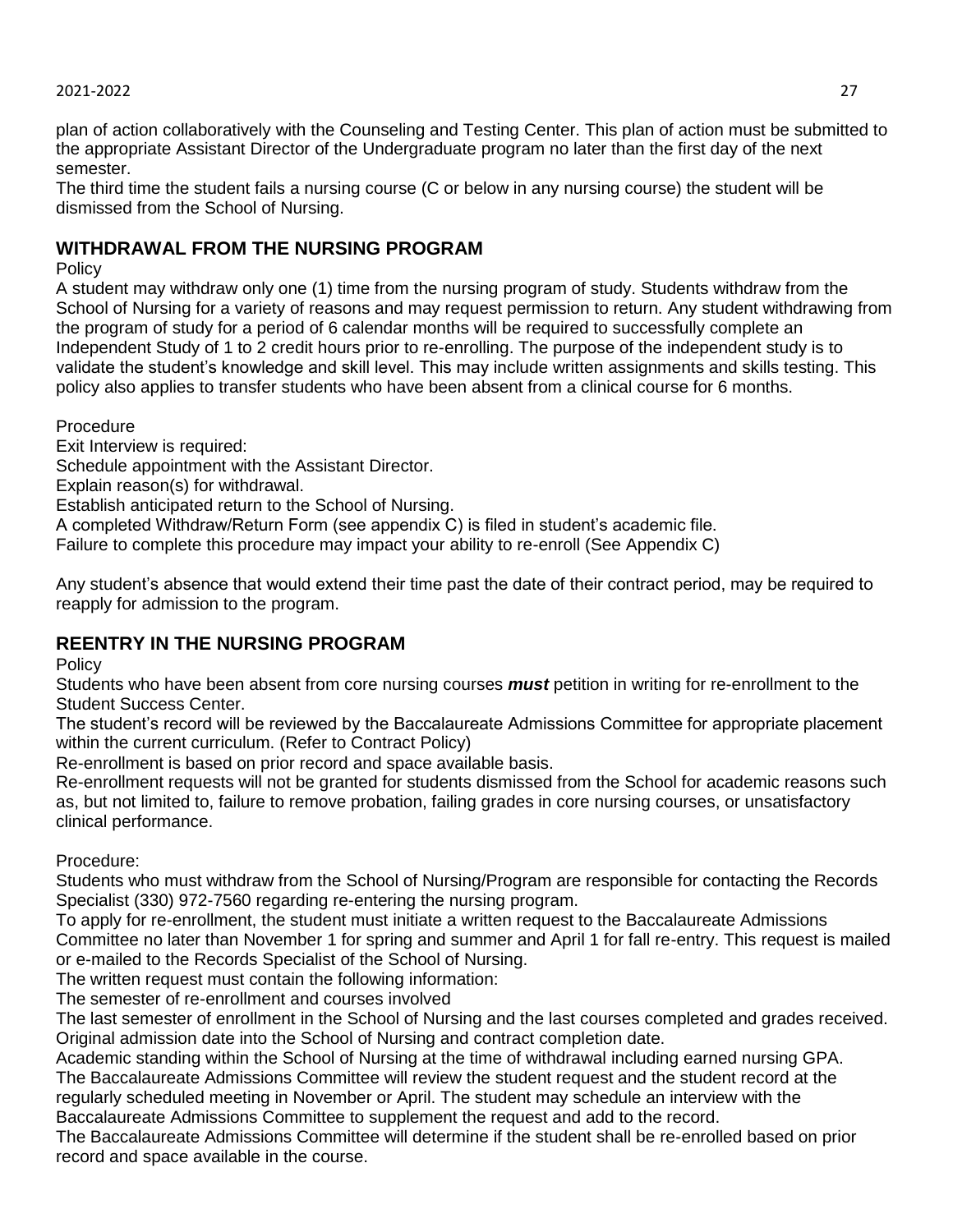If there are more than one request to return than available course spaces, individuals will be ranked according to:

Merit of the request

The student's prior nursing GPA

The student will be notified in writing of the Committee's decision by the Director of the School of Nursing.

#### **PROBATION**

Pre-nursing Student Probation Policy*:*

Pre-nursing students (LPNs and RNs) may be admitted to the College of Health and Human Sciences on probationary status when they do not meet the current School entry GPA requirements.

Pre-nursing students already admitted to the College of Health and Human Sciences will be placed on probation status when their GPA slips below the current School entry GPA requirements.

While on probation, students will:

Receive a letter informing them of their probationary status.

Be notified that a Service Indicator blocking registration has been placed on their record and will remain until probation is removed.

Be required to sign a contract with their adviser outlining their individualized requirements to remove probation. Be required to meet with their adviser each semester while on probation in order to register.

Students must remove probation after 1 semester (e.g. achieve the current School entry GPA requirement) or make progress toward removal (e.g. increase their cumulative GPA) in order to continue as a student in the School of Nursing.

Nursing Student Probation Policy*:*

A student whose Nursing GPA falls below 2.3 will be placed on academic probation and notified of the probation by the School Director.

A student may have only one probationary semester while in the nursing major.

A student on probation must attain a Nursing GPA of 2.3 or higher at the completion of the next semester to remove academic probation and progress in the School.

Failure to remove academic probation at the completion of the semester will result in dismissal from the School or the need to change their major.

Nursing Student Probation Procedure:

The Nursing GPA will be calculated after completion of each nursing course.

The student will be notified by letter from the School Director after the completion of the probationary interval concerning continuance in the School or dismissal.

#### **DISMISSAL**

Pre-nursing Student Dismissal Policy*:*

If a pre-nursing student in the College of Health and Human Sciences fails to remove probation in one semester, fails to make progress toward removal, or if the student must be placed on probation a second time as a pre-nursing student, they will be required to change their major.

Pre-nursing students whose GPA falls below 2.0 and who have not made progress in the removal of their probationary status after one probationary semester will be dismissed from both the College and The University of Akron for one year. The University current policy will be followed. Occasionally, the Dean of the College of Health and Human Sciences may dismiss students without placing them on probation first. (Example: A directly admitted new freshman receiving all "F"s their first semester.)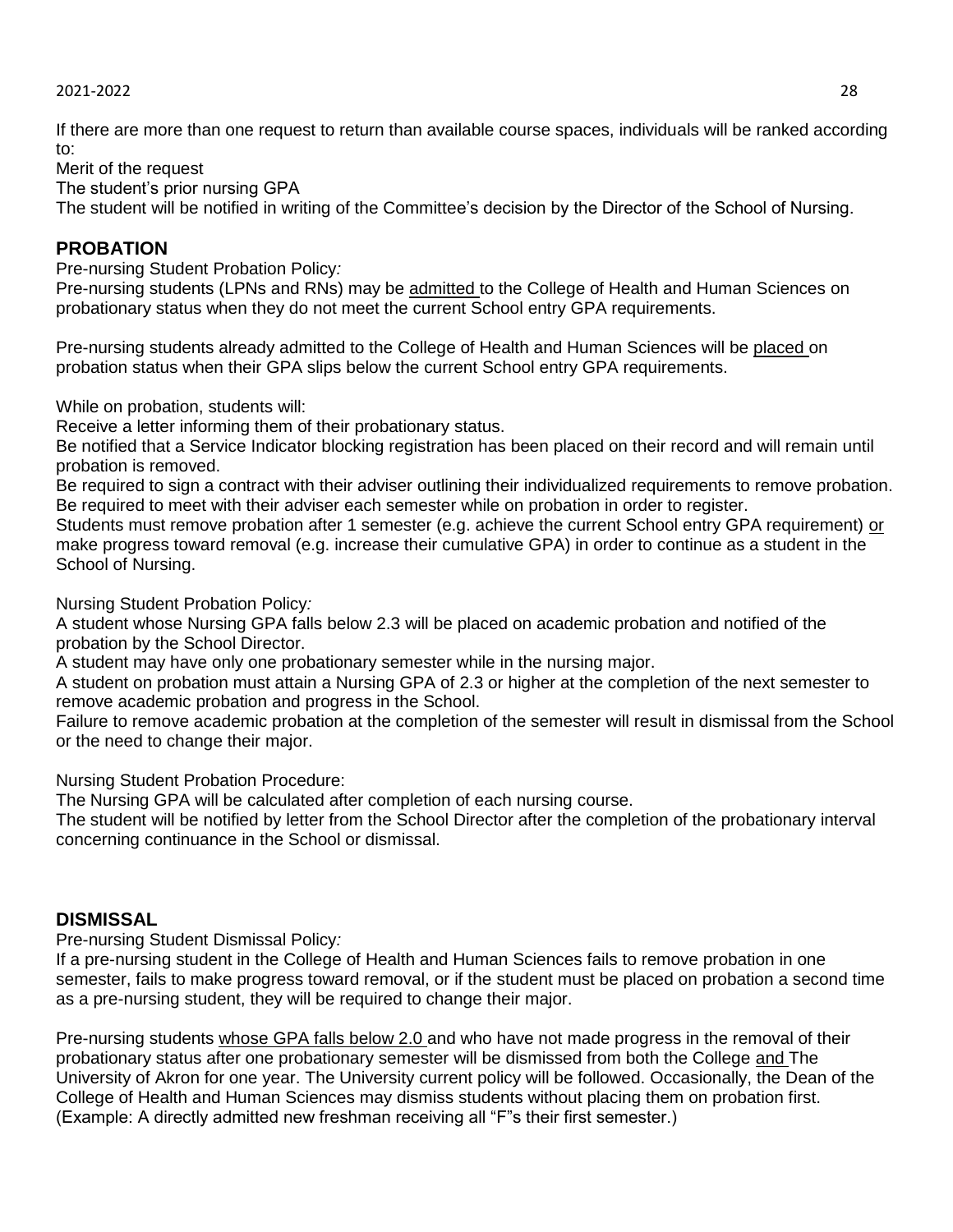This pre-nursing policy is separate and distinct from the probation and dismissal policies and procedures governing students in the nursing major. Probationary record as a pre-nursing student will not carry over into the nursing major policy.

#### Nursing Student Dismissal Policy*:*

A student who's nursing GPA falls below the required 2.3 for a second time will be dismissed. A student may fail (C or below) two different nursing courses. If the student fails a third nursing course or fails a course for the second time, (s)he will be dismissed even if a 2.3 nursing GPA is maintained.

A student will be dismissed for unethical professional conduct or conviction of a felony. A student may be dismissed for unsafe practice in the clinical area.

A student may be dismissed for Academic Dishonesty. See University Policy in the current Undergraduate Bulletin. Also see Student Code of Conduct [at http://www.uakron.edu/sja/index.php.](http://www.uakron.edu/sja/index.php) A student who is dismissed will not be granted readmission.

#### Nursing Student Procedure:

Students must meet with a CHHS adviser when dismissed from the School of Nursing to decide on either a change of major or a change of college.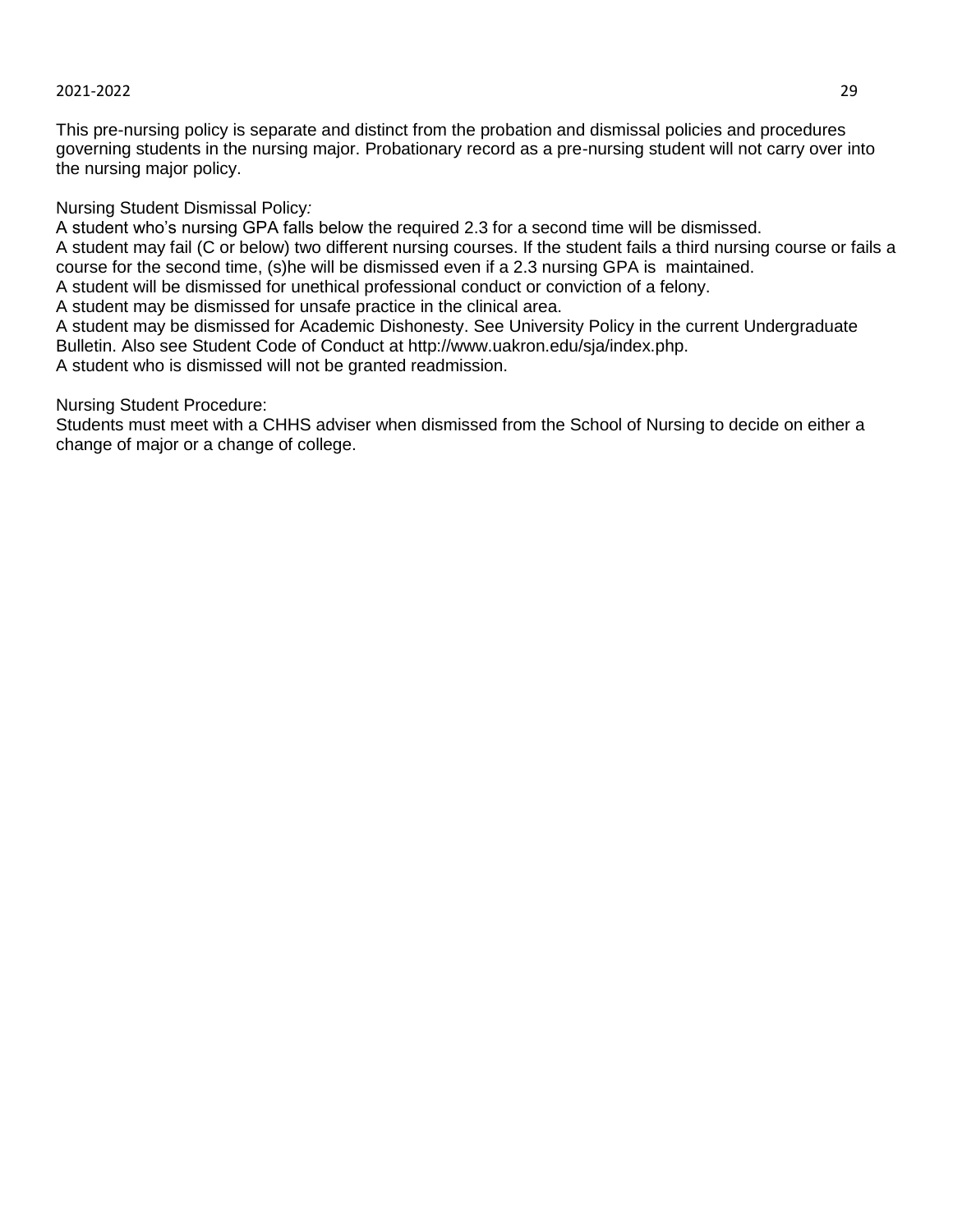# **CHAPTER 5: ACADEMIC RULES, POLICIES, AND PROCEDURES**

### **STUDENT PROBLEM-SOLVING PROCESS**

The School of Nursing takes very seriously its commitment to students' rights and due process. For this reason, the following process has been designed. When an academic or administrative problem arises which does not violate the Student Code of Conduct, the steps of this process should be started as soon as possible and completed before filing a written appeal. It is hoped that the problem will be resolved informally early in this process.

The steps of the problem-solving process are:

The student should make an appointment with the instructor or person involved.

Discuss resolution of the problem with the instructor or involved party; a decision is filed by the instructor or involved party in student's file in Student Success Center after the meeting.

If the problem remains unresolved, the student should make an appointment with the appropriate Assistant Director (Undergraduate Programs, Innovations/Alternate Pathways, Graduate Programs, etc.).

Discuss resolution of the problem; Assistant Director files decision in student's file in Student Success Center.

### **STUDENT GRIEVANCE PROCESS**

When a problem remains unresolved after meeting with the School Assistant Director, a written request for an appeal may be filed with the School Director. The required form is only available through the Student Success Center.

All pre-nursing students should meet with their adviser for direction and assistance with implementing this procedure.

#### *Appeal Criteria*

A written appeal should provide evidence of one of the following:

A violation, misinterpretation, or inequitable application of a School of Nursing policy or procedure

A violation of the student's academic rights as defined in the University of Akron's Statement of Rights and Responsibilities [\(www.uakron.edu/sja\).](http://www.uakron.edu/sja))

Important Note: A grade assigned by an instructor is not appealable except in cases of unfair treatment that includes mistake, fraud, bad faith or incompetency.

A student may not be enrolled in a clinical course while an appeal about **dismissal** from the School of Nursing is pending.

The process for filing an appeal **MUST** be followed as described below:

Obtain a School of Nursing Appeal Form

File the Appeal Form with the School Director within 10 days of date on dismissal letter or within one week of picking up the form for all other issues.

#### Initial Review of an Appeal

Upon receipt of the appeal, the School Director will transmit a copy of the appeal to the parties whose decision(s) has (have) been appealed, the appropriate Assistant Director, and the Chair of the Student Appeals Committee. All documents pertinent or related to the appeal shall be kept in a Student Appeal file, numbered consecutively for each calendar year. The file shall be made available only to members of the Student Appeals Committee, the appropriate Assistant Director, and the School Director. The file shall not be made available to other parties except as provided by law.

The Student Appeals Committee will determine whether the criteria for an appealable issue/problem are met and note to accept or reject the appeal. The student, all involved parties, the appropriate Assistant Director,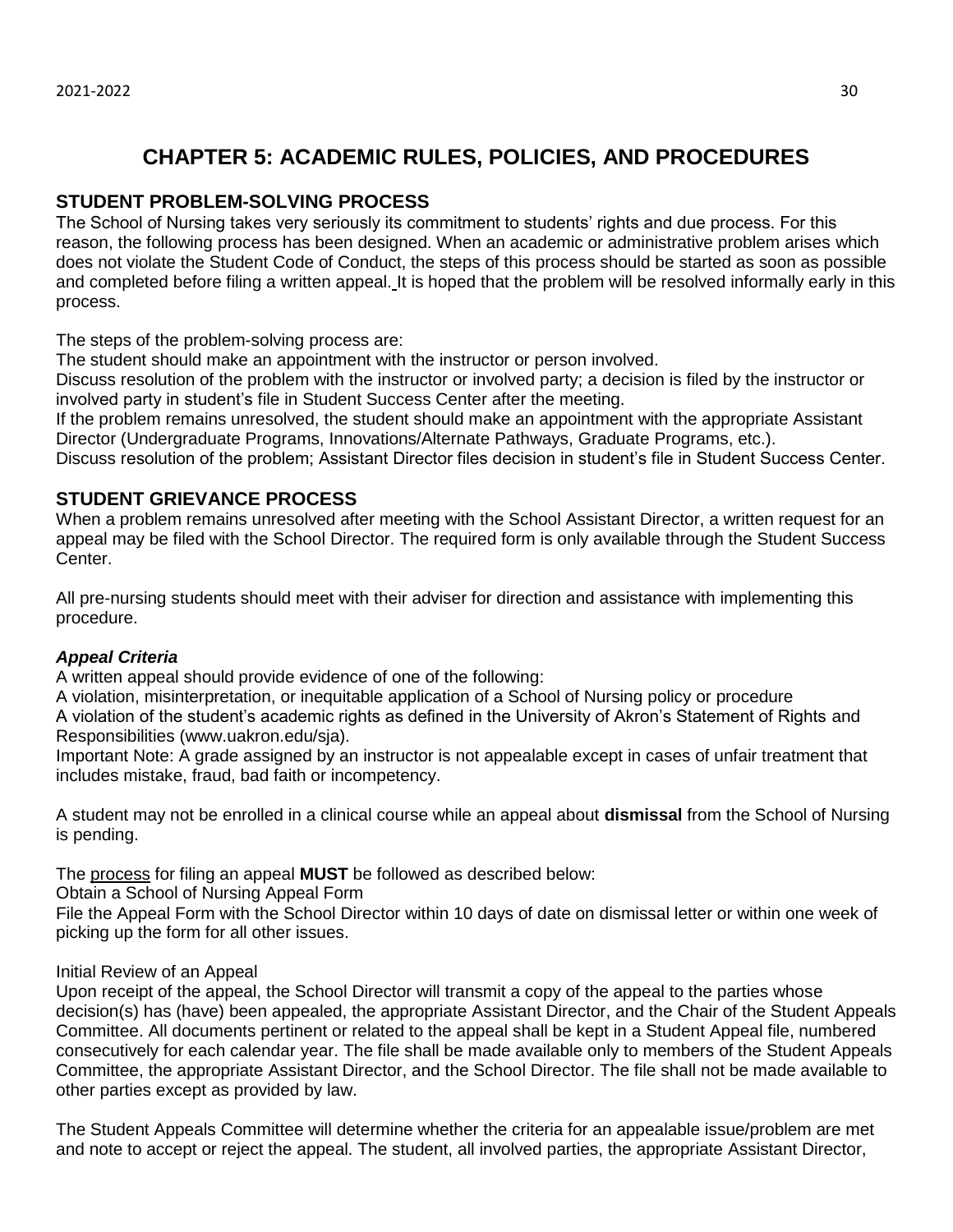and the Director of the School of Nursing will be notified of the Student Appeals Committee's decision by the chair of the Student Appeals Committee.

Investigation & Hearing of an Appeal

If an appeal is accepted for further investigation, the student will meet privately with two Student Appeals Committee members prior to the hearing. The other involved parties will also meet privately with two other Student Appeals Committee members prior to the hearing.

In a closed session the Student Appeals Committee shall conduct a hearing of the appeal. Persons who may attend and their type of participation are:

Student- The student may speak on his or her own behalf.

Support person for student- This person may attend but may not speak.

School of Nursing members shall appear upon request of the Student Appeals Committee and speak on the issue/problem.

**No** attorney may be present at the hearing in a legal capacity.

Appeal Decision and Recommendation

Upon completion of the hearing, the Student Appeals Committee will immediately send its recommendation to the Director of the School of Nursing. The Committee will send a copy of its recommendation to the student, the person whose decision is being appealed, and the appropriate program Assistant Director. A copy will be placed in the Student Appeal File. The recommendation may be one of the following:

Find in favor of involved parties.

Find in favor of the student and create recommendations for resolution.

The Director shall review the Student Appeals Committee recommendation and take one of the following actions:

Accept the recommendation.

Accept the recommendation with modification.

Reject the recommendation and formulate his or her own resolution.

The School Director will notify the student, the person whose decision is being appealed and the appropriate Assistant Director in writing of the Director's decision. A copy will also be placed in the Student Appeal File.

Further Resolution if Necessary

If the student deems the issue/problem unresolved after receipt of the Student Appeals Committee recommendation and School Director's response, the student may make an appointment with the School Director to discuss and resolve the issue/problem in person. After this meeting the School Director shall decide on a course of action and notify the student, the person whose decision is being appealed, and the appropriate Assistant Director of her final decision.

If the student deems the issue/problem to be unresolved after receipt of the School Director's decision, the student may contact the Dean of the College. The UA Provost's Office is the final destination of any unresolved appeals.

# **USE OF MOBILE DEVICES**

Mobile devices and the software that accompanies them provide nursing students with access to information that will enhance their ability to provide safe, quality care. Therefore, The University of Akron School of Nursing will require all traditional, accelerated and LPN BSN students to use a mobile device equipped with a nursing reference software package.

#### Guidelines for use of Mobile Devices

The American Nurses Association (ANA) and the National Council of State Boards of Nursing (NCSBN) have established guidelines that relate to the use of mobile devices. "Nurses" should be understood to include licensed practicing nurses as well as nursing students, who are being prepared by the School to become practicing nurses and as such will be held to these standards of practice. *School of Nursing Policies for the use of Mobile Devices*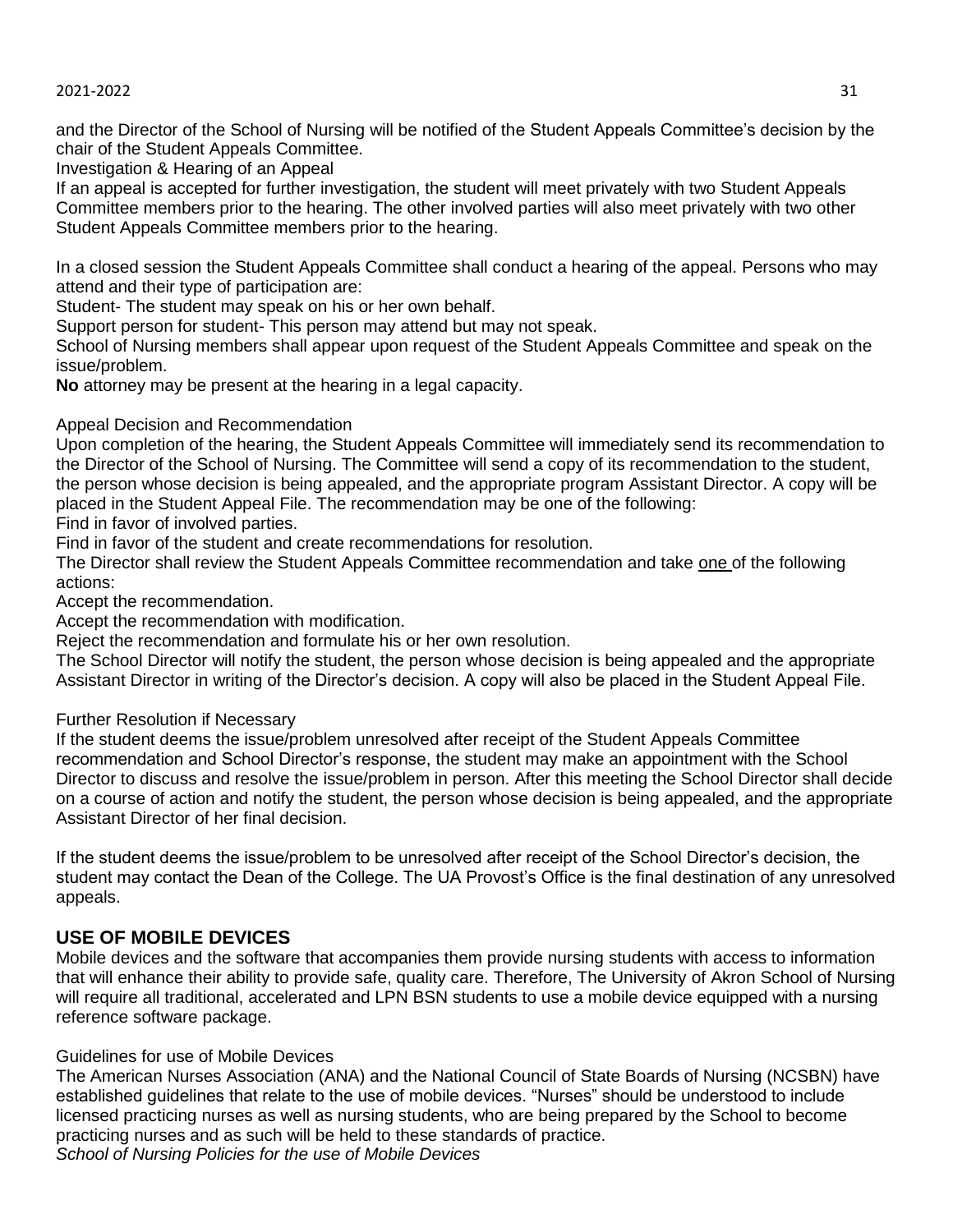Based on the guidelines outlined above and the University of Akron Code of Student Conduct, the following policies shall apply to the use of mobile devices by the students in the clinical setting, classroom or learning resource center (LRC)

Use of any mobile device must follow all protocols and policies of clinical site.

Personal phone calls and text messages are permitted during break periods away from patient care only in an area deemed acceptable for use by faculty.

It is never appropriate to take a picture or video of anyone in the lab or clinical setting.

Do not access the Internet for anything other than to retrieve information necessary to provide care.

Consequences of Mobile device violations

Consequences of mobile device violations in a clinical course are defined in each clinical course syllabus. Consequences of mobile device violations in LRC/Classroom/Seminar are defined under the Professional Conduct and Respect sections of the Student Handbook.

### **USE OF SOCIAL MEDIA**

#### *ANA: Principles for Social Networking*

Nurses must not transmit or place online individually identifiable patient information.

Nurses must observe ethically prescribed professional patient – nurse boundaries.

Nurses should understand that patients, colleagues, institutions, and employers may view postings.

Nurses should take advantage of privacy settings and seek to separate personal and professional information online.

Nurses should bring content that could harm a patient's privacy, rights, or welfare to the attention of appropriate authorities.

Nurses should participate in developing institutional policies governing online conduct.

#### *NCSBN: A Nurse's Guide to the Use of Social Media*

First and foremost, nurses must recognize that they have an ethical and legal obligation to maintain patient privacy and confidentiality at all times.

Nurses are strictly prohibited from transmitting by way of any electronic media any patient-related image. In addition, nurses are restricted from transmitting any information that may be reasonably anticipated to violate patient rights to confidentiality or privacy, or otherwise degrade or embarrass the patient.

Do not share, post or otherwise disseminate any information, including images, about a patient or information gained in the nurse-patient relationship with anyone unless there is a patient care related need to disclose the information or other legal obligation to do so.

Do not identify patients by name or post or publish information that may lead to the identification of a patient. Limiting access to postings through privacy settings is not sufficient to ensure privacy.

Do not refer to patients in a disparaging manner, even if the patient is not identified.

Do not take photos or videos of patients on personal devices, including cell phones. Follow employer policies for taking photographs or video of patients for treatment or other legitimate purposes using employer-provided devices.

Maintain professional boundaries in the use of electronic media. Like in-person relationships, the nurse has the obligation to establish, communicate and enforce professional boundaries with patients in the online

environment. Use caution when having online social contact with patients or former patients. Online contact with patients or former patients blurs the distinction between a professional and personal relationship. The fact that a patient may initiate contact with the nurse does not permit the nurse to engage in a personal relationship with the patient.

Consult employer policies or an appropriate leader within the organization for guidance regarding work related postings.

Promptly report any identified breach of confidentiality or privacy.

Be aware of and comply with employer policies regarding use of employer-owned computers, cameras and other electronic devices and use of personal devices in the workplace.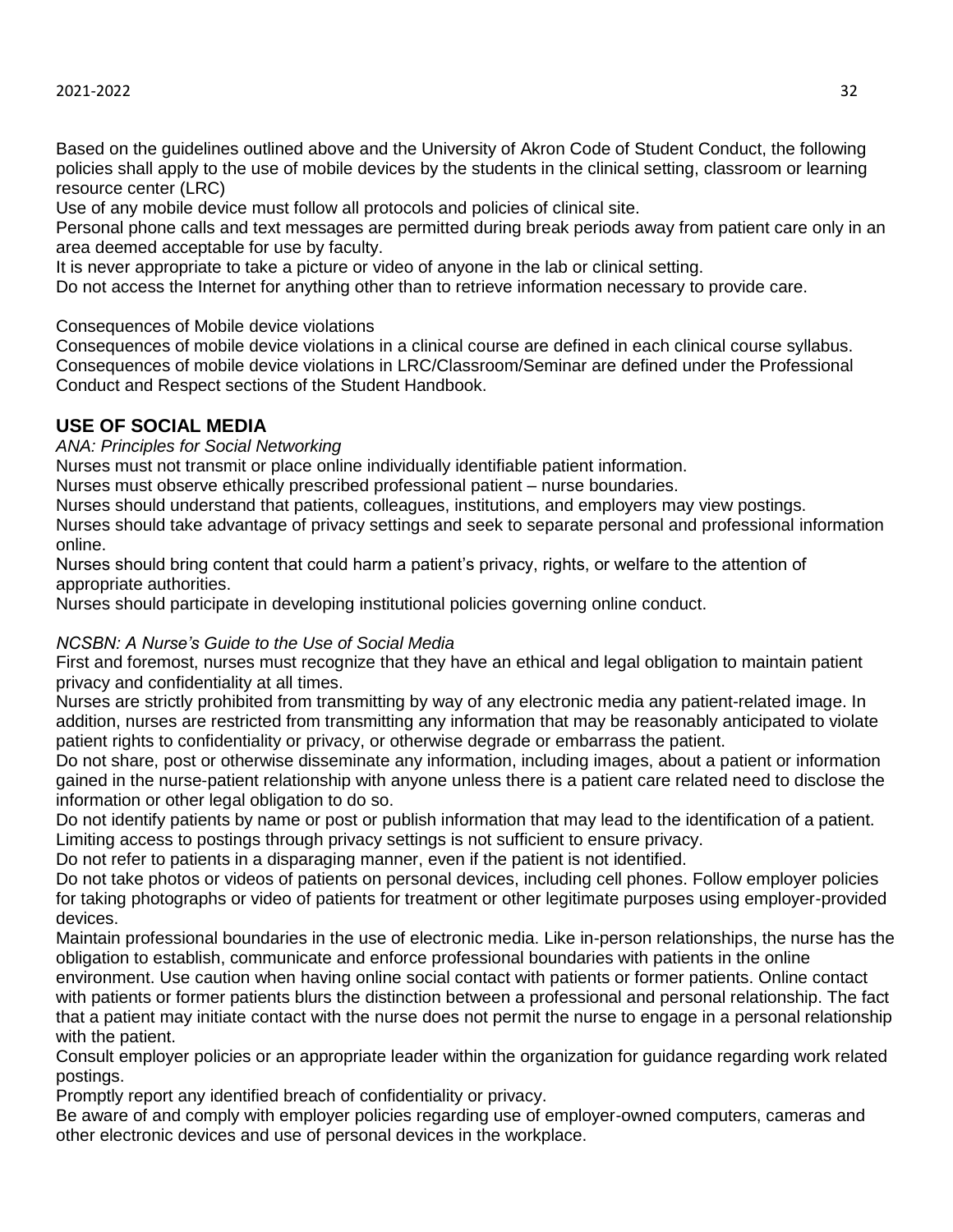Do not make disparaging remarks about employers or co-workers. Do not make threatening, harassing, profane, obscene, sexually explicit, racially derogatory, homophobic or other offensive comments. Do not post content or otherwise speak on behalf of the employer unless authorized to do so and follow all applicable policies of the employer.

#### **STANDARDIZED ASSESSMENT/ACHIEVEMENT TESTS**

Each student is required to take a variety of standardized Achievement Tests in the program. By completing these tests, the student will become familiar with licensing program format and will be able to identify personal strengths and weaknesses. The tests also provide program feedback. Faculty assigning the achievement tests may require remediation. The costs of these achievement tests are included with the course fees. Information about these tests will be offered during the program.

### **SUBSTANCE ABUSE POLICY**

Any nursing student undergoing medically prescribed treatment involving a chemical or natural substance which may limit the nursing student's ability to perform the required tasks must report that treatment to his/her professor prior to participating in activities in the classroom, laboratory, or clinical setting. Upon such disclosure, the faculty member shall accommodate the student's potential impairment in that setting. Failure to report this to the faculty may be cause for appropriate disciplinary action under these procedures. It is the nursing student's responsibility to determine from his/her physician whether a prescribed substance may impair performance. Any information provided by the nursing student shall be kept confidential.

#### Rationale and General Statement

The School of Nursing requires that nursing students at all times be capable of providing safe and effective patient care. To that end, the School of Nursing is committed to a substance-free workplace and environment. This means that nursing students must not be impaired by any substance during any part of the nursing program, including classroom work, laboratory assignments, and community based clinical settings in which nursing students participate

Therefore, any situation where a nursing student's ability or performance is impaired by a chemical or natural substance faculty will act to protect the safety of the patients and the student.

Reasons to Suspect Impairment Include, But Are Not Limited To: Alcohol on breath or odor of alcohol Flushed face and/or bloodshot eyes Tremors of the hands Unsteady gait Patterned absenteeism Frequent breaks or disappearance during clinical day Repeated tardiness Memory lapses, difficulty concentrating, confusion Lack of coordination/dexterity Slurred or incoherent speech Deterioration of appearance Dilation or constriction pupils Anger, hostility, irritability, mood swings, agitation Presence of drug paraphernalia Drowsiness or sleepiness

For more information see Chapter 4723-6 Alternative Program for Chemically Dependent Nurses at <http://codes.ohio.gov/oac/4723-6>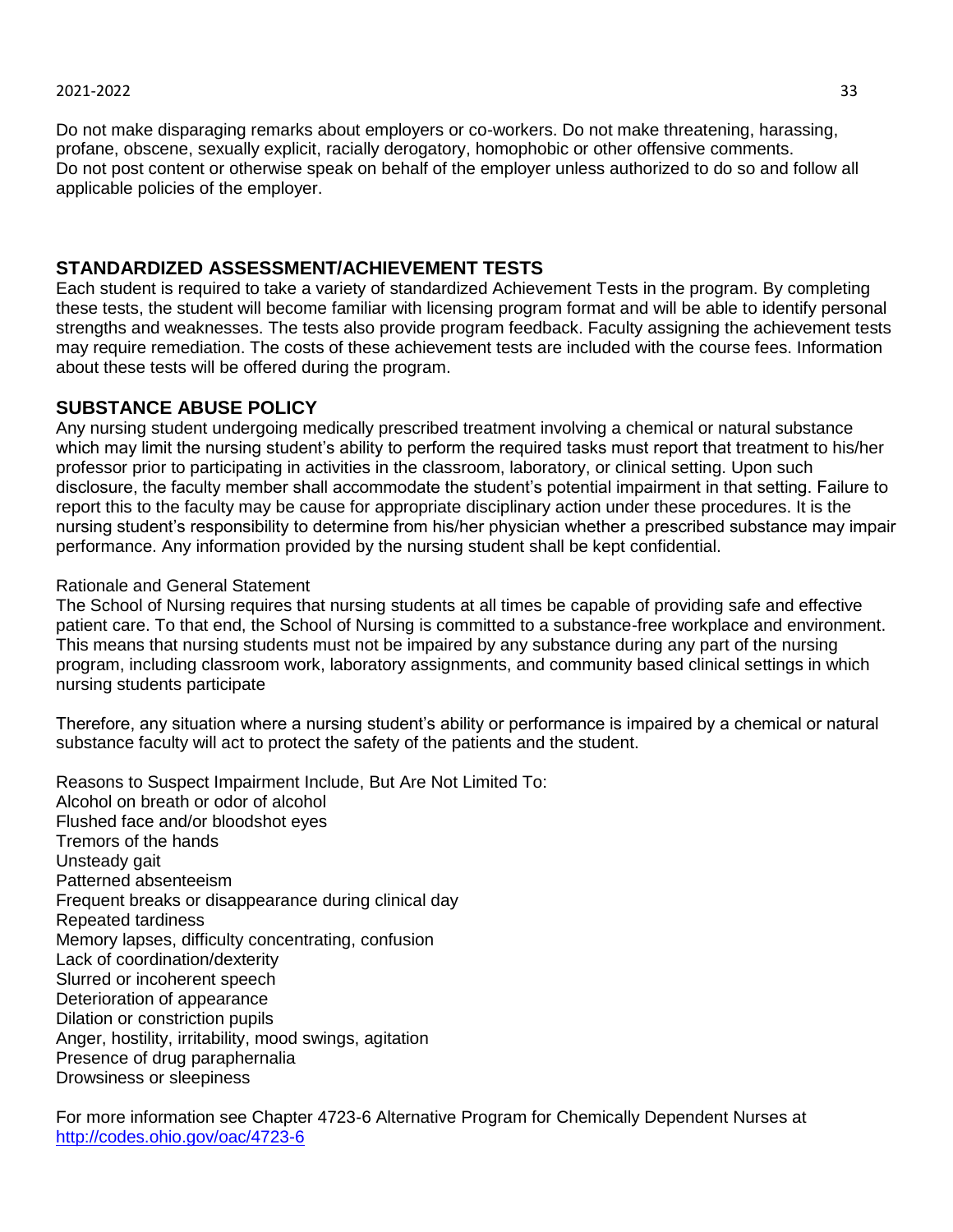#### **NON-SMOKING POLICY**

The University of Akron has established a non-smoking policy for students, faculty, staff, and visitors. Mary Gladwin Hall (MGH) is designated as a non-smoking building. Students in the School of Nursing are expected to comply with the intent of the University's policy and Ohio law as well as to smoking policies established within the health care settings to which they have been assigned.

# **CLASS CANCELLATION POLICIES**

When all campus classes are cancelled, announcements will be made on UA e-mail, radio and television stations. Students may call the University Emergency Information number (330) 972-SNOW and sign up for text messaging service.

It will be the responsibility of the student to notify the clinical instructor (or designated agency individual) if it is impossible to make it to the clinical agency, or if they will arrive late. Since students come from a variety of directions it is impossible to know what conditions are like in each section of northeast Ohio, therefore, students will be expected to determine if travel is a wise decision. All clinical time missed must be made up.

#### **Snow Day/University Closure Policy**

If The University of Akron closes for a snow day students will not attend clinical if the closure occurs before the clinical day begins.

If The University of Akron closes for a snow day once students are already in the clinical setting, the clinical instructor and students may decide whether to stay in clinical or leave for the day. If the clinical instructor decides it is best to leave, all students must also leave the clinical setting. If the clinical instructor decides to stay, students may stay or leave using their judgement regarding what is safest for their particular situation. If classes are cancelled due to an occurrence specific to a problem at The University of Akron campus that does not affect surrounding hospitals/clinical sites, students will still have clinical.

If classes are cancelled but other university activities are still being held (such as sporting events), it will be the responsibility of the course coordinator to decide whether to hold clinical. No student will be required to attend if he or she feels their particular situation is not safe.

If students perceive their safety to be at risk and decide not to attend or to leave clinical, they will make up the clinical hours at an available time or during finals week.

In the case of a snow day, students who are scheduled to work with an individual preceptor in the clinical setting should decide whether to attend based on their individual judgement regarding safety.

# **FACULTY EVALUATIONS BY STUDENTS**

Students will be provided with an opportunity to evaluate the lecture and/or clinical teaching of faculty. Standardized faculty and course evaluations are available for students to complete on the university's electronic course evaluation system. Students will be provided guidelines to follow when filling in the evaluation form. Faculty members do not handle the collection of these forms. Results of student evaluations are not distributed to the appropriate faculty member until after final course grades are submitted.

# **PRIVACY**

Standards of Individually Identifiable Health Information:

Information enacted under the Health Insurance Portability and Accountability Act of 1996 was created to address patient information privacy concerns. If you would like more information about these standards, the United States Department of Health and Human Services website, located at [http://www.hhs.gov/ocr/hipaa/,](http://www.hhs.gov/ocr/hipaa/)  has a number of resources, including a publication titled "Privacy and your Health Information," located at [http://www.hhs.gov/ocr/privacy/hipaa/understanding/consumers/consumer\\_summary.pdf.](http://www.hhs.gov/ocr/privacy/hipaa/understanding/consumers/consumer_summary.pdf)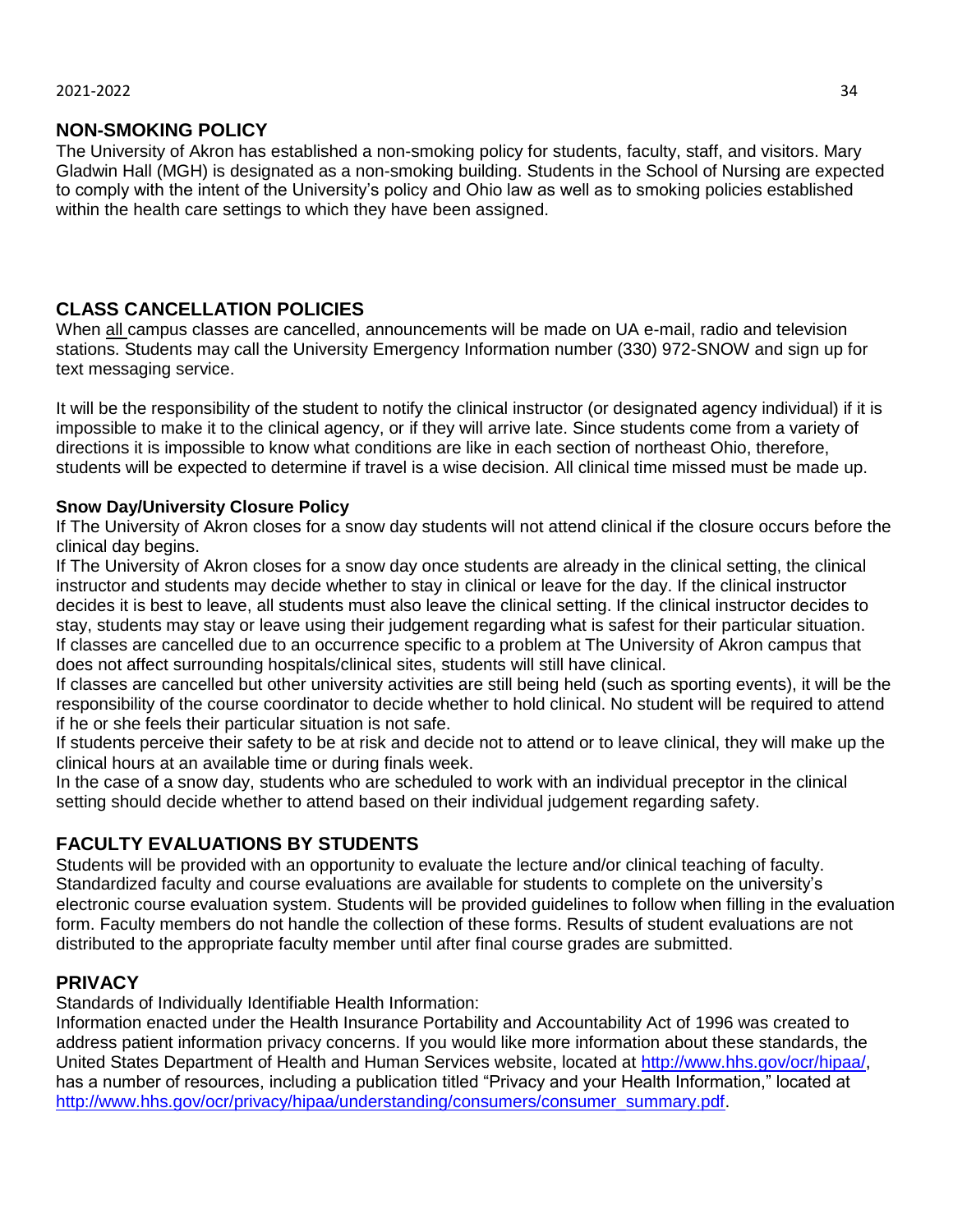#### **CODE OF ETHICS**

All students are expected to comply with standards deemed appropriate to the profession in the School of Nursing Code of Ethics as well as in the University of Akron's Student Code of Conduct , "A Civil Climate for Learning: Statement of Expectations" as found in the Undergraduate Bulletin, and in alignment with the American Nurses Association's "Code of Ethics for Nurses."

# **ACADEMIC INTEGRITY**

Academic misconduct is "any activity that compromises the academic integrity of the student and university, and undermines the educational process" (Code of Student Conduct of The University of Akron, section D). Examples of academic misconduct include, but are not limited to, the following:

#### **Cheating**

Cheating is any fraudulent, deceptive behavior including but not limited to the following:

Seeking, acquiring, receiving, and giving information or assistance in taking quizzes, tests, or examinations, including web-based examinations, quizzes, and assignments during the examination period or releasing questions to others after the testing period. Student formed study groups and tasks assigned to student teams are not considered "cheating."

Copying another student's work in part or in total during a test, a quiz, or for an assignment and submitting it as your own work.

"Submitting substantially the same work to satisfy requirements for one course or academic requirement that has been submitted in satisfaction of requirements for another course or academic requirement, without permission of the faculty member of the course for which the work is being submitted or supervising authority for the academic requirement (UA Student Code of Conduct, section D, 1, a, ii)."

Failure to follow instructions in syllabus concerning assignment submission and computer malfunctions; attributing "computer problems" as an excuse for late submission.

Using a "cheat sheet" during an exam or unauthorized copies of previous exams.

Getting help via cell phone or any electronic device during an exam.

Professional Nursing examples of cheating:

Falsifying patient information, i.e. vital signs.

Signing off meds that were not given.

Documenting an assessment that was not actually done.

#### **Consequence 1st offense**:

Academic misconduct procedure (Code of Student Conduct of The University of Akron)

An incident of academic misconduct may be resolved and a sanction assessed in a meeting between the faculty member and student. If the student and faculty member agree on the facts of the incident and the proposed sanction(s), the matter can be resolved informally. The faculty member shall confer with the Department of Student Conduct and Community Standards to determine whether any prior academic misconduct has occurred. Written documentation of the agreement as to the facts and the sanction should be created by the faculty member, signed by the student and retained for the faculty member's records. A copy shall be sent to the Department of Student Conduct and Community Standards and the student. Proposed School of Nursing sanctions for first offense includes but are not limited to immediate failure on the test, quiz, or paper.

If the student and faculty member disagree about the facts of the incident or the proposed sanction(s), then the matter shall be referred to the Department of Student Conduct and Community Standards for adjudication as provided in the code of student conduct. The matter also may be referred directly to the department of student judicial affairs if the faculty member does not wish to have the matter resolved informally as provided in this rule. Such decision by the faculty member shall not prejudice the student's case.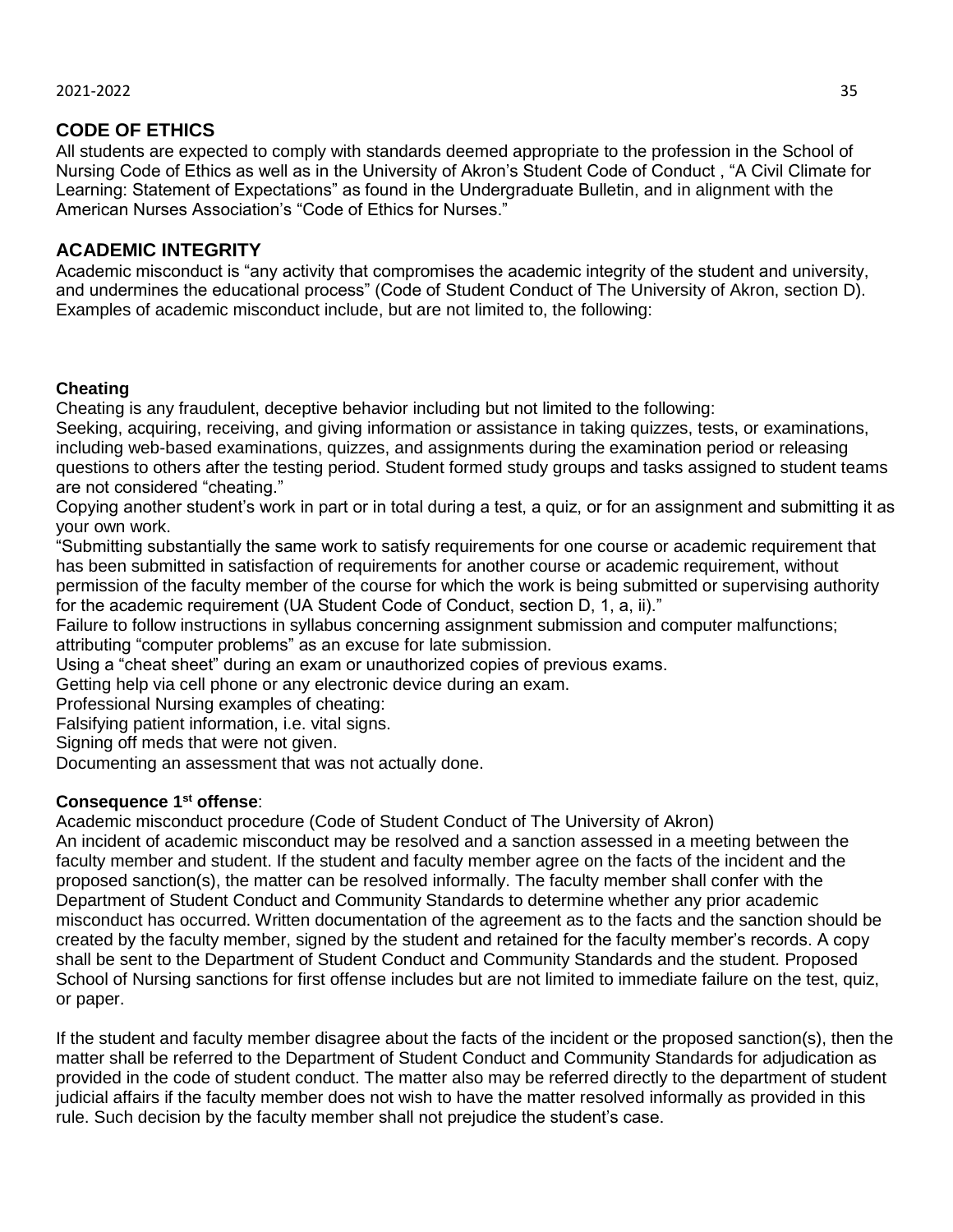### **Consequence 2nd offense:**

Immediate referral to the Department of Student Conduct and Community Standards. Informal resolution is not an option.

# **Plagiarism**

The Merriam-Webster Online Dictionary defines *plagiarism as*: stealing and passing off the ideas or words of another as one's own; using another's production without crediting the source; committing literary theft;

Presenting as new an original idea or product derived from an existing source.

-- [Merriam-Webster Online Dictionary](http://www.merriam-webster.com/dictionary/plagiarizing)

Plagiarism can involve any and all drafts, any and all sources regardless of the media, and paraphrasing if the source of the paraphrased thought or idea is not cited.

Examples include but are not limited to:

Word for word use of someone else's work without citation.

Copying a definition from a dictionary or text from a website and not citing the source.

Buying or copying an essay on-line.

Omitting source article from the list of sources.

Forgetting to use quotations marks in a direct quote.

Letting another student copy your homework answers.

For more information on avoiding plagiarism, go to [https://www.uakron.edu/tutoring/bwc/resources-for](https://www.uakron.edu/tutoring/bwc/resources-for-students/resources-about-plagiarism.dot)[students/resources-about-plagiarism.dot](https://www.uakron.edu/tutoring/bwc/resources-for-students/resources-about-plagiarism.dot)

### **Consequence 1st offense:**

Academic misconduct procedure (Code of Student Conduct of The University of Akron) An incident of academic misconduct may be resolved and a sanction assessed in a meeting between the faculty member and student. If the student and faculty member agree on the facts of the incident and the proposed sanction(s), the matter can be resolved informally. The faculty member shall confer with the department of student judicial affairs to determine whether any prior academic misconduct has occurred. Written documentation of the agreement as to the facts and the sanction should be created by the faculty member, signed by the student and retained for the faculty member's records. A copy shall be sent to the department of student judicial affairs and the student.

Proposed School of Nursing sanctions for first offense includes but are not limited to immediate failure on the test, quiz or paper.

If the student and faculty member disagree about the facts of the incident or the proposed sanction(s), then the matter shall be referred to the Department of Student Conduct and Community Standards for adjudication as provided in the code of student conduct. The matter also may be referred directly to the Department of Student Conduct and Community Standards if the faculty member does not wish to have the matter resolved informally as provided in this rule. Such decision by the faculty member shall not prejudice the student's case.

#### **Consequence 2nd offense:**

Immediate referral to the Department of Student Conduct and Community Standards. Informal resolution is not an option.

# **Falsifying documents:**

Falsifying documents involves tampering with written or electronic records to misrepresent the reality of the situation. Falsifying Attendance Records Forging a signature Scanning a student's ID when they are not present Falsifying an "absence excuse" note or document when an absence has occurred.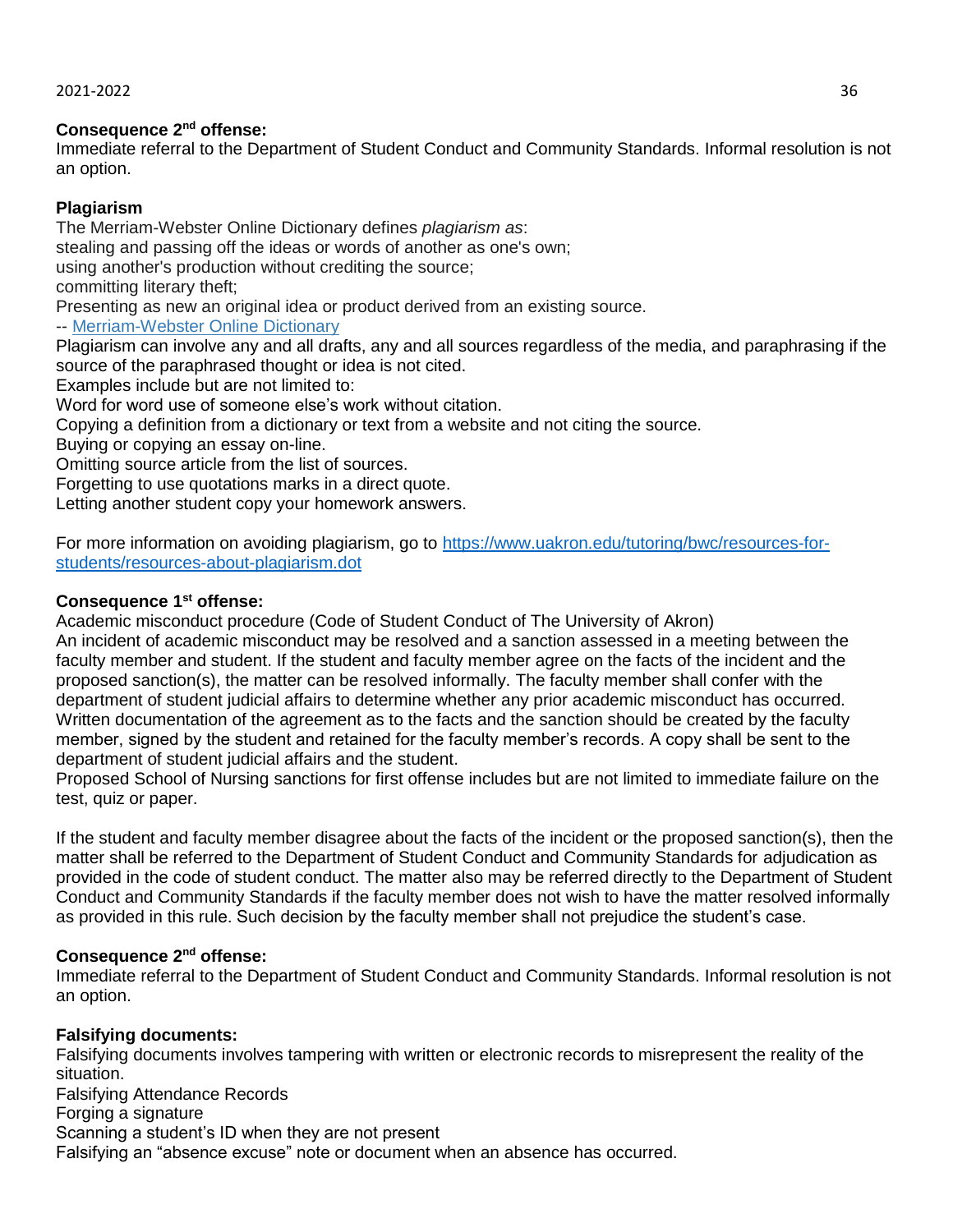Using someone else's clicker to sign them in when they're not looking. Signing in on attendance sheet and then leaving class

Nursing examples of falsifying documents: Documenting care that has not been provided. Fabricating assessments that have not been completed. Verifying that a drug was "wasted" when not actually witnessed. Falsifying any clinical record or document.

#### **Consequence 1st offense:**

Academic misconduct procedure (Code of Student Conduct of The University of Akron) An incident of academic misconduct may be resolved and a sanction assessed in a meeting between the faculty member and student. If the student and faculty member agree on the facts of the incident and the proposed sanction(s), the matter can be resolved informally. The faculty member shall confer with the Department of Student Conduct and Community Standards to determine whether any prior academic misconduct has occurred. Written documentation of the agreement as to the facts and the sanction should be created by the faculty member, signed by the student and retained for the faculty member's records. A copy shall be sent to the Department of Student Conduct and Community Standards and the student. Proposed School of Nursing sanctions for first offense includes but are not limited to immediate failure on the test, quiz, or paper.

If the student and faculty member disagree about the facts of the incident or the proposed sanction(s), then the matter shall be referred to the Department of Student Conduct and Community Standards for adjudication as provided in the code of student conduct. The matter also may be referred directly to the Department of Student Conduct and Community Standards if the faculty member does not wish to have the matter resolved informally as provided in this rule. Such decision by the faculty member shall not prejudice the student's case.

### **Consequence 2nd offense:**

Immediate referral to the Department of Student Conduct and Community Standards. Informal resolution is not an option.

#### **ACADEMIC INTERFERENCE**

Interference in the academic achievement or intellectual property of another involves action or inaction that affects the learning or achievement of another student.

Examples include but are not limited to:

Non-compliance in group work.

Submitting work using the ID and password of another student.

Answering cell phone or texting while in class, clinical and LRC, in a fashion that causes disruption to other students and impacts their ability to learn. In case of emergency, remove yourself from the area to respond. Behavior in class that distracts or breaks others' concentration.

Nursing examples of interference:

1. Displaying an overbearing attitude, monopolizing clinical discussions thus not allowing others to participate.

#### **Consequence 1st offense:**

Academic misconduct procedure (Code of Student Conduct of The University of Akron) An incident of academic misconduct may be resolved and a sanction assessed in a meeting between the faculty member and student. If the student and faculty member agree on the facts of the incident and the proposed sanction(s), the matter can be resolved informally. The faculty member shall confer with the Department of Student Conduct and Community Standards to determine whether any prior academic misconduct has occurred. Written documentation of the agreement as to the facts and the sanction should be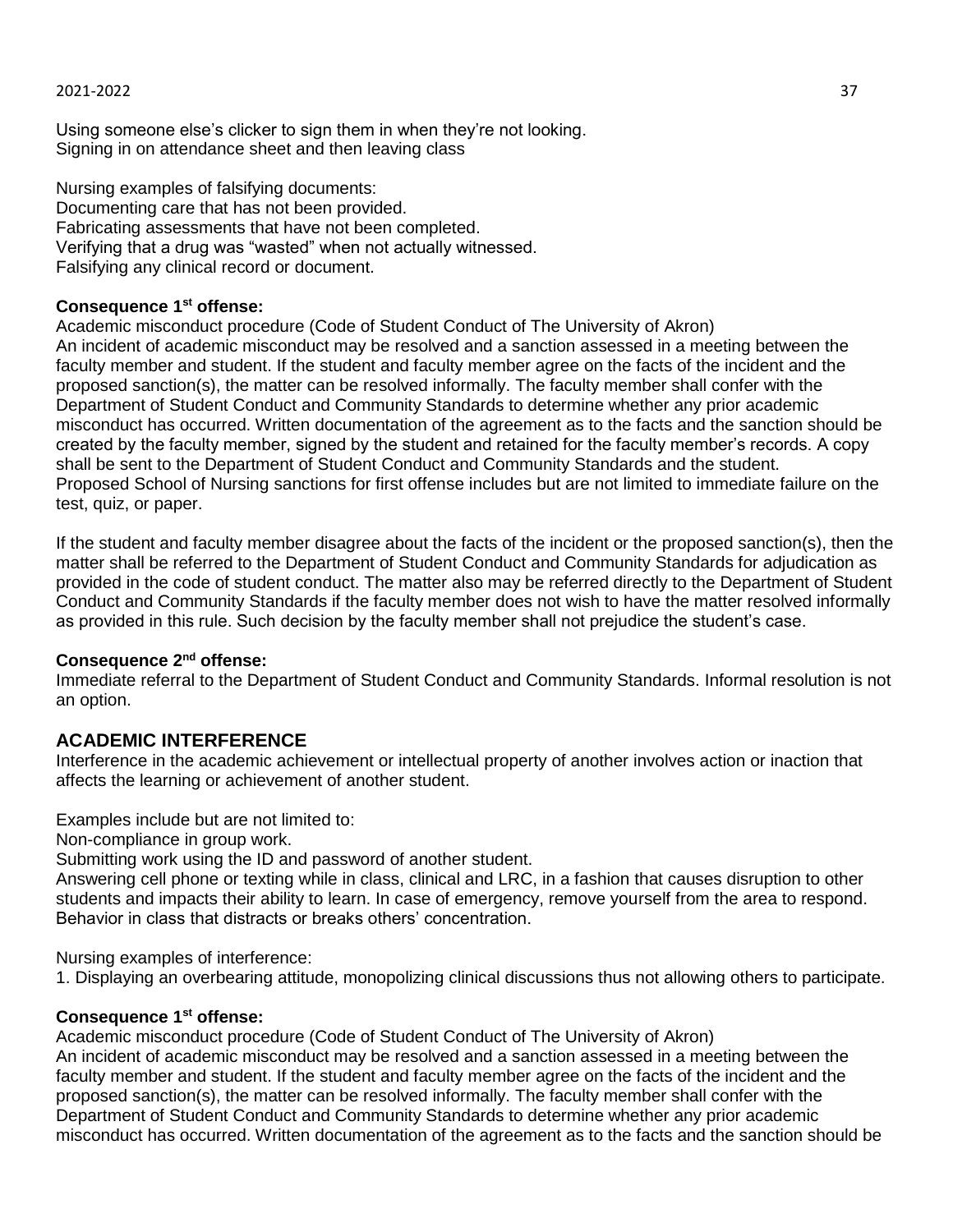created by the faculty member, signed by the student and retained for the faculty member's records. A copy shall be sent to the Department of Student Conduct and Community Standards and the student. Proposed School of Nursing sanctions for first offense includes but are not limited to immediate failure on the test, quiz or paper.

If the student and faculty member disagree about the facts of the incident or the proposed sanction(s), then the matter shall be referred to the Department of Student Conduct and Community Standards for adjudication as provided in the code of student conduct. The matter also may be referred directly to the Department of Student Conduct and Community Standards if the faculty member does not wish to have the matter resolved informally as provided in this rule. Such decision by the faculty member shall not prejudice the student's case.

### **Consequence 2nd offense:**

Immediate referral to the Department of Student Conduct and Community Standards. Informal resolution is not an option.

# **PROFESSIONAL CONDUCT**

Professional conduct is expected in all venues of student life: behavior inside and outside the classroom including clinical sites and environments external to them, as well as in all forms of communication, including electronic.

Hospital rules may be more stringent. Examples of violation of "professional behavior" would include but are not limited to:

Rude, argumentative, or threatening behavior on campus or in any public place including the clinical setting. Profanity in oral, written or electronic communications (includes Facebook, Twitter, LinkedIn, etc.). Public drunkenness, use of illicit drugs, or impairment due to legal medications. Posting any image or information about patients/clients on social media.

Professional Nursing examples of violations of professional conduct would be: Oral or electronic profanity in the workplace. Physical or verbal altercations on hospital grounds.

### **Consequences 1st offense:**

Written warning, notification of the School Director and/or

Dismissal (from clinical, class, or lab) depending on severity of the situation.

Possible referral to the Department of Student Conduct and Community Standards. Substance abuse situations require immediate referral to the Department of Student Conduct and Community Standards. Points will be added to the Clinical Attendance and Performance form as appropriate based on the situation.

#### **Consequence 2nd offense:**

Referral to the Department of Student Conduct and Community Standards.

Points will be added to the Clinical Attendance and Performance form as appropriate based on the situation.

#### **Respect:**

Professionals are consistent in their display of respect for themselves and others at all times.

Examples of disrespect would include but are not limited to:

Tardiness to class, clinical, or other engagement.

Criticism of peers or colleagues.

Breach of confidentiality (including electronic breaches such as Facebook, Twitter, Linkedin, etc.).

Spreading of gossip or other second-hand negative or embarrassing information, including on electronic social media sites.

Sleeping in class or clinical.

Disruptive talking or whispering during class or LRC.

Negative facial expressions or body language toward faculty or peers.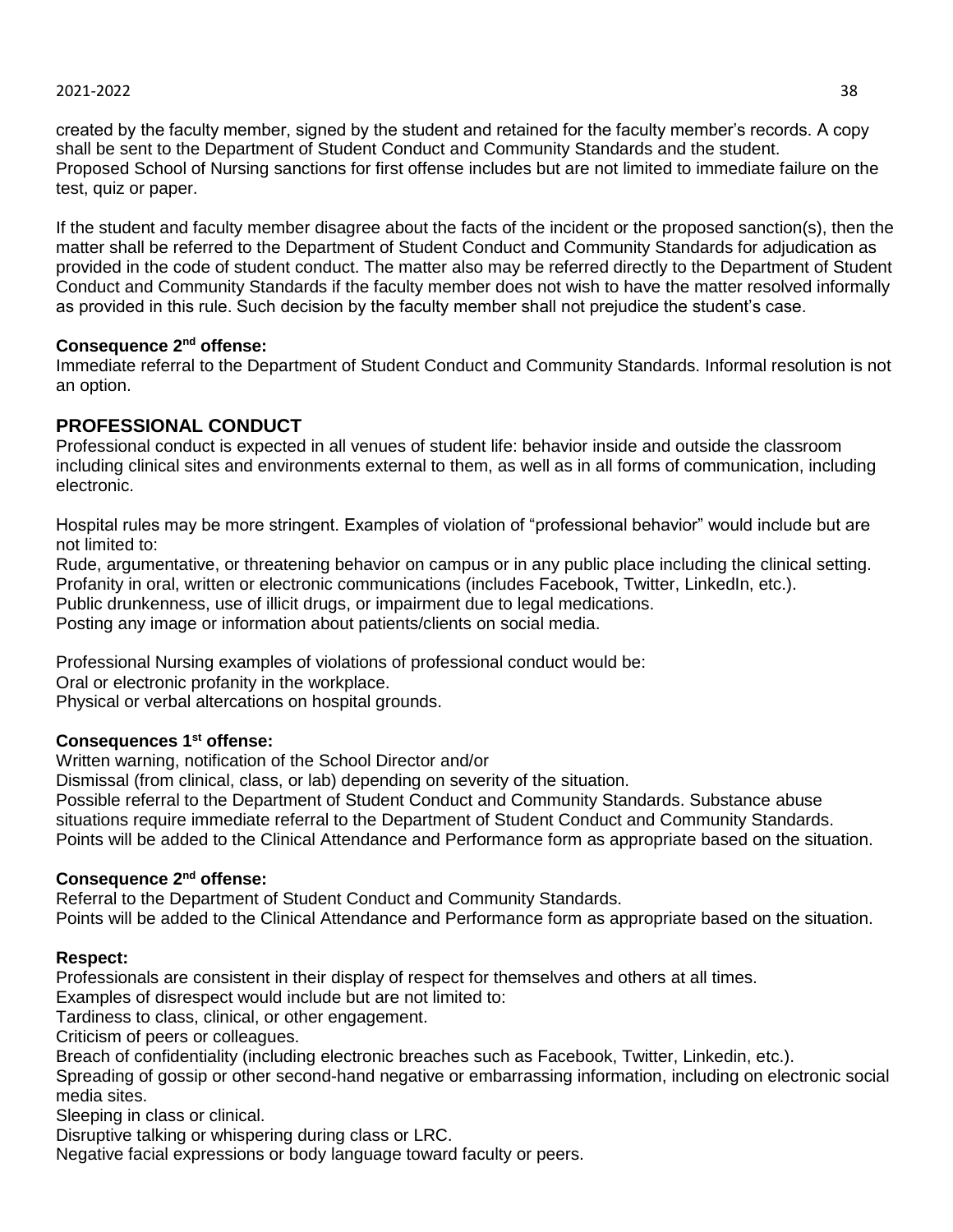Slamming of books.

Answering cell phone or texting while in class, clinical and LRC, in a fashion that causes disruption to other students and impacts their ability to learn. In case of emergency, remove yourself from the area to respond.

Professional nursing examples of disrespect would be:

Tardiness to work.

Spreading gossip about coworkers or patients.

Criticism of colleagues including electronic social media sites.

Personal conversations in front of patients.

Having and answering cell phone or texting while with a patient or while caring for any client in a clinical setting.

#### **Consequences 1st offense:**

Written warning, notification of the School Director and/or

Dismissal (from clinical, class, or lab) depending on severity of the situation.

Possible referral to the Department of Student Conduct and Community Standards. Substance abuse situations require immediate referral to the Department of Student Conduct and Community Standards. Points will be added to the Clinical Attendance and Performance form as appropriate based on the situation.

#### **Consequence 2nd offense:**

Points will be added to the Clinical Attendance and Performance form as appropriate based on the situation. Referral to the office of Student Conduct and Community Standards Ohio Board of Nursing Policies Related to Professional Conduct of Students–(OAC) 4723-5-12 [http://www.nursing.ohio.gov/Law\\_and\\_Rule.htm](http://www.nursing.ohio.gov/Law_and_Rule.htm)

The program administrator and faculty shall implement policies related to student conduct that incorporate the standards for safe nursing care set forth in Chapter 4723.of the Revised Code and the rules adopted thereunder, including, but not limited to the following:

A student shall, in a complete, accurate, and timely manner, report and document nursing assessments or observations, the care provided by the student for the client, and the client's response to that care. A student shall, in an accurate and timely manner, report to the appropriate practitioner errors in or deviations from the current valid order.

A student shall not falsify any client record or any other document prepared or utilized in the course of, or in conjunction with, nursing practice. This includes, but is not limited to, case management documents or reports or time records, reports, and other documents related to billing for nursing services.

A student shall implement measures to promote a safe environment for each client.

A student shall delineate, establish, and maintain professional boundaries with each client.

At all times when a student is providing direct nursing care to a client the student shall:

Provide privacy during examination or treatment and in the care of personal or bodily needs; and Treat each client with courtesy, respect, and with full recognition of dignity and individuality.

A student shall practice within the appropriate scope of practice as set forth in division (B) of section 4723.01 and division (B)(20) of section 4723.28 of the Revised Code for a registered nurse and division (F) of section 4723.01 and division (B)(21) of section 4723.28 of the Revised Code for a practical nurse; A student shall use universal blood and body fluid precautions established by Chapter 4723-20 of the Administrative Code;

A student shall not:

Engage in behavior that causes or may cause physical, verbal, mental, or emotional abuse to a client. Engage in behavior toward a client that may reasonably be interpreted as physical, verbal, mental, or emotional abuse.

A student shall not misappropriate a client's property or:

Engage in behavior to seek or obtain personal gain at the client's expense;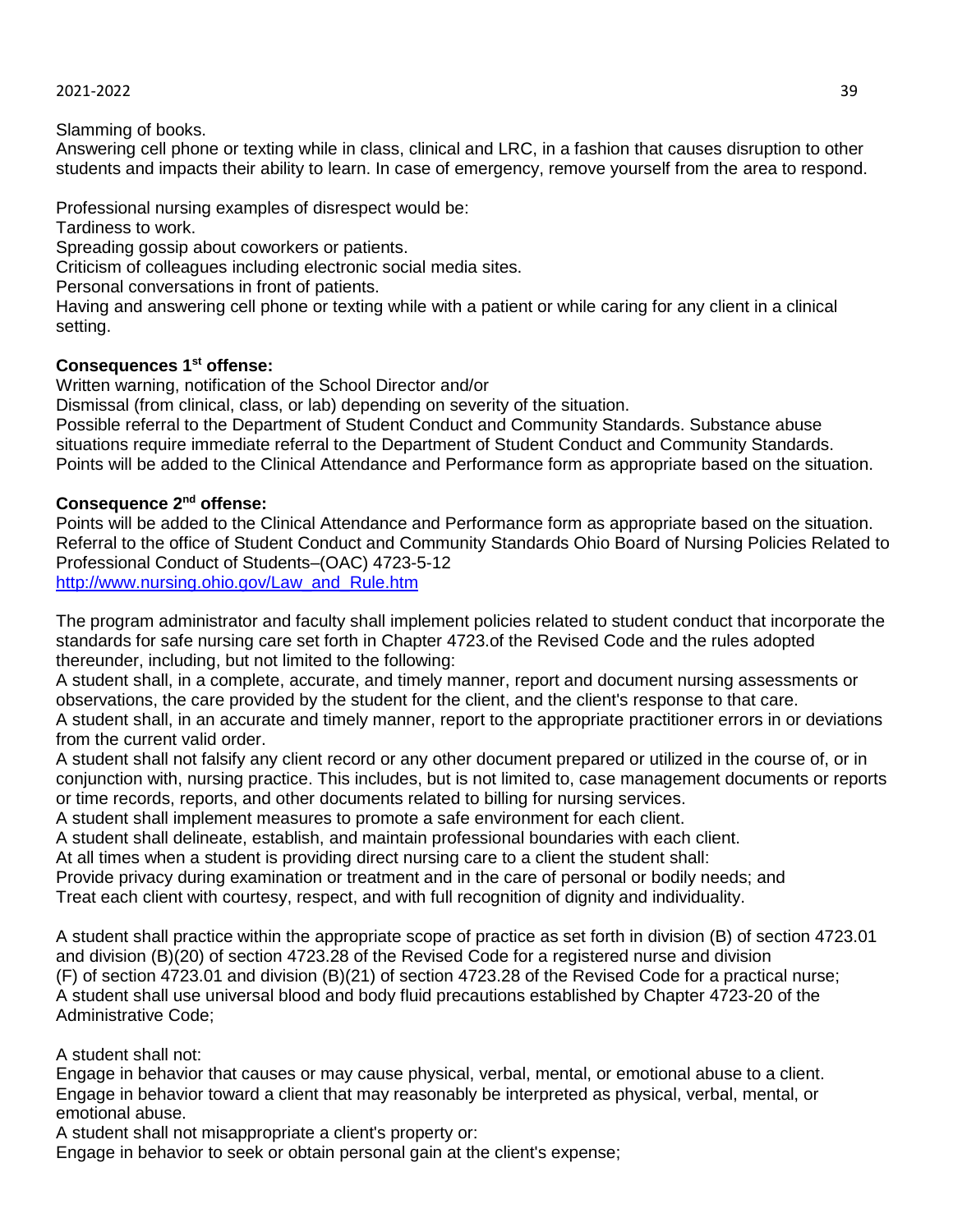Engage in behavior that may reasonably be interpreted as behavior to seek or obtain personal gain at the client's expense;

Engage in behavior that constitutes inappropriate involvement in the client's personal relationships; or Engage in behavior that may reasonably be interpreted as inappropriate involvement in the client's personal relationships.

For the purpose of this paragraph, the client is always presumed incapable of giving free, full, or informed consent to the behaviors by the student set forth in this paragraph.

A student shall not:

Engage in sexual conduct with a client;

Engage in conduct in the course of practice that may reasonably be interpreted as sexual;

Engage in any verbal behavior that is seductive or sexually demeaning to a client;

Engage in verbal behavior that may reasonably be interpreted as seductive, or sexually demeaning to a client.

For the purpose of this paragraph, the client is always presumed incapable of giving free, full, or informed consent to sexual activity with the student.

A student shall not, regardless of whether the contact or verbal behavior is consensual, engage with a patient other than the spouse of the student in any of the following:

Sexual contact, as defined in section 2907.01 of the Revised Code;

Verbal behavior that is sexually demeaning to the patient or may be reasonably interpreted by the patient as sexually demeaning.

A student shall not self-administer or otherwise take into the body any dangerous drug, as defined in section 4729.01 of the Revised Code, in any way not in accordance with a legal, valid prescription issued for the student.

A student shall not habitually indulge in the use of controlled substances, other habit-forming drugs, or alcohol or other chemical substances to an extent that impairs ability to practice.

A student shall not have impairment of the ability to practice according to acceptable and prevailing standards of safe nursing care because of habitual or excessive use of drugs, alcohol, or other chemical substances that impair the ability to practice.

A student shall not have impairment of the ability to practice according to acceptable and prevailing standards of safe nursing care because of a physical or mental disability;

A student shall not assault or cause harm to a patient or deprive a patient of the means to summon assistance; A student shall not obtain or attempt to obtain money or anything of value by intentional misrepresentation or material deception in the course of practice;

A student shall not have been adjudicated by a probate court of being mentally ill or mentally incompetent, unless restored to competency by the court.

A student shall not aid and abet a person in that person's practice of nursing without a license, practice as a dialysis technician without a certificate issued by the board, or administration of medications as a medication aide without a certificate issued by the board.

A student shall not prescribe any drug or device to perform or induce an abortion, or otherwise perform or induce an abortion;

A student shall not assist suicide as defined in section 3795.01 of the Revised Code.

A student shall not submit or cause to be submitted any false, misleading or deceptive statements, information, or document to the nursing program, its faculty or preceptors, or to the board.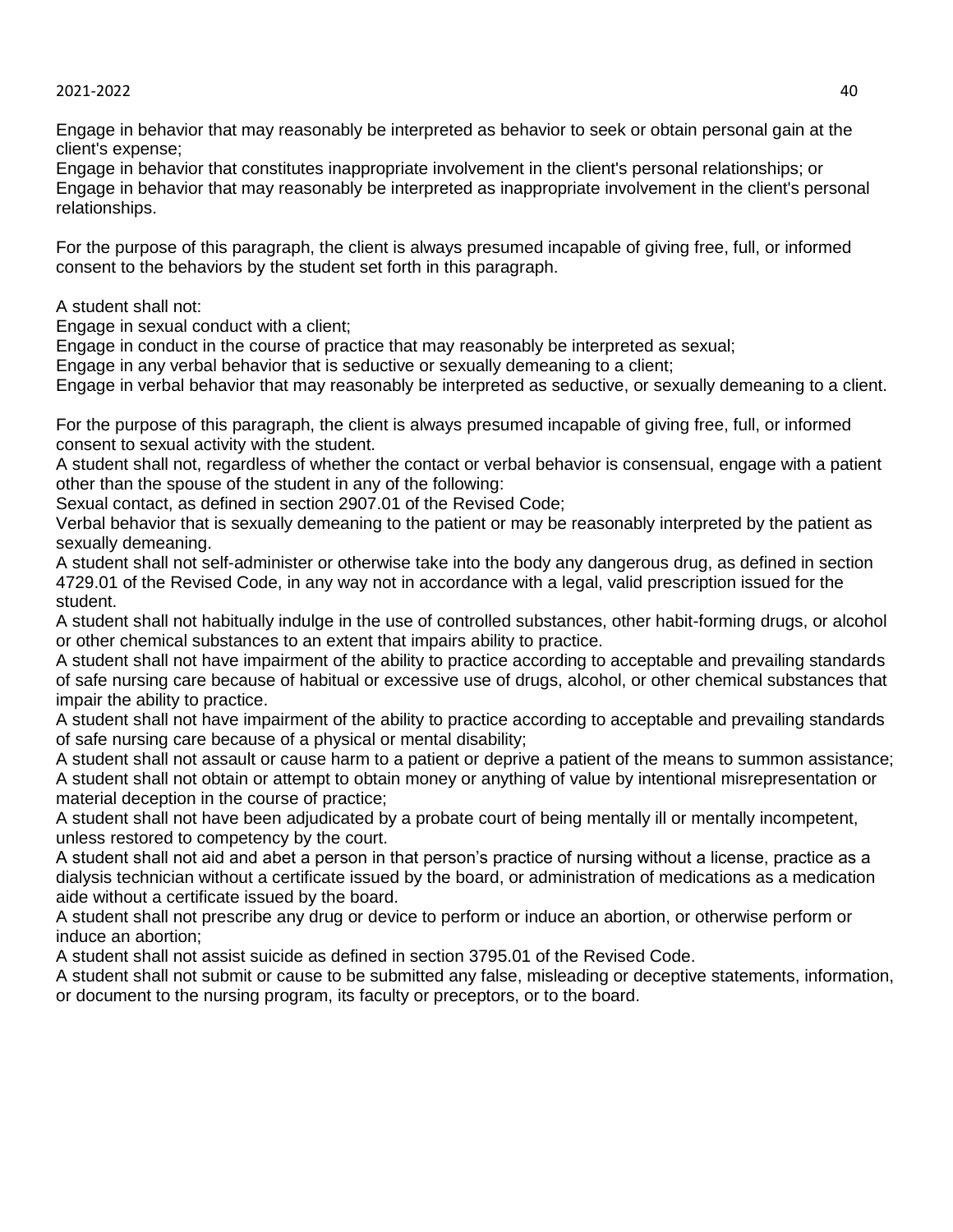# **CHAPTER 6: CLINICAL EXPERIENCES**

#### **Clinical Locations**

Complementing a rigorous classroom education, School of Nursing students have opportunities to gain valuable clinical experiences in a variety of health care environments. Ranging from world class health organizations to intimate social service agencies, students gain the experiences necessary to make the transformative contributions to healthcare that are the hallmark of a University of Akron nursing graduate.

For our students, access to clinical experiences is critical to becoming the kind of nurse capable of transforming lives. Working with hospitals, clinics and health care agencies close to campus and throughout the region, student nurses gain the critical clinical insight and practical experiences that allow them to enter the healthcare workforce capable of being productive and engaged nurses.

# **CLINICAL EVALUATION SYSTEM**

Clinical Evaluation Procedures

For each clinical rotation, faculty members will provide ongoing feedback using the Clinical Attendance and Performance Form (Appendix A)

A student will receive an evaluation of "S" or "U" for clinical performance.

Each course determines clinical objectives and criteria for acceptable clinical performance.

An "S" represents satisfactory completion of clinical requirements.

The "U" represents unsatisfactory achievement of clinical requirements. An "NI" represents a needs improvement. An "NI" will only be given during a course to guide the student towards improvement. An "NI" will not be given at the end of the course.

The student must receive a grade of "S" in clinical performance to pass the course.

The student who receives a grade of "U" in clinical performance will receive a grade of "F" for the course and must repeat the course in its entirety before progressing to another clinical course.

# **CLINICAL ATTENDANCE POLICY**

All clinical experiences are mandatory.

It is the responsibility of the student to notify the instructor and the agency in advance if unable to attend the planned clinical experiences. Failure to notify the instructor and the agency represents a lack of professional accountability.

Any clinical absence may result in the student being asked to withdraw from the course. Make up days for clinical absences will be determined at the discretion of the instructor.

Upon request of the instructor, students must present a medical permission slip that includes a statement from the physician identifying any limitations resulting from an illness.

Each clinical course requires students to sign a Clinical Attendance and Performance contract. The contract has a built in point evaluation system to evaluate clinical tardiness, absence and other areas such as, student professional demeanor and unsafe clinical behavior. If the student accumulates 9 or more points in this contract they will receive an unsatisfactory in the nursing course associated with the clinical.

# **CPR CERTIFICATION**

American Heart Association Health Care Provider CPR Certification (BLS) is required. Certification must remain current throughout BSN program - proof of recertification must be submitted to the Records Specialist prior to CPR certification expiration date.

# **PROFESSIONAL LIABILITY/MALPRACTICE INSURANCE**

Each student in the School of Nursing is required to have and maintain nursing liability insurance in the amounts of \$1,000,000/\$3,000,000 as a prerequisite to enter a clinical course. Cost of this liability insurance is included in course fees.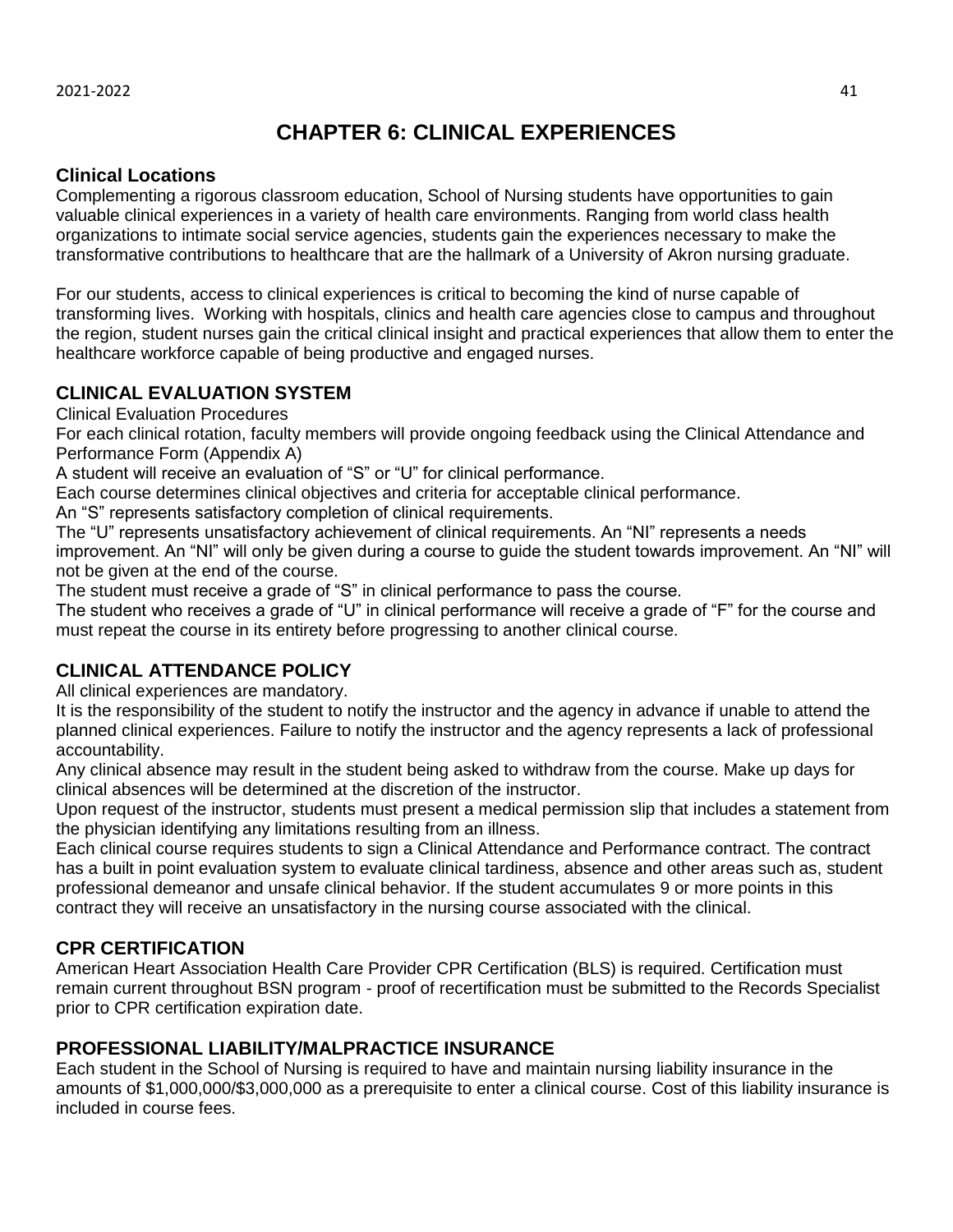#### **SAFE NURSING PRACTICE**

Safe nursing practice is essential to all clinical courses. Safe nursing practice is defined as the application of scientific principles and nursing theory in performing nursing care. Care is provided in a reasonable and prudent manner providing for the welfare and protecting the well-being of the client. Safe practice implies that the student can demonstrate awareness of the potential effect of actions and decisions. Such actions and decisions shall not endanger the integrity of the client.

#### **Policy for Unsafe Practice**

Safe Practice is an essential requirement for progression to the next course and will be determined within the clinical faculty and clinical site personnel. Students who engage in unsafe practice will receive an unsatisfactory grade for the clinical portion of the course, resulting in a grade of "F" for the course. Student will be counseled and may, if appropriate, be given the chance to improve within the time frame of the course. Documentation of unsafe practices will be formulated by faculty and discussed with and signed by students. Faculty will have the sole discretion to determine if the student is to be dismissed for the day or for the remaining portion of the course.

### **STATEMENT OF CONFIDENTIALITY**

All information that a student learns about a client/patient while providing care is private and confidential. This information is not to be shared with anyone except an instructor and those members of the health care team directly involved with the care of the patient/client.

The right of privacy is an inalienable right of all persons; therefore, confidential information about the client acquired from any source is to be safeguarded. With the nurse-client relationship based on trust, the client's welfare and reputation can be jeopardized by inappropriate disclosure and the nurse-client relationship destroyed. Students are expected, without exception, to observe the client/patient's right to privacy. Serious consequences will result if the student fails to maintain this privacy. Students are reminded that confidentiality has legal and ethical implications, and that an inappropriate break of confidentiality may expose the student to liability.

# **STUDENT WITNESS TO LEGAL DOCUMENTS**

It is the policy of The University of Akron, School of Nursing that students (including RN and LPN students), are not to serve as witnesses to legal documents of any kind (will, informed consent, living wills, etc.) while in the role of a nursing student in a clinical learning experience (including health agencies, clinics, and home visits). The exceptions to this policy are those consents students need to obtain from clients, peers, or others to meet objectives (e.g., interviewing clients, obtaining research subjects' consents) and accessing medical records.

# **STUDENT SIGNATURE ON CLINICAL DOCUMENTS**

The correct student signature is "M. Gladwin, UANS" or according to the individual agency's document requirements.

# **MANDATORY AGENCY REQUIREMENTS FOR CLINICAL EXPERIENCE**

To meet mandatory agency clinical requirements for health, immunization, and CPR certification, students must submit a copy of the following by the date indicated in the e-mail from Records Specialist. Information on recent physical exam (within last four months). A copy of a physical exam (within the last four months) from places of employment, military, etc. can be submitted.

Current American Heart Association BLS (Basic Life Support for the Provider) CPR certification/recertification. Verification that the student has had Rubeola, Rubella, Mumps, and Chickenpox, or can provide proof of MMR after age five or has had blood drawn for titers for any of these diseases.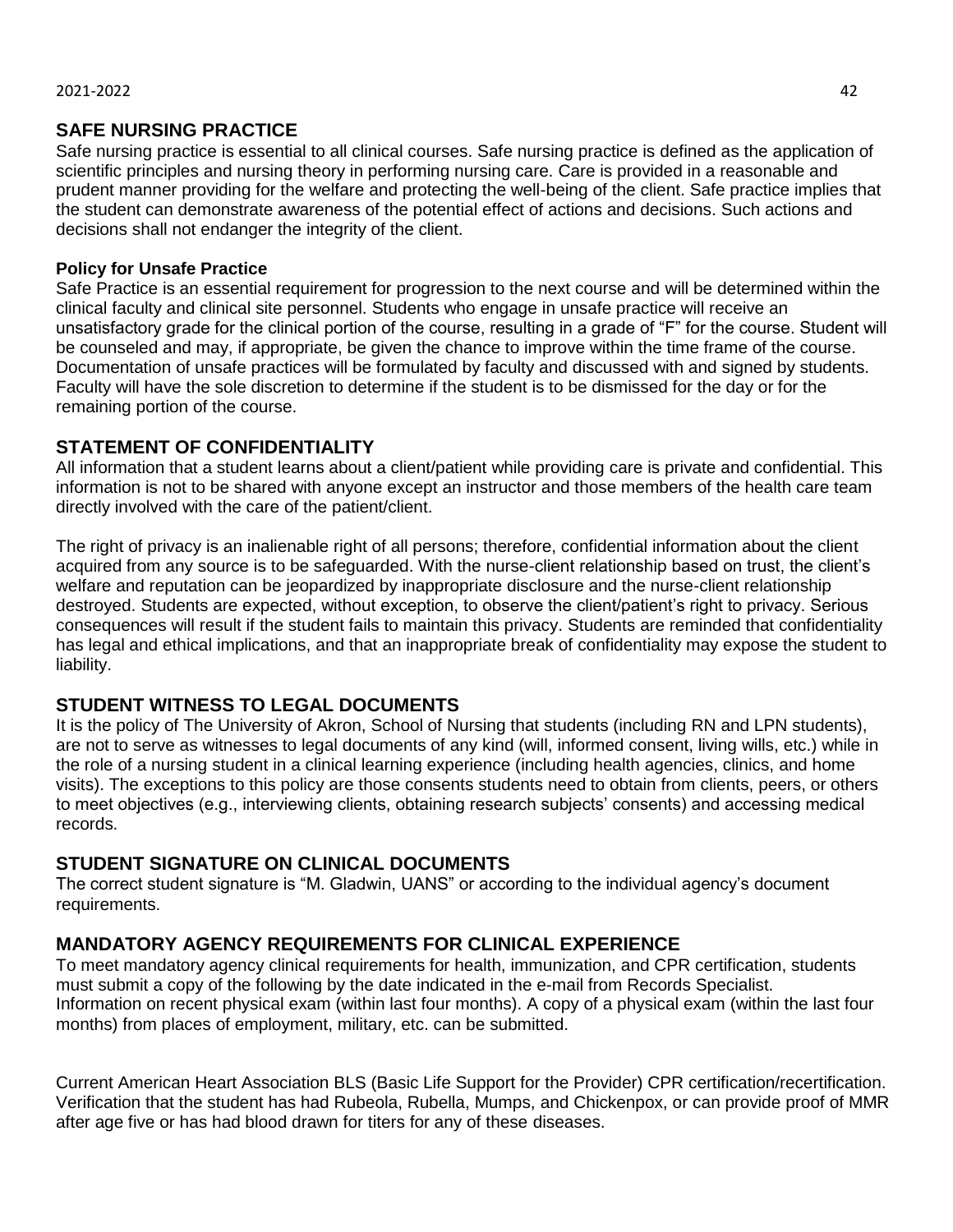Hepatitis B vaccination or a statement of waiver; student must have received 2 out of 3 injections prior to starting clinical or verification that series is complete; 3rd injection should be received six months after 2nd injection.

Tuberculin (TB) testing is to be done **YEARLY.** Initially, proof of a two-step Mantoux is required. Once the two step Mantoux is documented, all subsequent yearly testing need be only a single step Mantoux *unless one of the following exceptions apply:*

If students have a positive Mantoux, they will need to provide results of a chest x-ray upon admission and sign an annual follow up form found in the orientation packet. (Appendix B)

If students have had BCG vaccine, they must have a single TB test plus a chest x-ray. **NOTE:** For those over 32 years of age, verification is needed only for: TB testing, Hepatitis B, Rubella, physical exam, and CPR certification/recertification.

Fingerprinting must be completed yearly before clinical attendance. Results are tracked and kept on file for the School by Corporate Screening.

Flu immunization will be required during the appropriate season. Watch your e-mails for deadline.

Yearly drug screening is required for all students. (See Drug Screening Policy)

Proof of health insurance.

Other requirements may be added as stipulated by contracting agencies.

**If students fail to provide the required proof for ANY of the above requirements, all clinical nursing courses on their schedule will be dropped and a hold will be placed on their file. Once documentation for these requirements has been received by the Records Specialist, the hold will be removed and the students will need to re-register for any sections of clinical placements as are available at that time.**

Students **MUST** keep a copy of all of the above documentation for their own records. Students will need a copy of their health history for employment applications.

# **STANDARD PRECAUTION POLICY**

The School of Nursing has established a policy, which requires students to follow Standard Precaution Guidelines, set forth by the Center for Disease Control, Atlanta, Georgia, when caring for clients in any setting. Students receive information concerning these precautions in sophomore year. The School of Nursing seeks to provide its students with safe environments for the performance of various clinical activities. However, should students become aware of any personal health or safety hazards that can adversely affect them or others, the School of Nursing expects such students to communicate the existence of such hazards immediately to a responsible agent of the clinical agency and to an appropriate faculty member in the School of Nursing in order that prompt actions may be taken to alleviate the same.

The School of Nursing has adopted the standard precautions regulation that recognizes all blood and body substances as potentially infectious.

#### Standard precautions include:

*Hand washing* is the single most important way to prevent spread of microorganisms. Students need to wash hands: between patients, immediately after contact with body substances, before and after using gloves. In the clinical setting, students are also expected to use alcohol based gel to "Gel in and Gel out" when entering/leaving patient rooms.

*Gloves* are to be worn to prevent possibility of hands being infected, transmitting one's own indigenous flora, and transfer of microorganisms to others. Students are to use gloves when they practice and are tested in certain skills performance in the Learning Resources Center. Students are expected to adhere to the universal precautions policies established by the health care agency to which they are assigned.

*Gowns/Aprons* are to be worn if there is a possibility of a student's clothing being soiled by body substances. *Masks/Goggles* are to be worn if there is a chance of encountering body fluids.

The Learning Resources Center in the School of Nursing has an exposure control plan. (*Refer to LRC Policy and Procedure Manual*).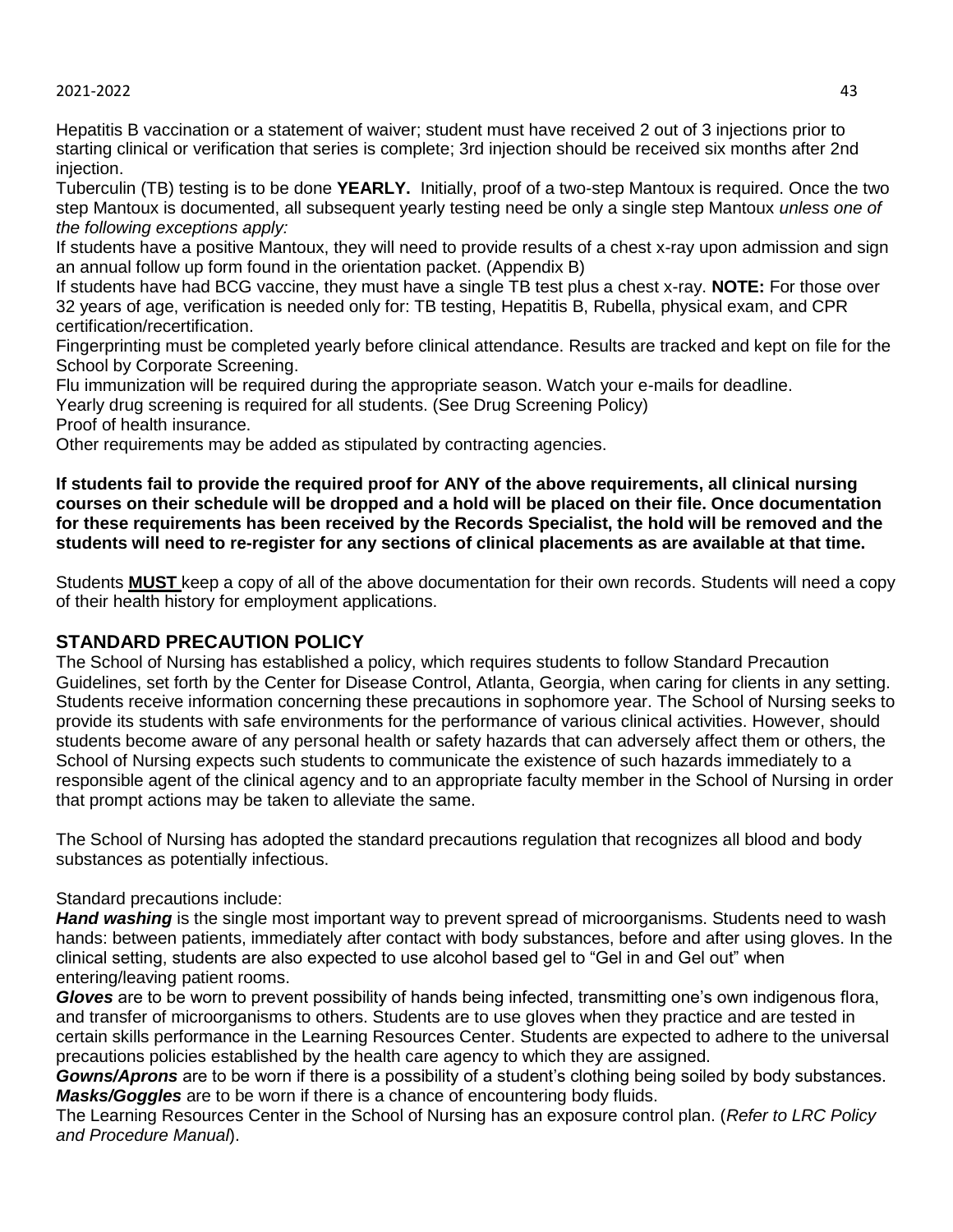# **POLICY FOR FINGER STICKS AND BLOOD BORNE PATHOGENS**

#### **Needle/Finger sticks***:*

Students, while participating in clinical education at clinical facilities and community agencies, usually receive the same emergency medical care or minor medical treatment as that extended to employees of that facility, while on duty. Report any incident immediately to the nurse manager and fill out an incident report. Follow the protocols outlined by that facility. Students are financially responsible for and will be billed for those services. This is NOT to be considered a Worker's Comp claim. If the agency does not provide such services, the student should seek treatment on their own.

#### **Blood Borne Pathogens***:*

#### *Blood borne pathogens include the Hepatitis B Virus (HBV) and the Human Immunodeficiency Virus (HIV).*

Students who may have been exposed to bloodborne pathogens while participating in clinical education at clinical facilities and community agencies, usually receive the same emergency medical care or minor medical treatment as that extended to employees of that facility, while on duty. Report any incident immediately to the nurse manager and fill out an incident report. Follow the protocols outlined by that facility. Students are financially responsible for and will be billed for those services.

# **UNIFORM REQUIREMENTS**

The School of Nursing has an official uniform; which students must purchase from the contracted company. Uniforms are expected to be kept clean, wrinkle free, and in good repair. School of Nursing uniforms are to be worn to all clinical events in accordance with agency dress code. Substitution of other clothing for the uniform is not permitted. (Also see Professional Appearance Policies)

Uniform requirements are determined by the assigned COURSE NUMBER of the class in which a student enrolls. Individual student rank within the University does not dictate which uniform the student is to wear. Uniform requirements are designated between 200, 300, and 400 level courses. The uniform is determined by the course number, not the individual student's class status. For example, if the course number is 212, it is considered a sophomore level course, thus requiring the sophomore level uniform.

# **Uniform code for all Undergraduate Students**

200 Level Clinical Course (Sophomore Level Course) - LIGHT BLUE TOP/NAVY PANTS 300 Level Clinical Course (Junior Level Course) - NAVY TOP/NAVY PANTS 400 Level Clinical Course (Senior Level Course) - WHITE TOP/NAVY PANTS

The required uniform consists of:

White, navy or light blue (depending on grade level) scrub shirt (*women and men*) with embroidered logo Navy pants with embroidered logo White lab jacket with embroidered logo ID badge

Wearing the uniform:

Faculty will inform students what to wear in their respective clinical settings.

When the lab jacket is worn, it is to cover professional appearing business casual clothing (*no shorts, jeans, tshirts, hoodies, or halter tops*). Pants and/or skirts worn under the lab jacket should be visible and at least knee length.

Lab jackets must be worn in the LRC.

# **PROFESSIONAL DEMEANOR**

Professional Appearance:

In order to comply with infection control policies and enhance the comfort of patients, the student must be clean, neat and in compliance with the School and agency dress code when reporting for clinical laboratory experience.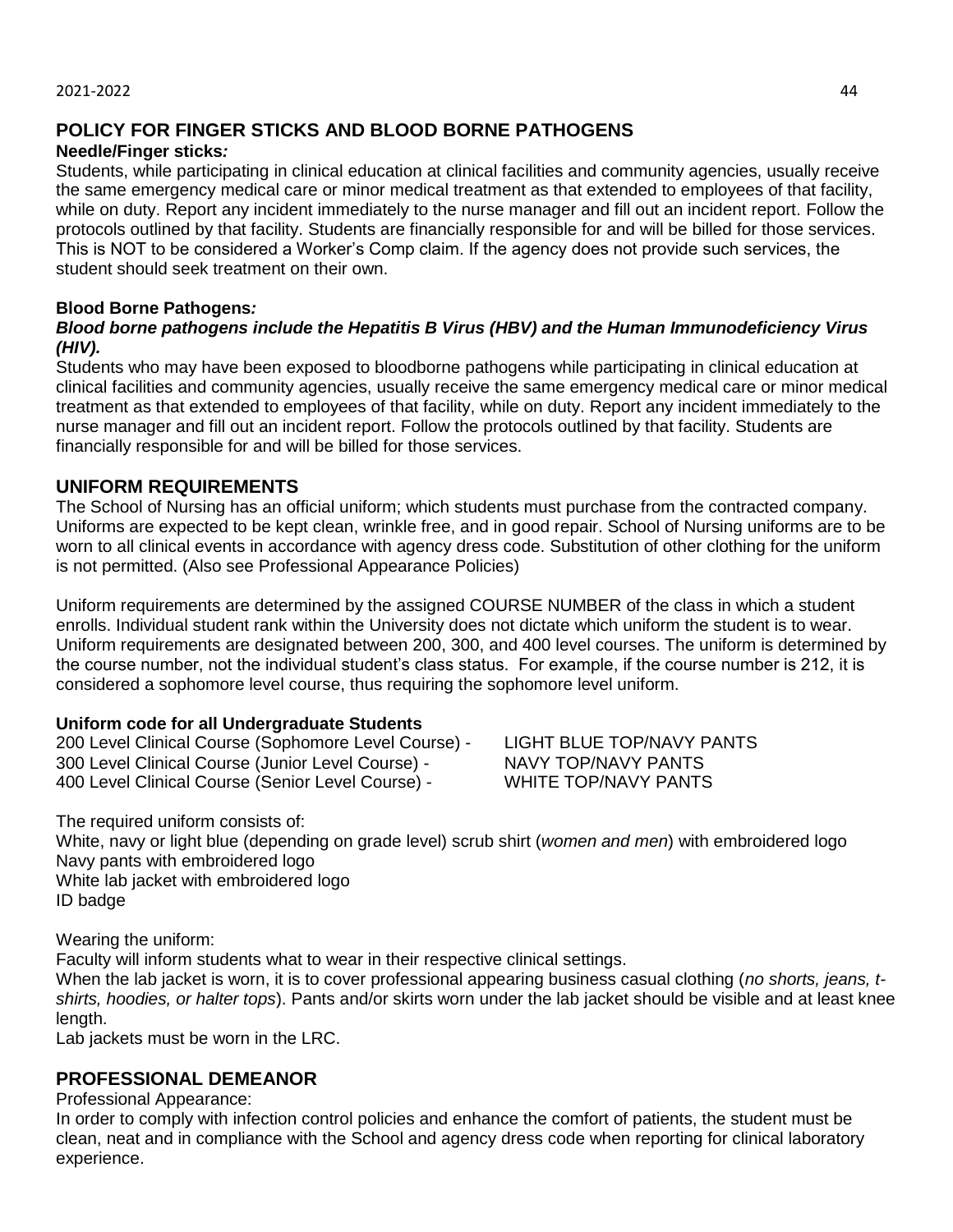Students shall adhere to the following:

Uniforms should be clean and wrinkle free.

Shoes should be predominately white, fluid impermeable, and covering the entire foot.

Students should wear School lab jacket over professional slacks or School uniform when at the hospital picking up their prep work the night before clinical.

Jewelry that is permissible includes a watch with second hand and plain band, plain wedding band, small plain post earrings. Examples of jewelry not permitted includes but is not limited to:

Hoop or dangling earrings

Rings with set stones such as engagement rings

**Necklaces** 

Facial piercings

Tongue piercings

Body piercings---No visible body piercings are permitted (other than earrings mentioned above). Examples of piercings that should not be worn includes but is not limited to:

Tongue studs

Eyebrow studs or hoops

Lip studs or hoops

Nose studs or hoops

Ear piercings beyond the single pair of plain post studs.

Hair must be clean, neat, a natural color, pulled back and secured so that hair does not come in contact with the patient or the sterile field; men should be shaven or have neatly trimmed beards and/or mustaches. Nails must be kept short, clean, and in good repair. Polish should be clear or light and not chipped. Examples of nail enhancements that are not permitted due to danger of spreading infection and/or damage to fragile skin include but are not limited to:

Artificial nails Artificial nail tips

Nail wraps

Nail appliqués

Acrylic gels

Any additional items applied to the nail surface

Perfumes, after-shave lotions, or scented lotions of any type are not permitted due to possible patient allergies or asthmatic conditions.

Body art of any form must be covered by the uniform.

#### **Consequence 1st offense:**

Verbal warning.

Points will be added to the Clinical Attendance and Performance form as appropriate based on the situation.

Consequence 2<sup>nd</sup> offense:

Written warning by clinical instructor, signed by student, sent to adviser and placed in student file.

Notification of the course instructor.

Points will be added to the Clinical Attendance and Performance form as appropriate based on the situation. Consequence 3rd offense:

Dismissal from clinical site AND a conference with the course instructor.

Written as 3rd offense by the clinical instructor, signed by student, copy placed in student file.

Points will be added to the Clinical Attendance and Performance form as appropriate based on the situation.

# **CLINICAL EQUIPMENT**

Students need the following clinical equipment: stethoscope, watch, scissors, pen, pencil, pen light. Cost varies depending on type of stethoscope, watch, etc. selected.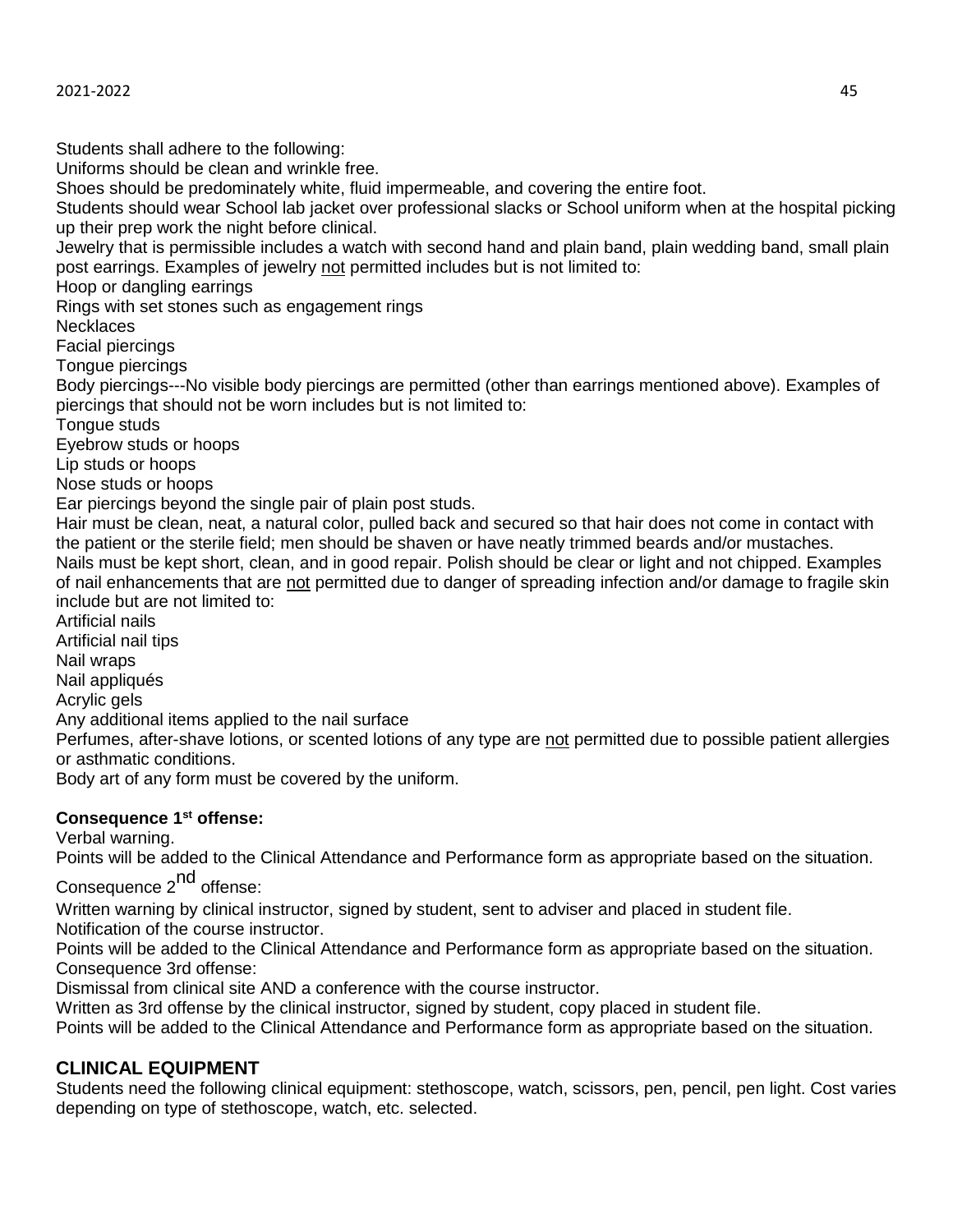#### **ID BADGES**

Clinical agencies will require use of an identification badge while you are assigned to that agency for clinical learning experiences. You will need to have this identification prior to the start of clinical. Students are not

permitted in the clinical agencies unless they wear an identification badge. The Zip card office on the 1<sup>St</sup> floor of the Student Union building will be handling the identification badges. The badges will have your name, picture, and The University of Akron seal. No other identification badge can be substituted.

#### **TRANSPORTATION TO OFF-CAMPUS LEARNING SITES**

The School of Nursing uses a variety of clinical facilities for student learning experiences. Students are responsible for their transportation to and from the institution and agencies used for educational experiences. Examples of such facilities include: preschools, nursing homes, hospitals, health departments and other health care delivery agencies. In addition, nursing students will be required to visit selected clients and/or agencies in the community.

#### **PERSONAL HEALTH INSURANCE**

Students are required to carry their own personal health insurance coverage and submit proof of insurance to the Records Specialist at least one week prior to starting the nursing program. A student who does not have health insurance must obtain and provide evidence of having health insurance prior to the start of clinical in order to be compliant with this policy. If students have a change in health insurance while in the program the student is responsible for providing proof of new insurance coverage to the Records Specialist.

#### **PREGNANCY**

Students are responsible for their own health and health of their unborn child. When a student is aware of her pregnancy, either confirmed or non-confirmed, it is her responsibility to inform her clinical faculty member and the course coordinator. The student must notify the appropriate Assistant Dean in writing of the pregnancy as soon as the pregnancy is confirmed. Examples of diagnoses or treatment regimens that may jeopardize the unborn include but not limited to: radiation and viral infections. The student will be responsible for being aware of potential risks to her or her unborn related to clinical assignments. It is her responsibility to discuss this with the instructor so that necessary assignment changes may be made. Class or clinical time missed because of the pregnancy will be handled in the same manner as other absences. Course objectives must be met to successfully complete the course.

#### **PERSONAL ILLNESS**

When the student questions whether he/she should attend the clinical setting because of illness, the student shall report to University Student Health Services on main campus or personal physician for evaluation. A written statement must be obtained from the student's personal physician or the University Health physician regarding the student's health status before returning to the clinical setting following the absence. The statement must be presented to the instructor.

It is the responsibility of all students to maintain their own health. Students should notify faculty and clinical instructor(s) of pre-existing health conditions, especially those requiring medications. Such information will be helpful to the instructor(s) in the event of a student becoming ill in the clinical setting. (See substance Abuse Policy)

#### **STUDENT ILLNESS/INJURY AT THE CLINICAL SETTING**

If a student becomes ill (or is injured) while in the clinical setting, the clinical instructor will determine whether the student needs to be seen immediately, sent home, or allowed to rest in a quiet area. If immediate care is needed, the student may go to the emergency room, or decide to seek care from his/her own physician. If an injury does occur in an agency, it is best the student be seen in the emergency room in the event it becomes necessary for further evaluation. If the student requires transportation assistance, the clinical instructor will assess the best means by which this can be accomplished (e.g., peer, family member, friend).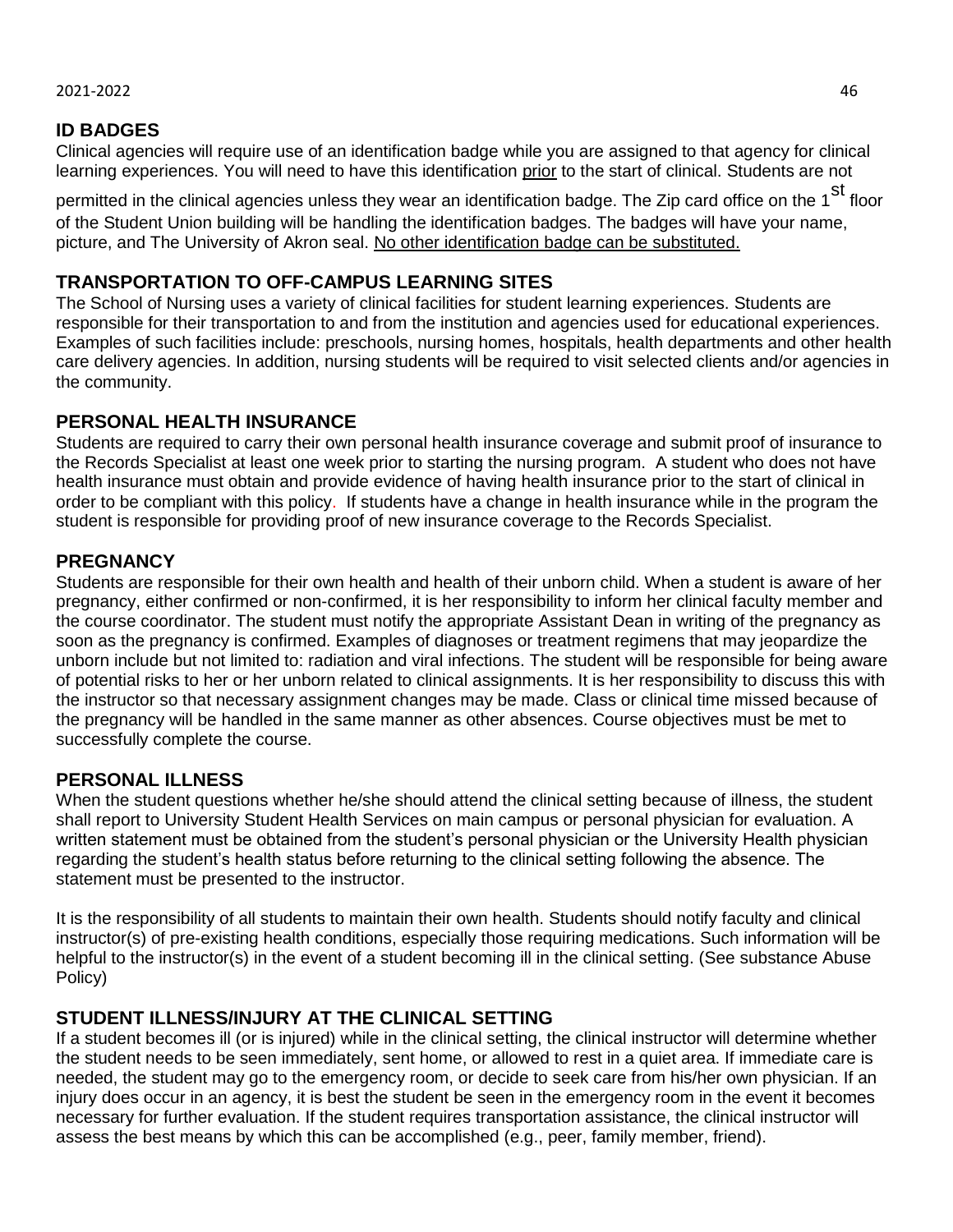If the student does seek emergency treatment in the agency's emergency room, the student will be billed for services rendered. This is NOT to be considered a Worker's Comp claim. Students should maintain their own health insurance coverage (as noted above) to protect them in case an illness or injury should occur.

The School of Nursing has affiliation agreements with numerous health care agencies. Faculty reviews the agreement with the agency where they clinically supervise students so that they know what measures to take should a student become ill or be injured. The clinical supervisor will also initiate an incident report (if appropriate) or a note pertinent to the situation and place a copy of the report (or note) in the student's official record.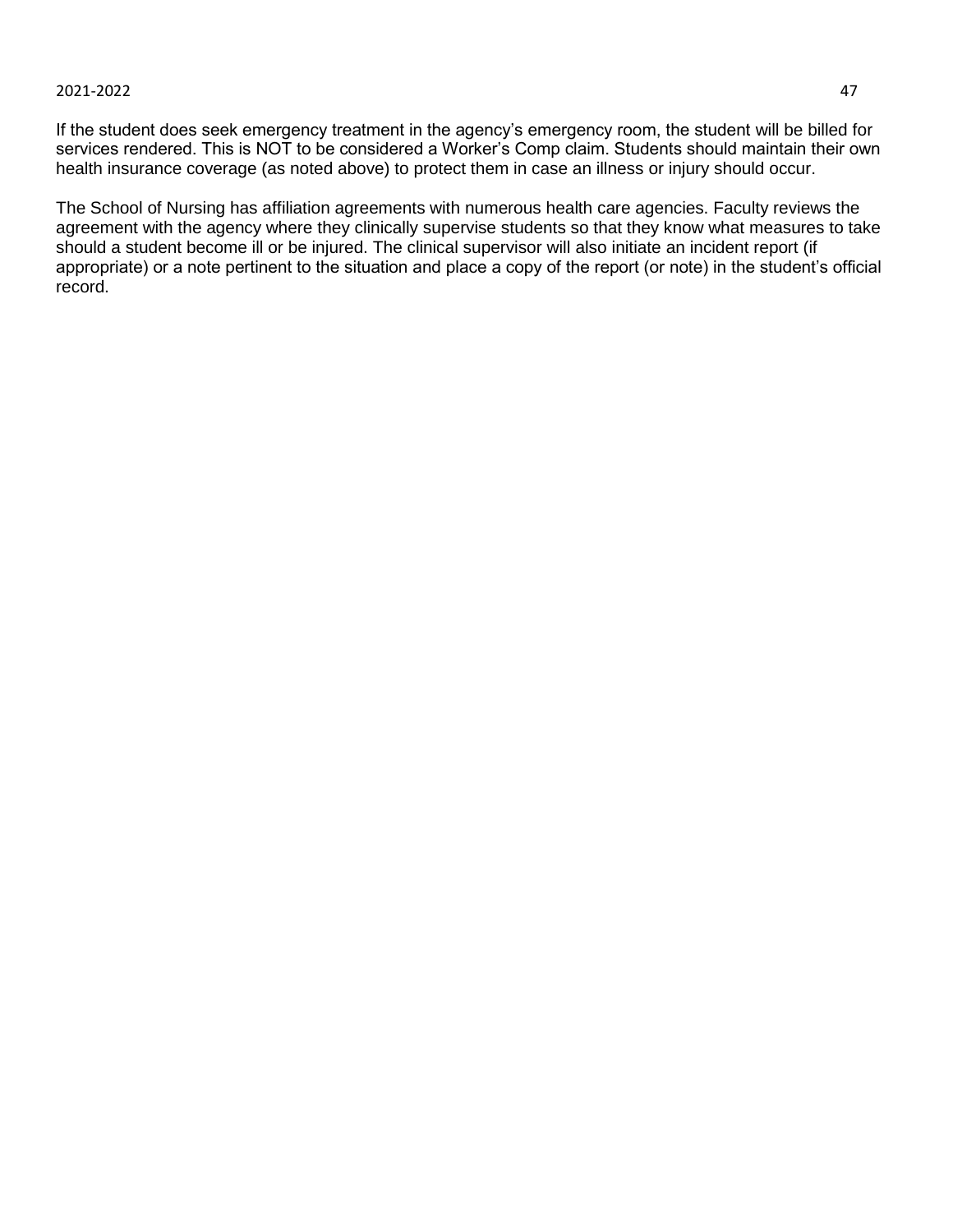# **CHAPTER 7: LEARNING RESOURCE CENTER (LRC) EXPERIENCES**

# **LEARNING RESOURCES CENTER (LRC)**

The Learning Resources Center (LRC) includes a Nursing Skills Lab, a Simulation Lab, and a Computer Lab. The Skills Lab provides a simulated clinical setting, simulation equipment, videos, reference books and other reference material to support teaching and learning about nursing skills. The Simulation Lab provides clinical experiences with low to high fidelity simulators to support development of critical thinking and prepare students for safe patient care. Classes and independent practice are scheduled in the Skills Lab and the Simulation Lab. The Computer Lab is equipped with computers, an intravenous virtual trainer for developing intravenous skills, numerous computer programs, nursing computer assisted instruction (CAI) programs, and a printing link to the Student Union. Visit the LRC web page for information and details about LRC. Staff office areas are OFF LIMITS TO ALL

Please ask staff for any resources (i.e., staplers, scissors, etc.) Staff are very willing to help

Visit the LRC web page for information and details about the LRC <http://www.uakron.edu/nursing/student-life/lrc.dot>

# **LRC GUIDELINES**

#### **Skills Lab**

Enter and Exit the Skills Lab from MGH Room 110 main entrance All other doors are for emergency exit Dress code as stated in this handbook regarding the wearing of a lab jacket Students are not to enter the Skills Lab until 5 minutes before class Students are responsible for maintaining a professional environment No pictures are to be taken in the lab No food, drink or cell phone use Sit only on chairs Put belongings in designated space Clean up after using equipment Take all of your belongings when you leave

#### **Simulation Lab**

Enter the simulation lab from 104 and exit from 105 Dress code as stated in this handbook regarding the wearing of a lab jacket Students are responsible for maintaining a professional environment No pictures are to be taken in the lab No food, drink or cell phone use Keep ink pens away from manikins Clean up after using equipment Leave belongings in 110 in designated space Take all of your belongings when you leave.

#### **Computer Lab**

Enter and Exit the Computer Lab from MGH Room 109 Students are not to interrupt a class in progress when a sign denoting this is on the door Students must sign in and out Students are responsible for helping maintain a quiet environment No food, drink or cell phone use No group work Keep voice volume low No unauthorized people (children, spouse, friends) Students who do not comply with these guidelines will be asked to leave.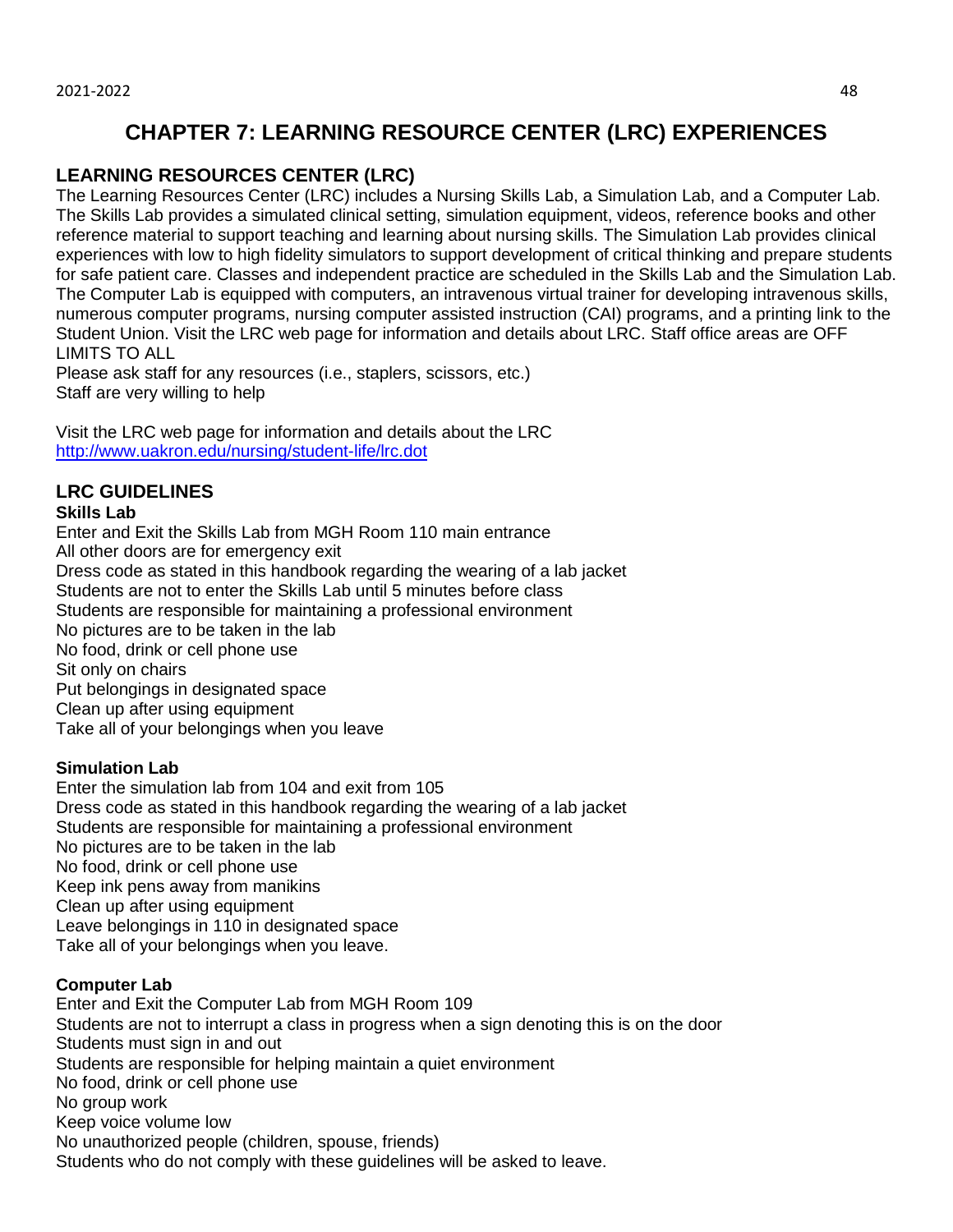NO EATING or DRINKING in the LRC Labs Persons eating or drinking will be asked to leave NO EXCEPTIONS

### **OPEN HOURS**

LRC Scheduled hours are posted on LRC web page Students must sign up for **Open Practice** twenty-four (24) hours in advance to assure equipment and staff availability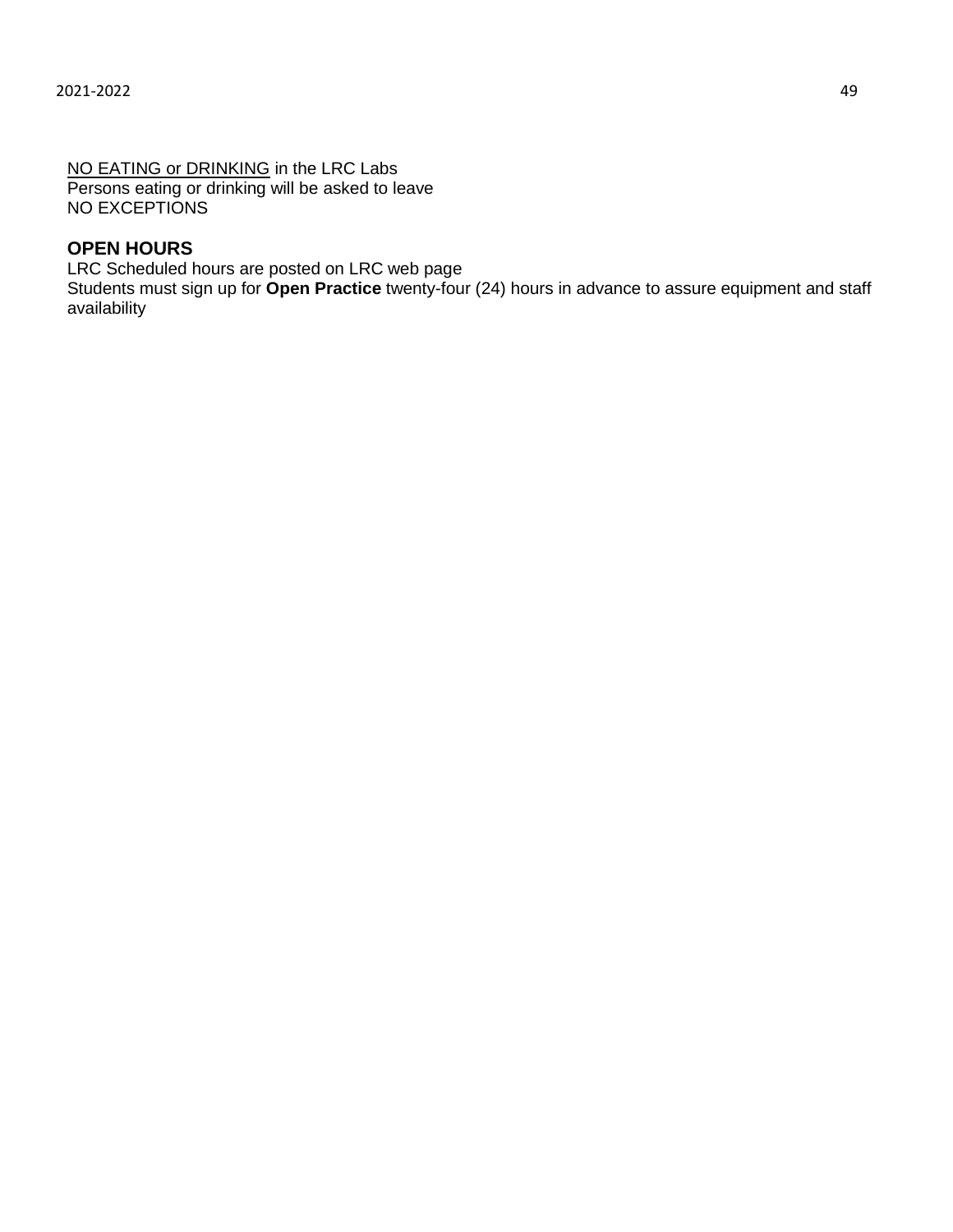# **CHAPTER 8: UNDERGRADUATE STUDENT SERVICES & RESOURCES**

# **SCHOOL OF NURSING BUILDINGS INFORMATION BULLETIN BOARDS**

The College of Health and Human Sciences bulletin boards are located on all three floors of Mary Gladwin Hall. There are separate bulletin boards for courses (traditional, RN, and Accelerated), employment opportunities, and Sigma Theta Tau International. Other bulletin boards are used for postings from the University, student groups and college or school activities and notices. IT IS THE STUDENT'S RESPONSIBILITY TO CHECK A FREQUENTLY FOR IMPORTANT DOCUMENTS, DEADLINES, ETC.

# **UANET ID**

UAnet ID is free to all students of UA is assigned at admission to The University of Akron. The UAnet ID is necessary for Internet connection from the various computer labs on campus and in the School of Nursing. It will also serve as your electronic mail address and be used by faculty to post important course information. You will receive instructions in your courses on how to access course materials and electronic bulletin boards**.** It is **mandatory** that School of Nursing students check their UA e-mail on a frequent basis. Faculty will be using list- serves to communicate important information to their students.

### **STUDENT LEADERSHIP**

The School of Nursing views the development of leadership skills as an integral part of preparation for the nursing profession (see School of Nursing "Goals" and "Competencies of the BSN Graduate" elsewhere in this handbook). The Student Success Center assists and supports students in various aspects of campus and School leadership. Students are encouraged to assume leadership positions in their class, in the various School student organizations, in campus organizations as well as leadership opportunities in the community at-large.

Class leaders function as a part of the Student Nurses Association (SNA)

[\(http://www.uakron.edu/nursing/student-life/student-organizations/student-nurses-association.dot\)](http://www.uakron.edu/nursing/student-life/student-organizations/student-nurses-association.dot), Men in Nursing [\(http://www.uakron.edu/nursing/student-life/student-organizations/men-in-nursing.dot\)](http://www.uakron.edu/nursing/student-life/student-organizations/men-in-nursing.dot), and Intervarsity Nurses Christian Fellowship[\(http://www.uakron.edu/nursing/student-life/student](http://www.uakron.edu/nursing/student-life/student-organizations/intervarsity-nurses-christian-fellowship.dot)[organizations/intervarsity-](http://www.uakron.edu/nursing/student-life/student-organizations/intervarsity-nurses-christian-fellowship.dot) [nurses-christian-fellowship.dot\)](http://www.uakron.edu/nursing/student-life/student-organizations/intervarsity-nurses-christian-fellowship.dot).. Students may also participate in nursing student leadership at the state level (Ohio Nursing Student Association:<http://www.ohionsa.com/>[\)](http://www.ohionsa.com/) and at the national level (National Student Nurse Association: [http://www.nsna.org/ \)](http://www.nsna.org/). Campus leadership opportunities include Undergraduate Student Government, Residence Life positions, fraternity and sorority opportunities, as well as other special interest groups.

A database is maintained to track student leadership. Students are encouraged to keep the Student Success Center informed of their involvement in leadership outside the School and/or outside the campus each year for accurate record keeping. This information may be used for recognition and/or award purposes at various times throughout the academic year.

#### **Guidelines for Student Elections at the Sophomore Level**

All candidates will submit a self-nomination or be nominated electronically in January/February of their first year in the nursing major (deadline date to be announced via e-mail).

All elected sophomore officers and committee representatives shall be elected to serve until graduation of that class.

Elections for class officers and committee representatives will occur electronically during the month of February/March.

# **STUDENT REPRESENTATION ON SCHOOL AND UNIVERSITY COMMITTEES**

There are several committees that have positions for students enrolled in the School of Nursing. Students selected/elected are expected to attend committee meetings, participate in discussions, and share the student's point of view with faculty. Students may be asked to serve on any other committees that deal with matters where student representation would be helpful.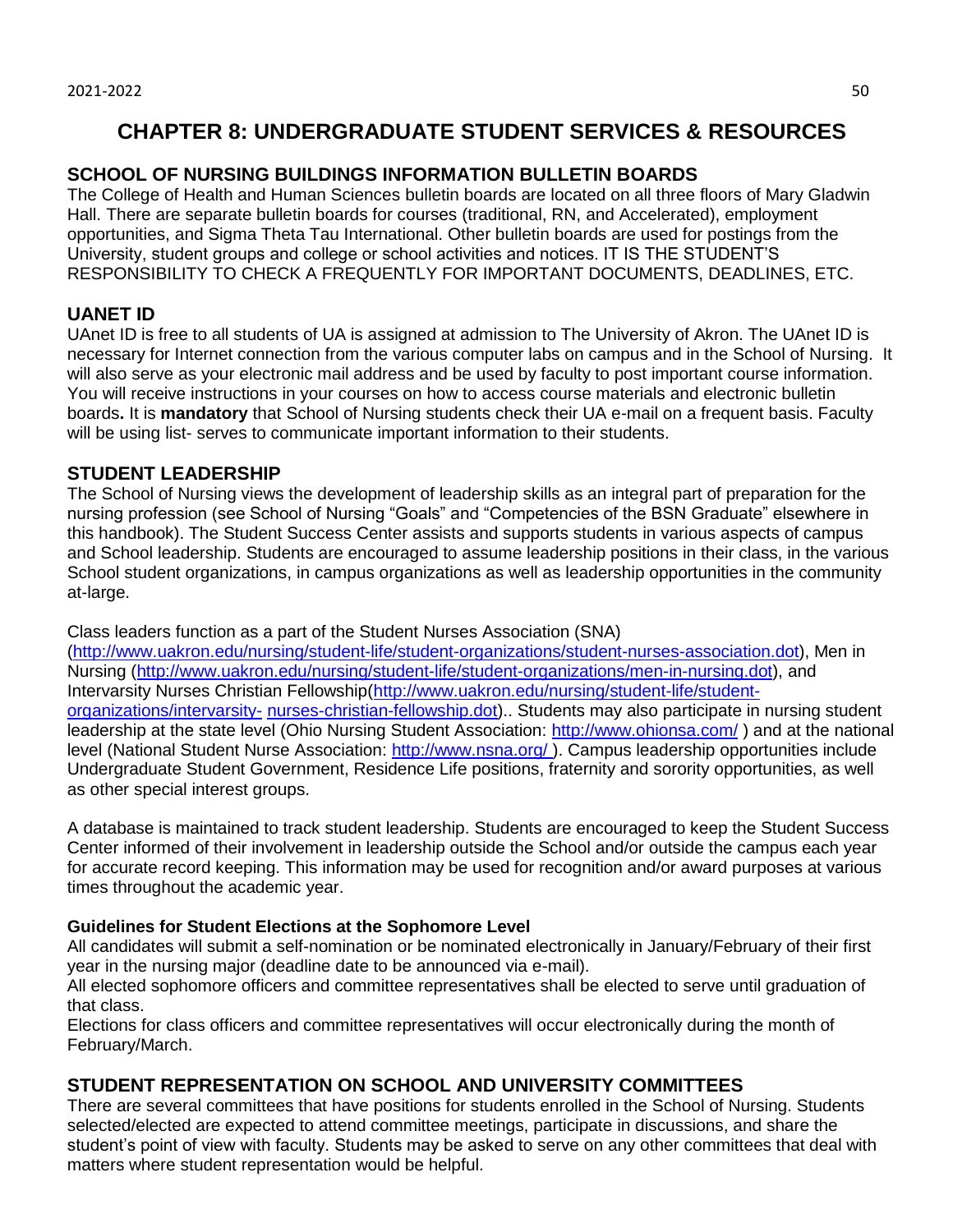Student representatives to the School of Nursing Committees will be elected by their class members. Nursing students will be excused from classroom or clinical experience when participating in the official business of the following University of Akron or School of Nursing Committees:

Associate Provost and Dean's Council

Undergraduate Student Government

Graduate Student Government University Program Board Residence Hall Council Residence Hall Program Board

University Council (subcommittees which requires student membership) Hearing Board Pool Substance Abuse/Drug Testing Committee Education Committee on AIDS

Official events of recognized Honor Societies (e.g., Omicron Delta Kappa, Mortar Board)

School of Nursing Committees:

Student Advisory Committee to the Dean Curriculum Committee

Research Committee Pinning Committee

Procedure:

Each semester, the students who are members of the above committees will submit a schedule for the regularly scheduled committee meeting to the Assistant Director of their program.

Prior to missing any classroom or clinical experience, for any of the above committee meetings, the student will notify the involved faculty and make any arrangements needed (a special form is provided).

The student will provide written documentation from the committee chairperson when attending meetings, which have necessitated clinical or classroom absence. This documentation should be submitted to the Assistant Director.

# **STUDENT ORGANIZATIONS**

#### **Sigma Theta Tau**

This organization is the International Honor Society of Nursing. The School of Nursing was granted a charter in 1979 by Sigma Theta Tau, International, Inc., and became Delta Omega Chapter in 1980. Each Fall semester, eligible candidates will be invited to join by the Eligibility Committee.

Baccalaureate students who have completed the junior year courses and maintained a 3.0 cumulative GPA in the nursing major may be considered for membership. Students who are elected shall rank not lower than the highest 35% of their class in scholarship. The areas which applicants are screened are academic scholarship and potential leadership ability.

The purposes of Sigma Theta Tau are:

Recognize superior achievement

Recognize the development of leadership qualities

Foster high professional standards

Encourage creative work

Strengthen commitment to the ideals and purposes of the profession

There is an induction fee (one time only) and annual dues. Membership includes subscriptions to two (2) publications from the International Office, the Delta Report from the Chapter, plus a variety of professional programs.

# **ACADEMIC GUIDANCE AND COUNSELING**

Students will be assigned a College of Health and Human Sciences (CHHS) academic advisor on entry to the College. Advisor assignments are located under student academic information in My Akron.

Pre-nursing students will be advised by the advising staff in Student Success Center (MGH 313).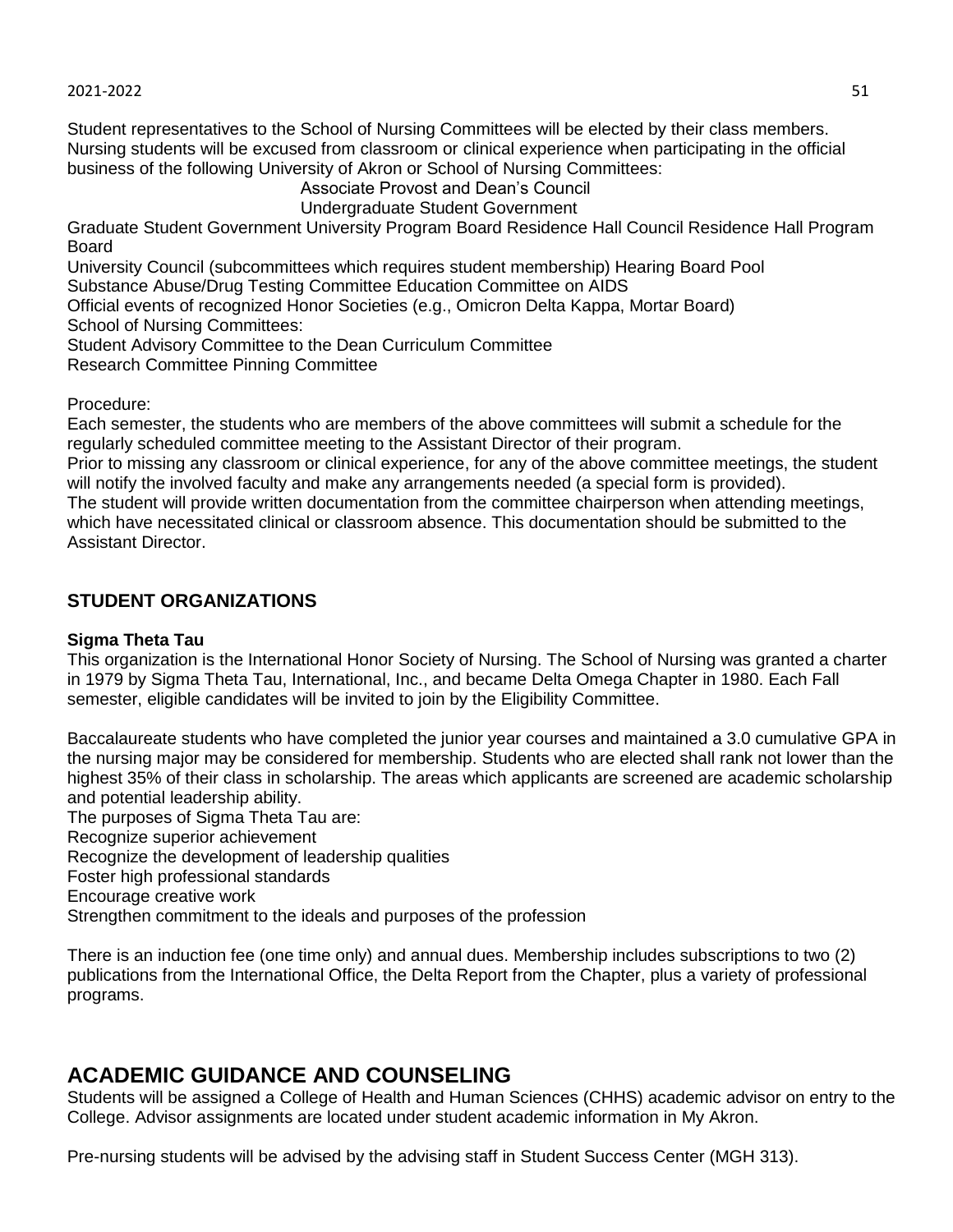On entry into the nursing major, students will be assigned a nursing faculty adviser who will continue as their adviser until graduation.

The student may contact their advisor by e-mail, telephone or in person to set up an appointment to discuss their needs. Students should print out a Degree Progress Report (DPR), a copy of their recent grades, and current schedule from "My Akron" each semester to bring to their advising appointments.

Students in the nursing major requesting to change academic advisors may submit a written request to the Student Success Center at [www.uakron.edu/health/ssc.](http://www.uakron.edu/health/ssc)

Advising issues may include: identification of elective courses or minors; assistance with planning course sequencing; part-time study; clarification of policies; assistance with time management; assistance in identifying resources for both academic and personal needs.

Personal counseling is available through the Student Success Center and the Counseling Center at the following website [www.uakron.edu/counseling. A](http://www.uakron.edu/counseling)dditional counseling concerning careers is available at The Career Center at [www.uakron.edu/careers.](http://www.uakron.edu/careers)

# **STUDENT SUCCESS AND STUDENT SERVICES**

#### **The Student Success Center (MGH 313)**

The Student Success Center is dedicated to providing comprehensive health programs and holistic academic services that will empower students and connect them with the resources they need to achieve their personal and academic goals.

#### **The Student Success Center Vision (MGH 313)**

The Student Success Center will foster a campus of empowered and connected learners and alumni who are successful in a diverse and global society.

#### **The Student Success Center Goals**

Support student development toward becoming independent, self-confident, and empowered learners connected to The Akron Experience.

Promote recruitment, workforce development, and community outreach.

Continually assess all constituents in The College of Health and Human Sciences to assure the efficacy of services and to guide the enhancement of future programming.

Assure that state-of-the art technology is implemented in the delivery of student services wherever possible.

#### **The Student Success Center**

We are dedicated to promoting educational excellence within the College of Health and Human Sciences. This office provides services to a diverse student body in the college that enables them to maximize the benefits that the School of Nursing and the university offer. Sensitive to the changing needs of today's nursing students, the staff in Student Affairs is committed to supporting students and meeting their individual academic and personal goals.

#### **Services provided:**

- Academic advising
- College awards for faculty & students
- Clubs & student organization support
- Confidential counseling
- Leadership development
- Living/Learning Communities
- Nursing orientations
- Recruitment events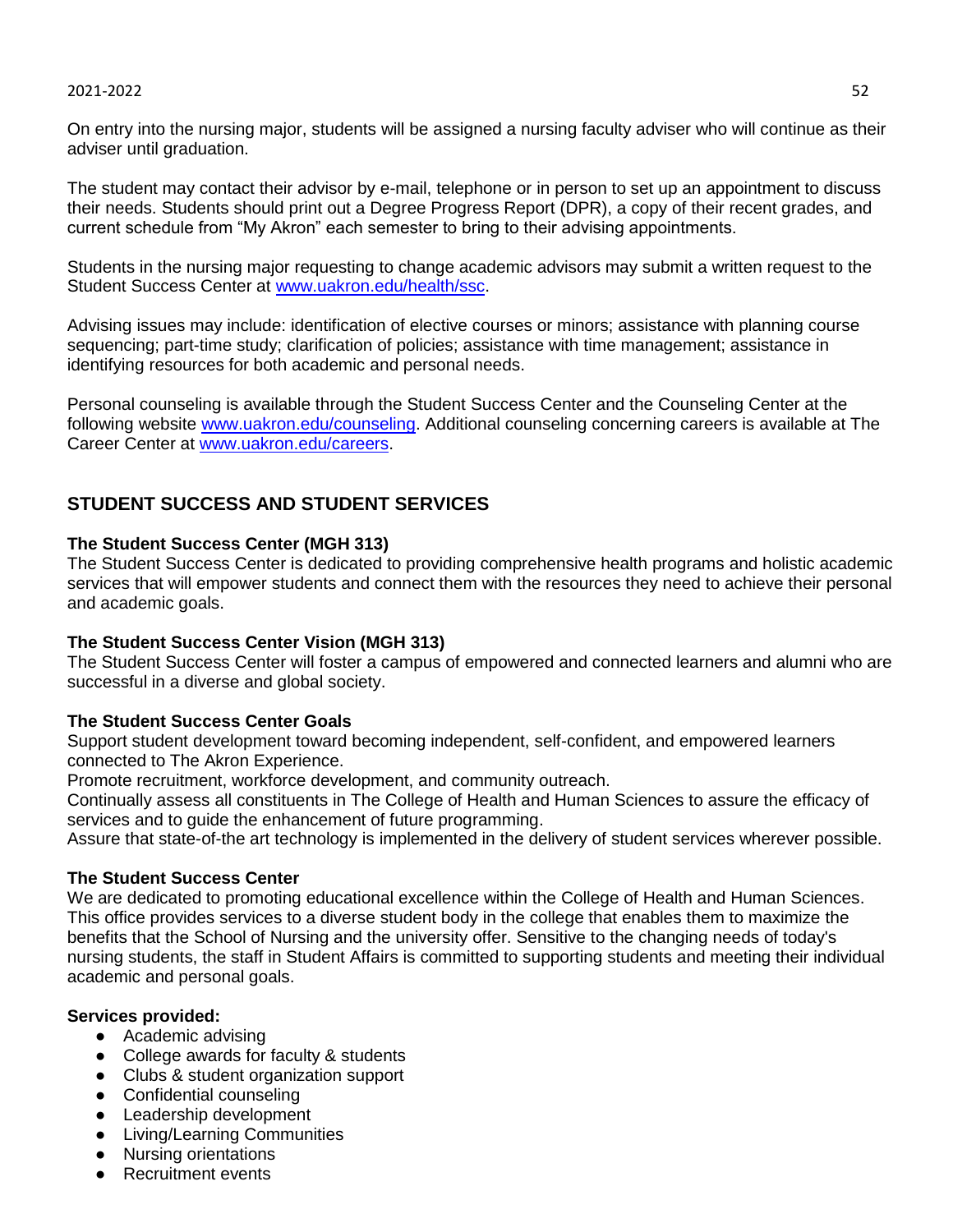- Record-keeping
- Referrals
- School of Nursing scholarships
- Senior year graduation activities
- Special events
- Student quiet study room

# **SCHOLARSHIP INFORMATION**

#### **Pre-nursing Scholarship Information**

There are a few scholarships available to Direct Admit/pre-nursing students prior to entry into the nursing major.

#### **Pre-nursing Student Scholarship Application Processes**

**New freshmen** directly admitted to the School of Nursing from the Office of Admissions must send an application essay to the Student Success Center by March 1st. This one to two-page typed essay should include a narrative description of the student, how they became interested in nursing and why they are a deserving candidate for this scholarship. Include any information that would set them apart from other students applying for aid. This essay must be received by the Student Success Center (Mary Gladwin Hall 313) by 4:30 pm on March 1st.

**Continuing students** who have been admitted to the School of Nursing as **Pre-nursing** students may also apply for scholarship consideration. Notice of the scholarship application period is sent out every spring semester via e-mail. The application is submitted electronically.

#### **Nursing Students Scholarship Information**

Most School of Nursing scholarships are available only to students already in the nursing major. A full listing of all School of Nursing scholarships is available on the Student Affairs web page.

#### **Nursing Students Scholarship Application Process**

Notice of the scholarship application period is sent out every spring semester via e-mail. The application is submitted electronically.

Miscellaneous **outside scholarship information** may be published in the Student Affairs Newsletter, posted in the Student Study Room, or sent out in miscellaneous e-mail messages. Students are encouraged to periodically check the web for other scholarship support.

#### **Pre-nursing and Nursing Scholarship Award Notification**

Students selected to receive scholarship awards are notified by the Student Success Center during the summer by e-mail and letter. The scholarship amount is applied directly to the student's account in two payments - one-half for fall semester and one-half for spring semester. The student will be given name and address information for the donor of the scholarship in order to send a personal thank you note for their support. Due to the large number of applicants, the School is unable to notify personally those students who are not awarded scholarships.

# **COOPERATIVE EDUCATION NURSING PROGRAM**

The Cooperative Education Program through the Career Center provides students with an opportunity to test and apply knowledge gained in the classroom. Participation in the co-op program does not replace the academic clinical placement requirement. The co-op program offers students the opportunity to gain up to an additional two years of relevant health-care experience, while earning income to assist with college costs.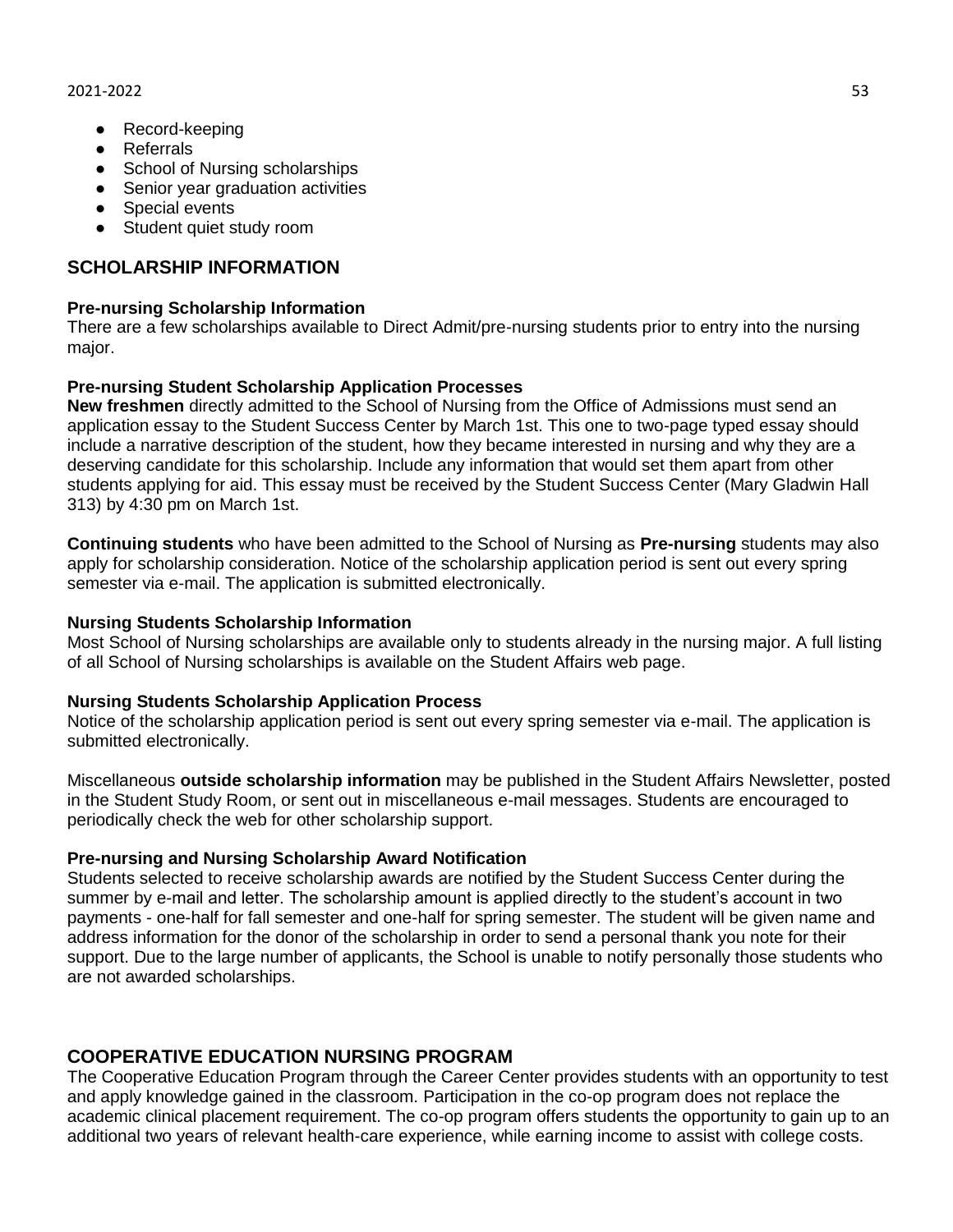Finally, the co-op experience is graded as credit or no-credit (no letter grades are given), based on satisfactory job performance as evaluated by the employer. This evaluation has no bearing on the nursing academic coursework.

#### **Program Work Options**

*Summer Option*

Students work with a health-care employer immediately following the completion of the sophomore and junior levels.

*Parallel Option*

With an approved employer, students work on part-time basis in full-time student status.

#### *Alternating Option*

Students are placed with an approved employer for up to two semesters on a full- time basis. They alternate periods of full-time employment with two semesters of full- time academic coursework while maintaining fulltime student status.

#### **Eligibility Requirements**

Students must be admitted into the School of Nursing and fulfill the following requirements to be eligible for its Cooperative Education Program.

Complete all School of Nursing sophomore-level requirements.

Maintain good academic standing in the School of Nursing.

Apply and be accepted into the Cooperative Education Program with at least a minimum cumulative grade point average of 2.3.

Maintain eligibility requirements for the Cooperative Education Program.

For more information, please contact The University of Akron Career Center [www.uakron.edu/career](http://www.uakron.edu/career)

# **STUDENT HEALTH SERVICES**

A variety of health services are available to all students through Student Health Services. Student Health Services, (330-972-7808) is located in the Student Recreation and Wellness Center room 260 and is open 8:00 am to 4:30 pm.

Student Health and Accident personal insurance is required of all residence hall students and all international students. It is strongly recommended that all students have personal health insurance coverage. This insurance can be purchased at the "individual rate" as described in the University Undergraduate Bulletin. Students requiring or wanting to obtain Student Health and Accident Insurance may pick up application forms at the Student Health Services.

# **STUDENT ACADEMIC RECORDS**

Academic records of all School of Nursing students are maintained in Mary Gladwin Hall. The record contains information relevant and necessary for academic purposes. Items included in the record are:

- Application to The University of Akron
- Student Contract and other miscellaneous forms
- Health and Immunization Forms
- CPR Certification Verification
- Advisement Notes
- Clinical Evaluations
- Correspondence to/from School of Nursing pertinent to student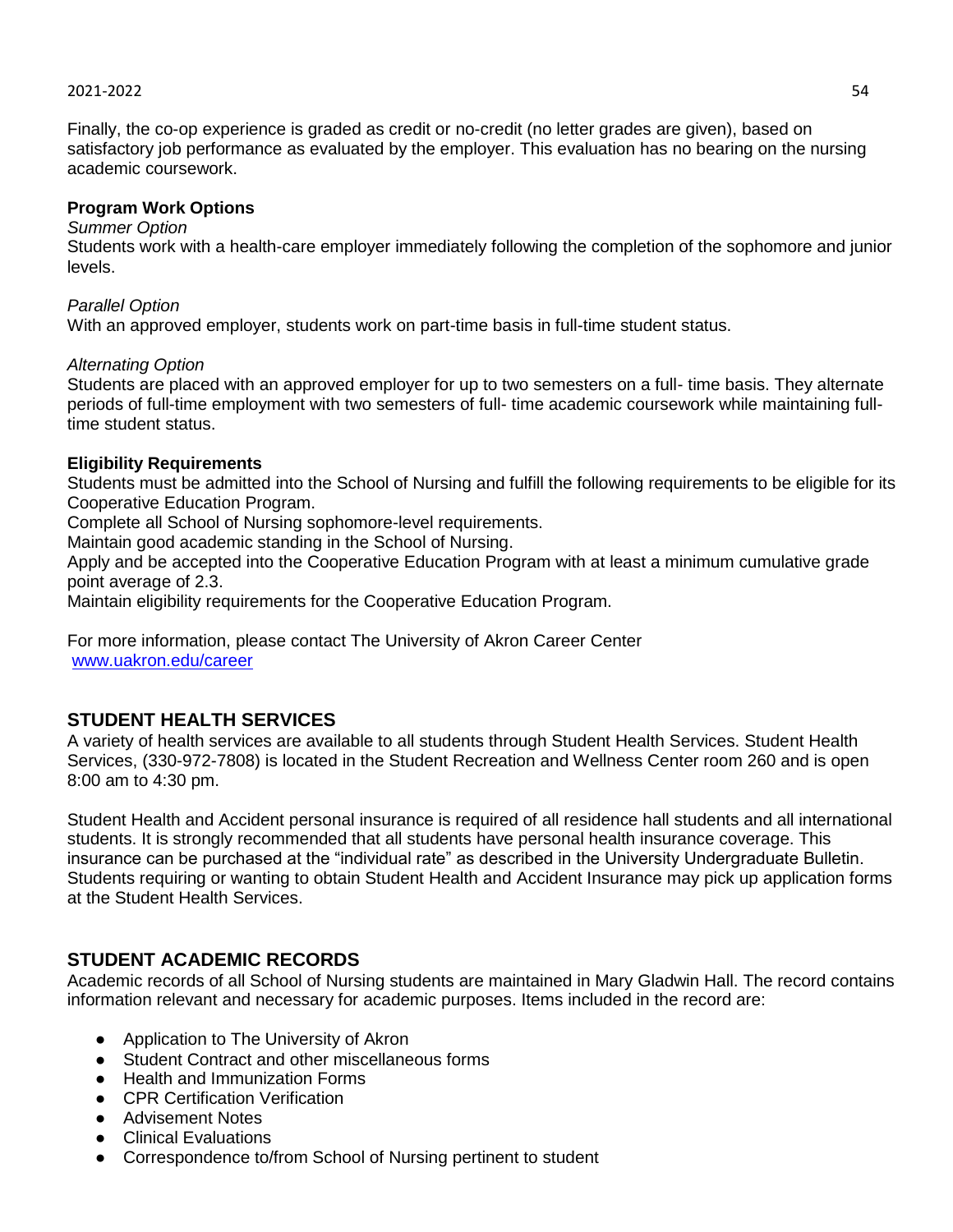● Students may review their record after submitting a request in writing to the Records Specialist. The record must be reviewed in the presence of the Records Specialist. If a request is made for a copy of any material from the academic record, the student must put the request and purpose for the copy in writing. Allow 24 hours for request to be completed.

#### **Name, Address, Telephone Changes**

All changes must be submitted in writing to the Records Specialist in Mary Gladwin Hall 201B as soon as they occur. It is essential that the School of Nursing be notified of changes in order that the student can be contacted when/if the need arises.

#### **Release of Student Names and Addresses**

New students will be apprised of the fact that legitimate organizations (e.g., military, hospitals, or other health care agencies, ANA or NLN) contact the School of Nursing requesting names and addresses of students. Names and addresses will be given to these "legitimate organizations" only as prescribed by law. The Director of the School of Nursing will determine what a "legitimate organization" is.

Students may decide to refuse to participate in whatever activity or study is being proposed without jeopardizing their status as students in the School of Nursing.

#### **Release of Student Health Information**

Students must sign bottom of the health requirement form, which acts as a release of medical information to appropriate faculty, clinical agencies, or in the event of medical emergencies. The signed waivers will be kept on file.

#### **LEARNING COMMUNITY**

The School of Nursing is very pleased to provide several freshmen living/learning community options for students preferring a close-knit, supportive learning experience.

These communities give freshmen the opportunity to network with other freshmen interested in nursing careers while developing the academic skills necessary to succeed in the challenging nursing curricula. Students meet nursing faculty, receive advice from current nursing students, and experience many opportunities to become familiar with the School of Nursing culture and nursing career expectations.

The School of Nursing offers the following Learning Communities:

- The "living" option Nursing: Living, Learning, and Leading---male and female freshmen students majoring in nursing share one floor in Spicer Hall. Several upperclassmen already in the nursing major live on the floor with the freshmen, serving as a mentors. Students are prioritized for admission into this living/learning community by the date on their housing contract. Students are advised to submit their housing contracts as early as possible.
- The "classroom" options Four different class schedules are available, each containing 20 reserved seats. Several nursing prerequisite classes are linked together to provide the basis for this community experience and students may add one or two other classes to the set schedule as they wish. Students thus share very similar class schedules, instructors, assignments, etc.

New freshmen interested in learning communities are encouraged to confirm their enrollment at UA and attend a [New Student Orientation,](https://www.uakron.edu/nursing/student-life/orientation.dot) as early as possible as the nursing learning communities fill very early. Students do not need to live on campus in order to participate in one of these classroom communities.

#### **Living and Learning Communities in the School of Nursing**

The School of Nursing offers pre-nursing students and intended nursing majors the option of participating in several types of learning communities. A small group of students (usually around 20) will register for the same sections of designated classes, and/or live in the same residence hall, and participate in various services and opportunities that are not necessarily available to students outside of the "community" structure.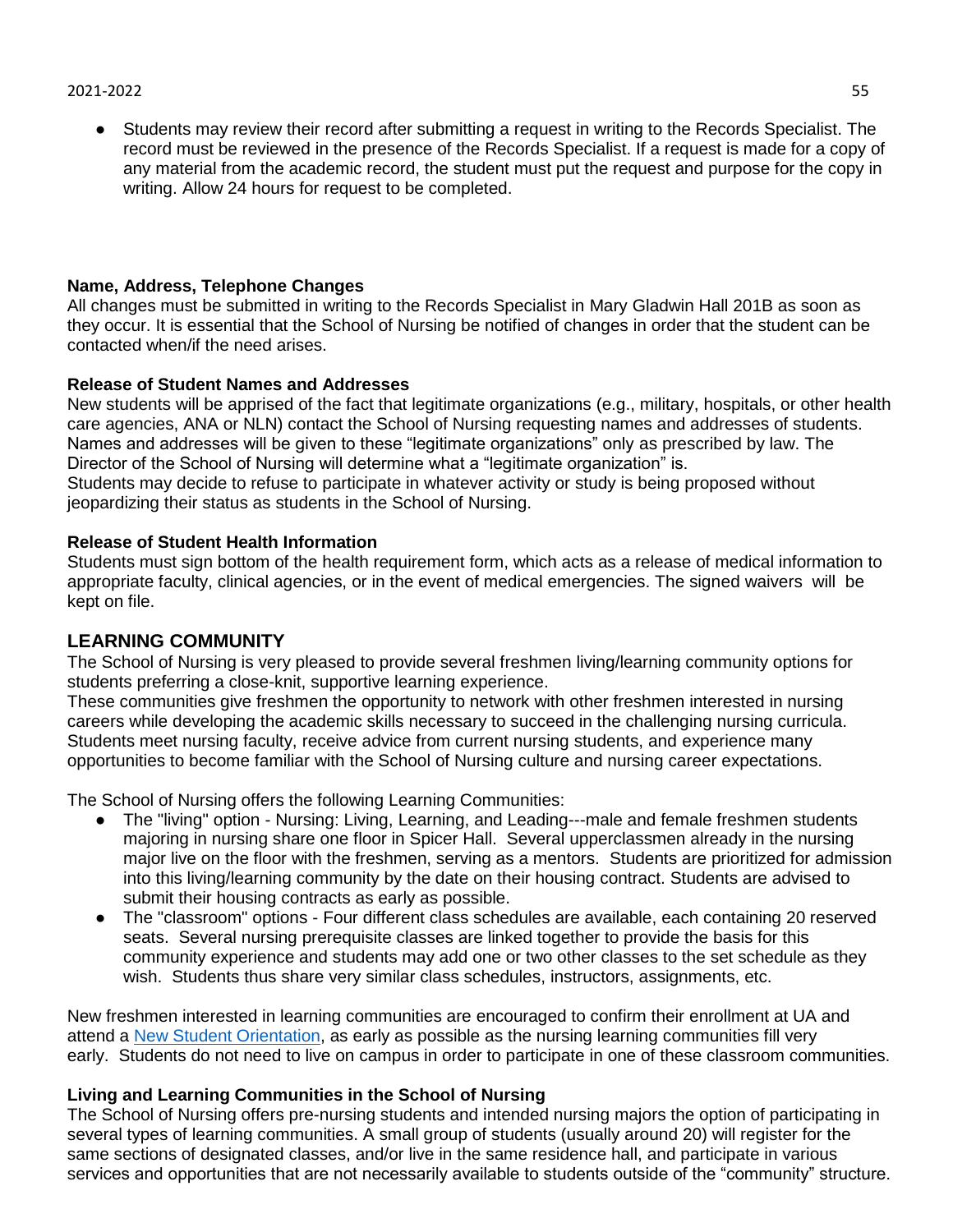More information is available about the Living Learning Communities at

[www.uakron.edu/admissions/undergraduate/LearningCommunities.php](http://www.uakron.edu/admissions/undergraduate/LearningCommunities.php) and The Department of Residence Life & Hou[sing at www.uakron.edu/reslife/living.php. T](http://www.uakron.edu/reslife/living.php)he Center for Academic Achievement and Student Success and the CHHS Student Success Center have specific information about the courses that are offered in each community option.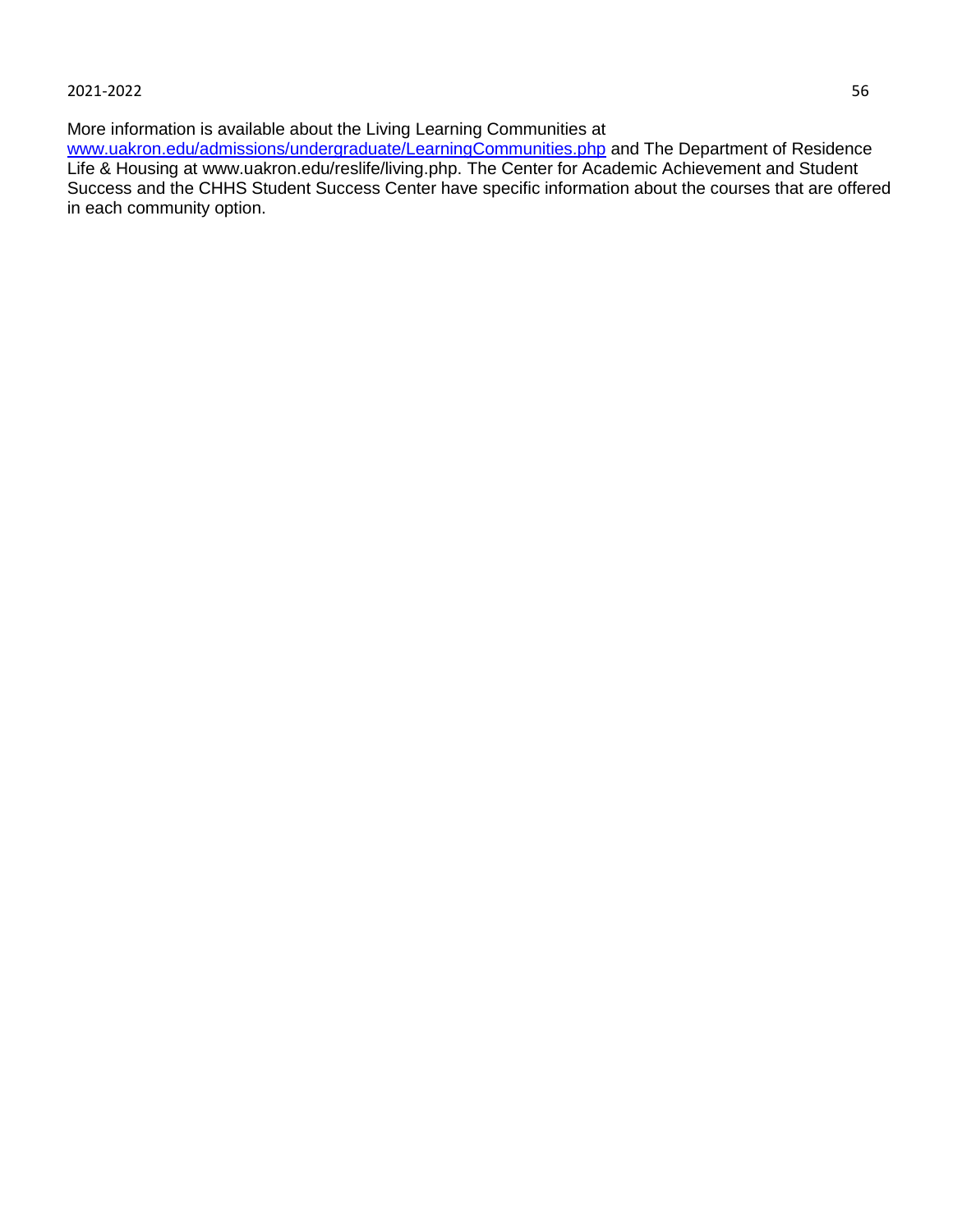# **CHAPTER 9: GRADUATION AND RN LICENSURE INFORMATION**

# **GRADUATION POLICY**

Complete a minimum of 120 semester credits toward the degree (traditional BSN, LPN-BSN, RN-BSN, pre-MSN) or 65 semester credits for the Accelerated BSN and earn a minimum of 2.3 in the nursing major, and a GPA of 2.0 for all work attempted at The University of Akron.

Students in RN/BSN Sequence are awarded 36 bypass credits for previous work. Bypass credit fee is less than per credit hour fees.

Obtain approval of appropriate School faculty, Faculty Senate and the Board of Trustees.

Complete the last 32 credits in the baccalaureate program at The University of Akron.

Discharge all other obligations (financial, academic, return of property, etc.) to the University.

Complete all requirements, which were in effect at the time of transfer to the School of Nursing.

Participate in commencement exercises (unless excused by The University).

Pay all required fees

# **GRADUATION FEES**

Graduation involves the following

Purchase of cap and gown for graduation (optional-may be borrowed; cost available at bookstore) Pictures for class composite and licensure (optional).

Pins (optional), approximately \$90.00-\$400.00 or more depending on choice of pin and cost of gold.

# **APPLYING FOR GRADUATION**

File a graduation application with the Registrar in the final academic year. It is the student's responsibility to be aware of and to meet filing deadlines. Miscellaneous reminders are sent out via e-mail repeatedly each semester. A costly fine is imposed on those missing the deadline and applying late for graduation.

# **NCLEX REVIEW CLASS**

A mandatory NCLEX review class is given for graduating seniors in the LPN, traditional and accelerated BSN tracks. There is no additional charge for the review class, which is held the week after graduation.

# **PROFESSIONAL LICENSURE APPLICATION PROCEDURE**

Students successfully completing the traditional baccalaureate program are eligible to apply to take the NCLEX (National Council of State Board Licensure Examination) to obtain licensure as a registered nurse (RN).

Students will be held responsible for filing their own applications for taking NCLEX-RN. The Assistant Director and the Records Specialist will provide students with an NCLEX packet, which includes directions for completion.

# **Felony/Misdemeanor and Licensure Application**

If any student has been found guilty of, entered a plea of guilty to, or entered a plea of no contest to any of the following, he/she may experience some difficulty in obtaining permission to take the licensure examination.

# **Misdemeanor committed in the course of practice:**

- Act committed in the course of practice in another jurisdiction (i.e., state, foreign country, etc.) that would constitute a misdemeanor in Ohio.
- Any misdemeanor resulting from or related to the use of drugs or alcohol.
- Assaulting or causing harm to a patient or depriving a patient of the means to summon assistance.
- Obtaining or attempting to obtain money or anything of value by intentional misrepresentation or material deception in the course of practice.
- Selling, giving away, or administering drugs for other than legal and legitimate therapeutic purposes.
- A violation of any municipal, state, country, or federal narcotics law.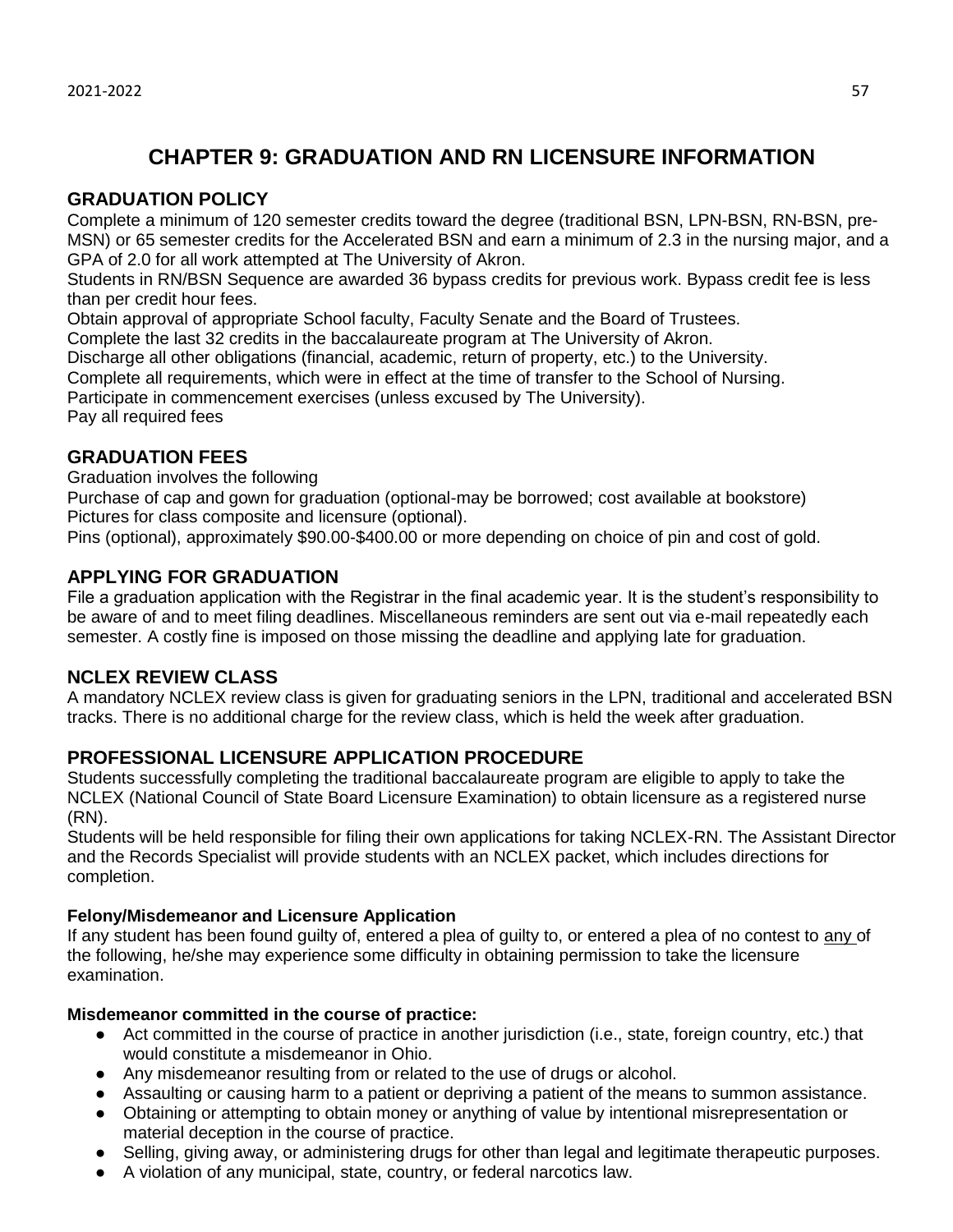- Any felony or any crime involving gross immorality or moral turpitude.
- An act committed in another jurisdiction (i.e., state, foreign country, etc.) That would constitute a felony or a crime of moral turpitude in Ohio.

It is the student's responsibility to accurately and honestly answer all questions on licensure application. Once application is received the Ohio Board of Nursing will verify the accuracy of information on the application.

# **EMPLOYMENT OPPORTUNITIES**

The School of Nursing frequently receives information about employment opportunities for student nurses as well as for those graduating from the program. This information is posted on the Employment Opportunities bulletin board, located on the third floor of Mary Gladwin Hall, outside of the Student Success Center. Notices that received electronically are also forwarded electronically.

Students are encouraged to register with the Center for Career Management in Simmons Hall 301 for assistance with resumes and interviewing skills as well as timely information concerning job openings and interview opportunities.

# **PINNING CEREMONY**

The Pinning Ceremony is held in May during finals week each year. There is an additional pinning ceremony held in August for those students that are not May graduates. Students may choose either May or August pinning ceremony. It is the **students' responsibility** to either purchase a pin or borrow a **University of Akron School of Nursing pin** from a former graduate if they choose to participate. If unable to locate a pin to borrow, the Student Success Center will provide a "pin" to use during the ceremony. No student will be excluded due to not purchasing a pin.

Pins are usually ordered in the fall of the senior academic year (notice and forms send electronically).

# **SENIOR PICTURES**

Sitting for senior pictures:

- Usually occurs in November (notice is sent out and appointments are made electronically).
- Is voluntary.
- Will follow the same academic calendar as Pinning--All students graduating during the academic year between September and August are eligible to sit for pictures and be included in the academic year's composite portrait. December grads can choose the portrait on which to be included.

# **SCHOOL OF NURSING AWARDS**

The following awards are presented at pinning each May. Nominations and voting take place electronically.

#### **Mary Gladwin Award**

A senior student that demonstrates achievement in academic nursing practice and School/community activity is selected to receive this award. Nominations can be submitted by faculty and students (including selfnominations). The final selection is made by the faculty. The student will receive \$100, a plaque, and have his/her name engraved on a plaque that is located in the College of Health and Human Sciences Student Success Center.

#### **Outstanding Undergraduate Student Award**

School faculty and students may nominate academically outstanding seniors with significant contributions to campus, professional and/or community activities. Faculty will then vote for a final selection.

#### **Outstanding Accelerated Student Award**

School faculty and students in the graduating accelerated class may nominate candidates for an Outstanding Accelerated Student Award. Nominated students should display the following characteristics.

- good academic standing in the School of Nursing and the university
- strong dedication toward the profession of nursing
- positive role model for members of the accelerated class as well as other students in the School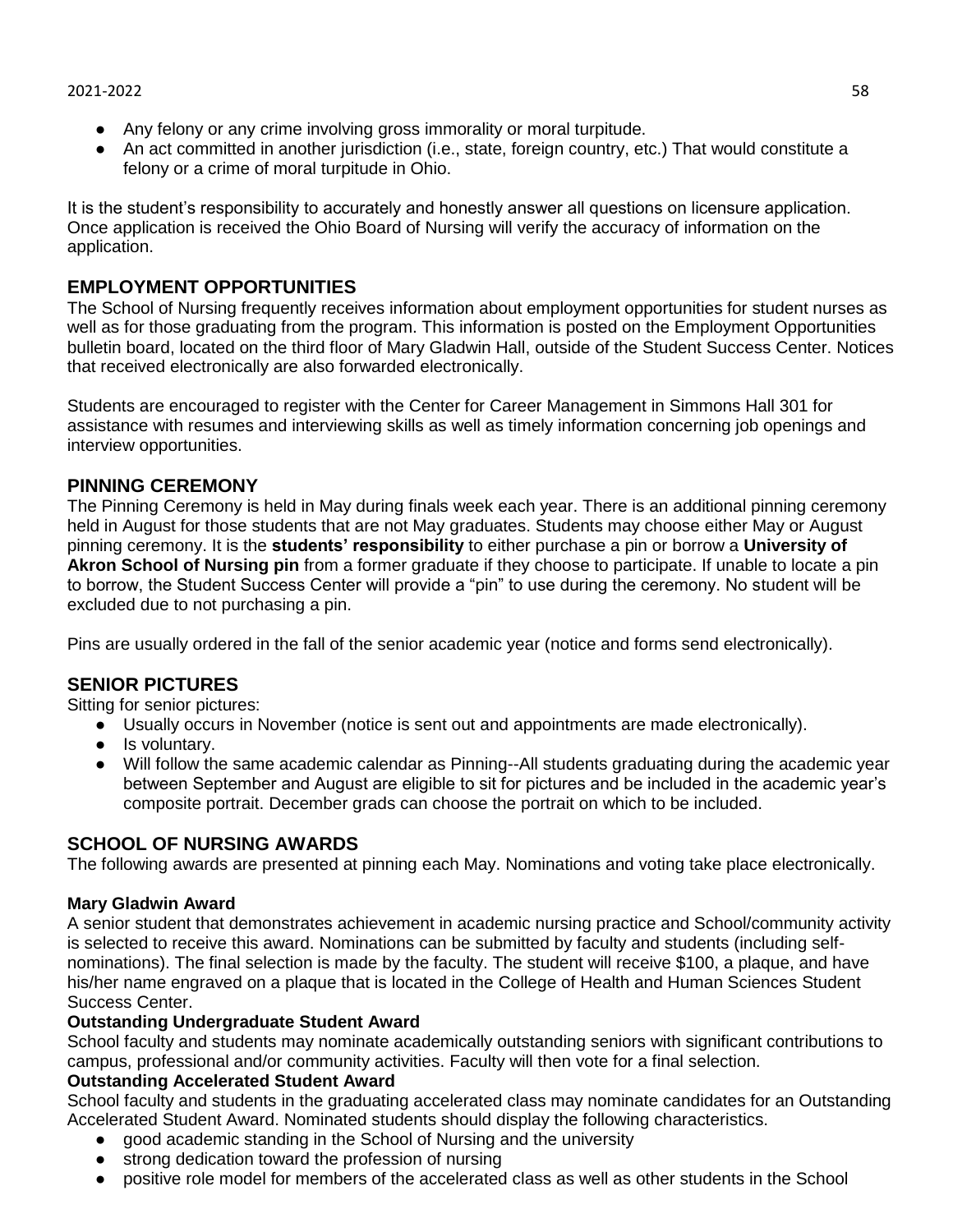● visible leadership within the accelerated class Faculty will vote for a final selection.

### **Outstanding RN Student Award**

School faculty and students will nominate academically outstanding RN-BSN seniors with significant contributions to campus, professional and/or community activities. Faculty will vote for a final selection.

# **Student Nurses Association Desiree Reeves Outstanding Student Award**

Senior students who actively participated in the Student Nurses Association are eligible for this award. The selection is made by current members of the Student Nurses Association in collaboration with their Faculty Advisers. The award will be presented at the Pinning Ceremony each spring.

#### **Outstanding Undergraduate Faculty Award**

Senior students will nominate faculty members for the Outstanding Undergraduate Faculty Award. Students make the final selection.

**Appendix A: Student Code of Academic and Professional Conduct Appendix B: School of Nursing Clinical Attendance and Performance Contract Appendix C: School of Nursing Program Withdrawal Exit Form**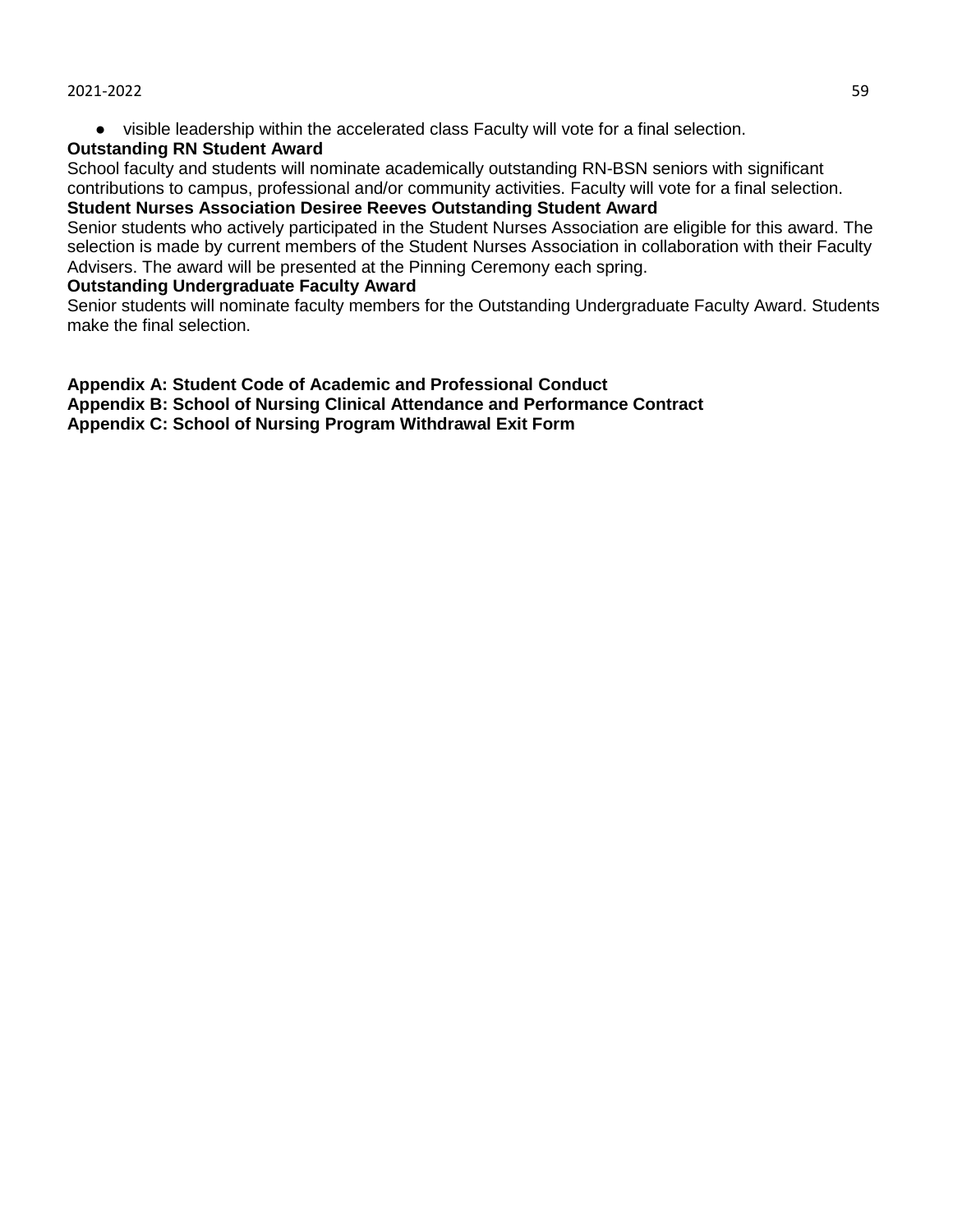APPENDIX A

#### **School of Nursing Student Agreement**

All students entering the nursing major are given a copy of the form below at their orientation session. This form must be completed by the end of their third week of their first semester in the nursing major. This agreement becomes part of their official file.

THE UNIVERSITY OF AKRON SCHOOL OF NURSING STUDENT AGREEMENT

I ID # acknowledge that I have entered Brightspace or the School of Nursing (SON) web site and reviewed the School of Nursing Baccalaureate Student Handbook for the current year,  $\overline{\phantom{a}}$ .

I understand that it is my responsibility to know and adhere to the policies of the Baccalaureate Program and to refer to the Handbook when the need arises.

I also understand that it is my obligation to review updates to this handbook upon notice of amendments.

I understand that hard copies of the handbook will be available in the Student Success Center, for reference use only. I am permitted to make my own hard copy; however Student Success Center will not be able to provide this service for me.

I have read the School of Nursing Essential Functions statement; the Safe Practice definition; the Professional Conduct, Appearance and Behavior policy; the Academic Dishonesty Policy; the School of Nursing Substance Abuse Policy; the Repeat Policy for sciences and nursing courses; the SON policy for dropping or withdrawing from nursing courses (which is more strict than the overall University policy); and the SON Probation Policy (which is also more strict than the overall University policy).

I read and acknowledge understanding of the BSN handbook and that I have to complete the program of study within 4 years from the date of admission to the school of nursing. I also understand that it is my responsibility to know and adhere to the terms of these policies.

# SIGNATURE DATE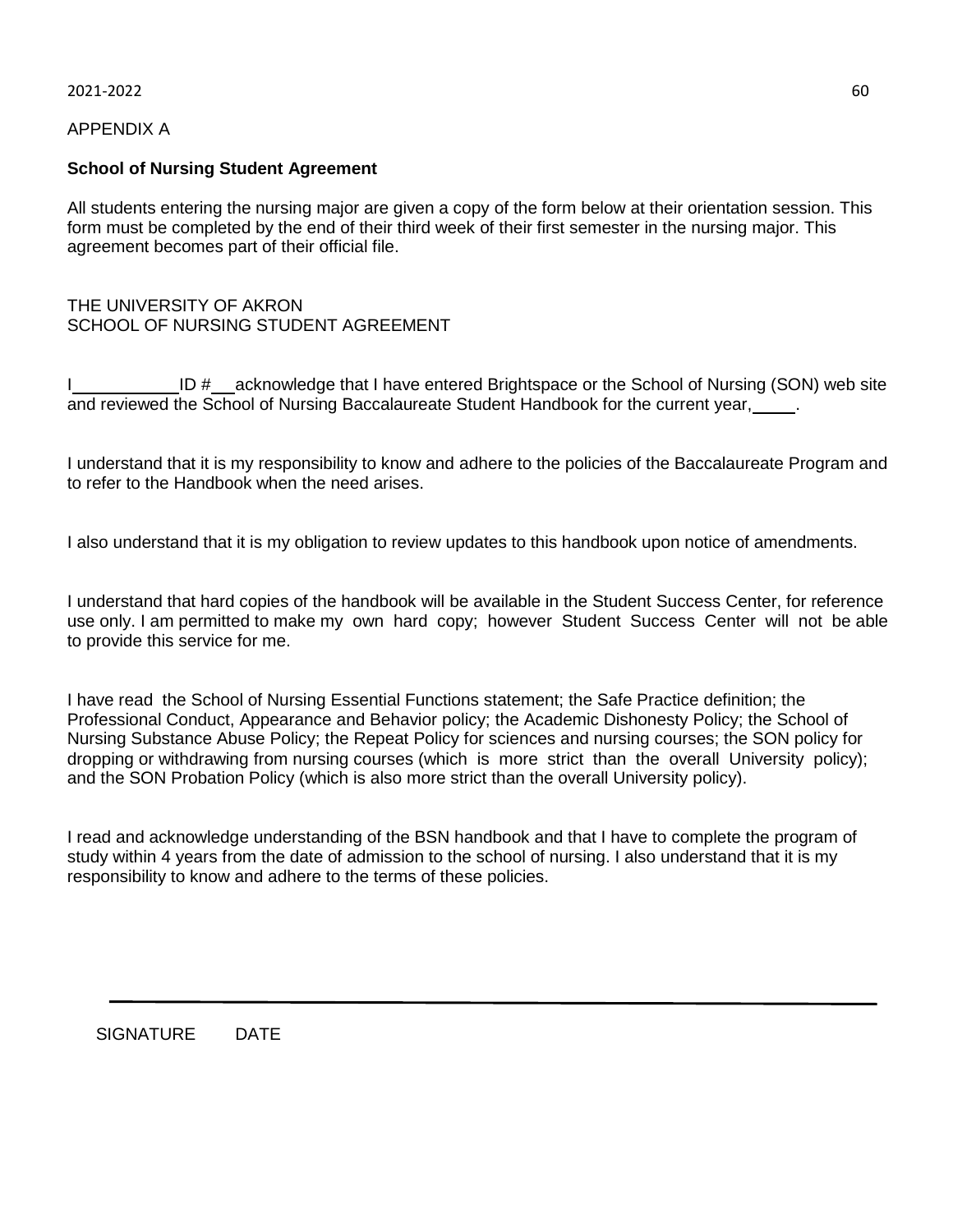| 2021-2022 | 61 |
|-----------|----|
|           |    |

# APPENDIX B

#### **Clinical Attendance and Performance**

**Student's Name: \_\_\_\_\_\_\_\_\_\_\_\_\_\_\_\_\_\_\_\_\_\_\_\_ Clinical Instructor: \_\_\_\_\_\_\_\_\_\_\_\_\_\_\_\_\_\_\_\_\_\_\_**

**Course: \_\_\_\_\_\_\_\_\_\_\_\_\_\_\_\_\_\_\_\_\_\_\_\_\_\_\_\_\_\_\_\_\_\_** 

|                                               | <b>Clinical Attendance and Performance</b> |                                                                                                                             |
|-----------------------------------------------|--------------------------------------------|-----------------------------------------------------------------------------------------------------------------------------|
| Date and<br>initial for<br>each<br>occurrence | Point<br>Value<br>(Each<br>occurrence)     | Points will be accrued as noted below. Tardiness and absence<br>occurrences are measured<br>per clinical rotation.          |
|                                               |                                            | <b>Tardiness:</b>                                                                                                           |
|                                               | 3                                          | Student late for clinical.                                                                                                  |
|                                               |                                            | Absence (student must make up clinical time):                                                                               |
|                                               | 6                                          | Unexcused absence: instructor was notified prior to clinical start time.                                                    |
|                                               | 7                                          | No Call/ No Show                                                                                                            |
|                                               |                                            | <b>Student Professional Demeanor:</b>                                                                                       |
|                                               | 3                                          | Unprofessional conduct and disrespect                                                                                       |
|                                               | 3                                          | Unprofessional appearance                                                                                                   |
|                                               | 3                                          | Unapproved or unauthorized use of cell phone                                                                                |
|                                               | 1                                          | Late Assignments: Springboard, journals, papers.                                                                            |
|                                               | 6                                          | <b>HIPAA</b> violation                                                                                                      |
|                                               |                                            | <b>Unsafe Clinical Behavior:</b>                                                                                            |
|                                               | 3                                          | Incomplete clinical preparation or proceeding with patient care<br>without clinical instructor's knowledge and/or approval. |
|                                               | 3                                          | Failure to report an illness or physical limitation to clinical instructor.                                                 |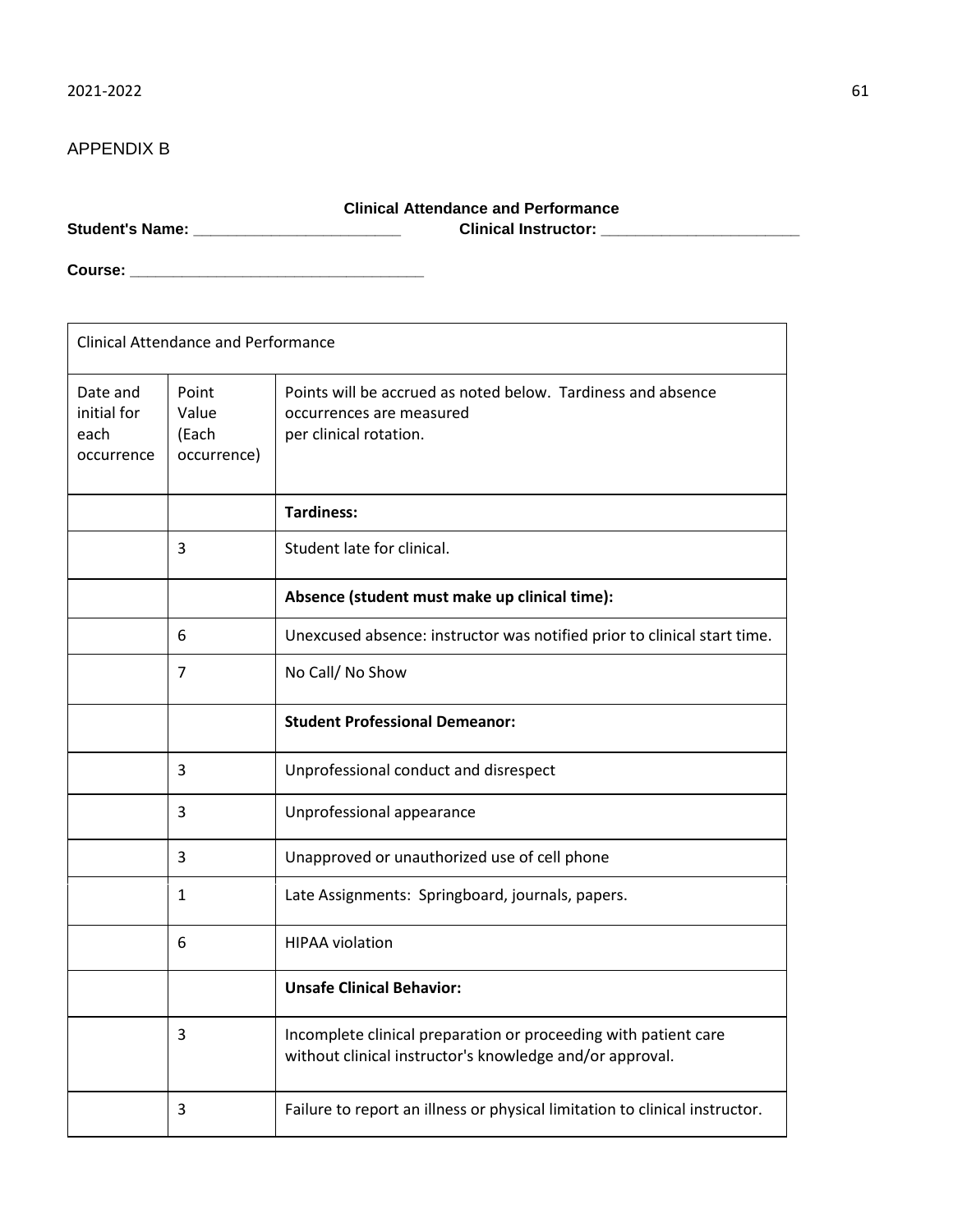|                                      | 9            | Lying, covering up, failing to report a mistake in the clinical setting, or<br>falsifying any documentation.                                                                                                                                    |
|--------------------------------------|--------------|-------------------------------------------------------------------------------------------------------------------------------------------------------------------------------------------------------------------------------------------------|
|                                      | 9            | Violation of substance abuse policy                                                                                                                                                                                                             |
|                                      | 9            | Student unprofessional behavior leading to unsafe patient situation                                                                                                                                                                             |
| <b>Action Plan</b>                   |              |                                                                                                                                                                                                                                                 |
|                                      | 5 or greater | Written contract in the form of an Advisor note. A student who<br>accumulates 5 or more<br>points must make an appointment to meet with the clinical faculty<br>member or course<br>coordinator.                                                |
|                                      | 9 or greater | Failure of clinical. The student who accumulates 9 or more points<br>will receive an "F"<br>in the nursing course associated with the clinical. There will be no<br>option to withdraw<br>from the course to prevent receiving a failing grade. |
| Total score<br>At end of<br>rotation |              |                                                                                                                                                                                                                                                 |

#### **First Occurrence**

|                                                                                                                                                                                                                                      |                                                                                                                                                                                                                               | <b>Instructor's Signature:</b> |
|--------------------------------------------------------------------------------------------------------------------------------------------------------------------------------------------------------------------------------------|-------------------------------------------------------------------------------------------------------------------------------------------------------------------------------------------------------------------------------|--------------------------------|
| <b>Second Occurrence</b>                                                                                                                                                                                                             |                                                                                                                                                                                                                               |                                |
|                                                                                                                                                                                                                                      |                                                                                                                                                                                                                               | <b>Instructor's Signature:</b> |
| <b>Third Occurrence</b>                                                                                                                                                                                                              |                                                                                                                                                                                                                               |                                |
|                                                                                                                                                                                                                                      | Date: Student: Student: Student: Student: Student: Student: Student: Student: Student: Student: Student: Student: Student: Student: Student: Student: Student: Student: Student: Student: Student: Student: Student: Student: | <b>Instructor's Signature:</b> |
| <b>Fourth Occurrence</b>                                                                                                                                                                                                             |                                                                                                                                                                                                                               |                                |
| <u>in de la companya de la companya de la companya de la companya de la companya de la companya de la companya de la companya de la companya de la companya de la companya de la companya de la companya de la companya de la co</u> |                                                                                                                                                                                                                               |                                |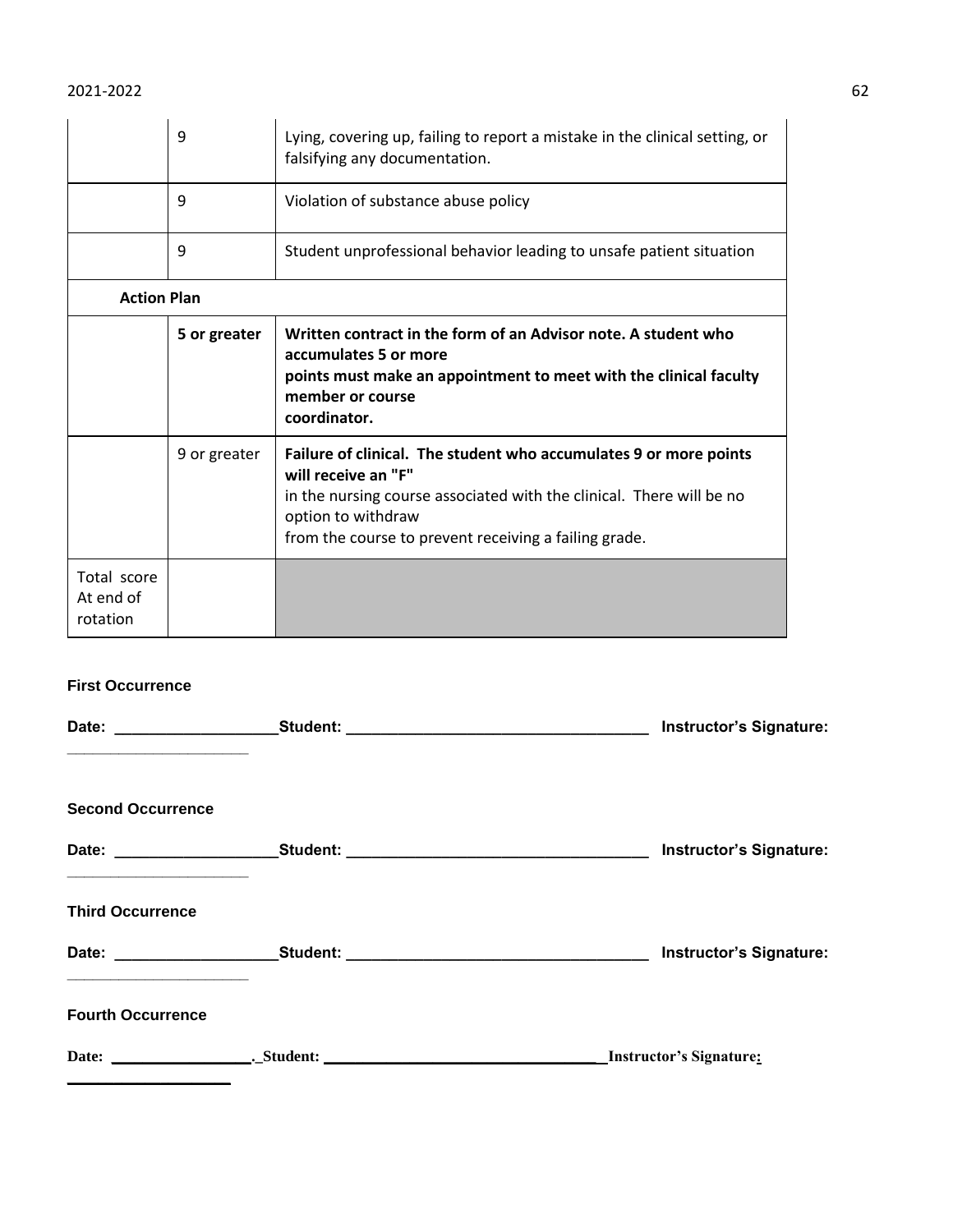#### **Clinical Attendance and Performance Contract**

*(This form is to be initialized and signed by the student prior to beginning each clinical rotation, and stapled to the final signed clinical evaluation)*

- \_\_\_ I understand that Clinical Attendance and Performance are mandatory to progress in the Nursing program.
- **\_\_\_ I have reviewed the Clinical Attendance / Performance Contract.**
- \_\_\_ I understand that Tardiness, Absences, Unprofessional or Unsafe Behaviors will all be tracked using a point system and will be tracked *per clinical rotation*.
- \_\_\_ I understand that *all* clinical hours must be completed to meet course objectives.
- $\_\_$ I understand that if I accrue 5 or more points, I am considered "at risk" for failure in the Clinical component and will be expected to sign an Advisor Note with my clinical instructor or course coordinator prior to the next clinical day.
- \_\_\_ I further understand that if my clinical instructor is unable to meet with me, it is my responsibility to contact the course coordinator for an appointment prior to the next clinical day.
- \_\_\_ I understand that if I accrue 9 or more points I will receive an "F" in the nursing course associated with the clinical. There will be no option to withdraw from the course to prevent receiving a failing grade.
- \_\_ I understand the Student Handbook Policies regarding failures in nursing courses.

Signature of Student:

Date: \_\_\_\_\_\_\_\_\_\_\_\_\_\_\_\_\_